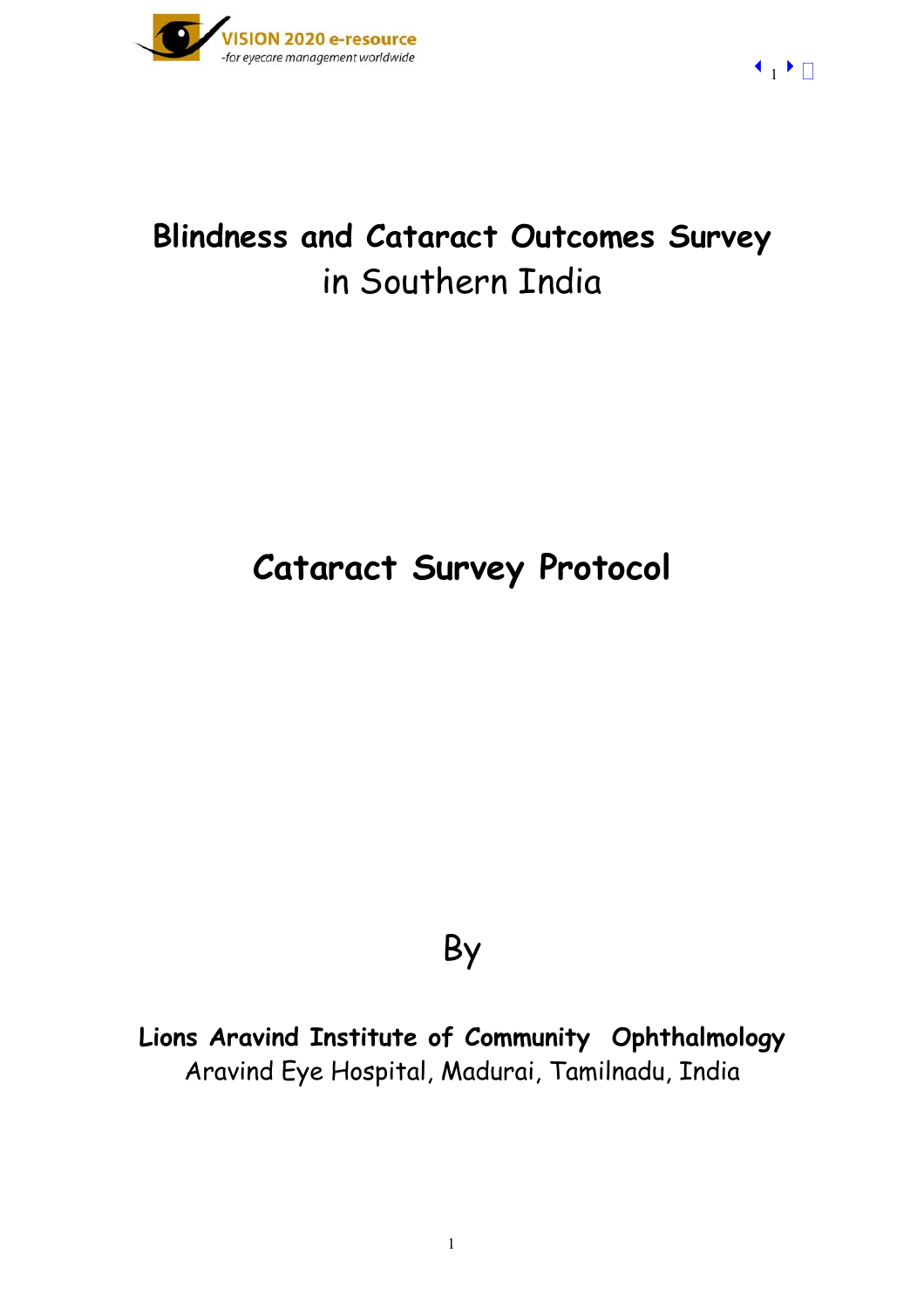

# **Contents**

| 1. Background                                 | 3  |
|-----------------------------------------------|----|
| 2. Objectives                                 | 5  |
| 3. Study organisation and staffing            | 6  |
| 4. Study design                               | 8  |
| 5. Training and Pilot Study                   | 11 |
| 6. Summary of Field Procedure                 | 14 |
| 7. Role & Duties of Field Staff               | 22 |
| 8. Guidelines for filling the forms           | 31 |
| 9. Data Entry & Management                    | 43 |
| 10. Quality Assurance                         | 45 |
| 11. Service delivery & Ethical Considerations | 47 |

#### **Annexure 1:**

Using ETDRS Chart **49**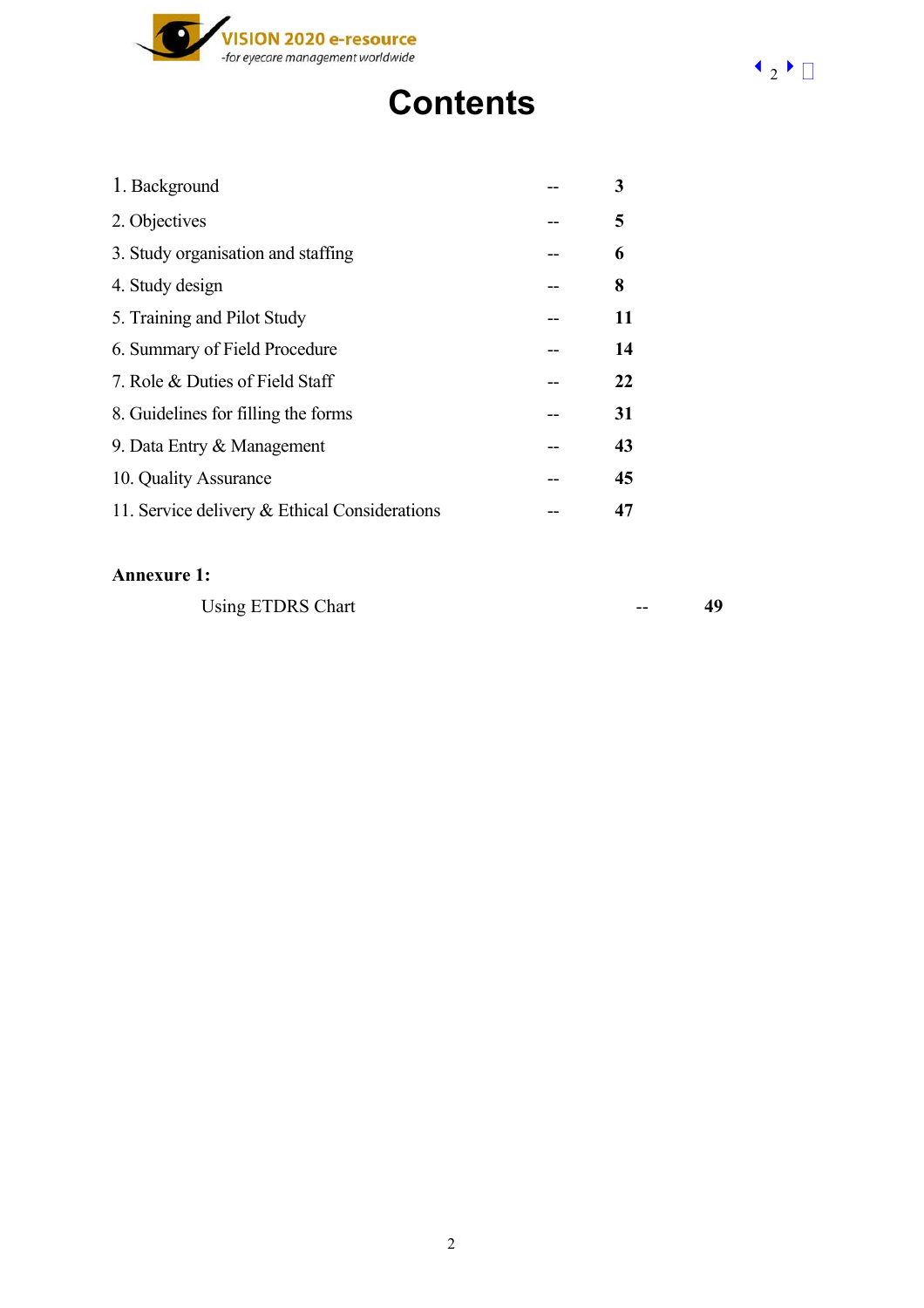

# **Cataract Survey Protocol**

# **1. Background**

In 1999 World Health Organisation (WHO) made a global estimate that there are over 45 million persons blind (bilateral blindness) and another 135 million persons with low vision who are at great risk of becoming blind. 90% of them are distributed in the developing countries. It is estimated that there are over 12 million blind (visual acuity in the best  $eye < 6/60$ ) people in India. . Cataract is the leading cause of blindness. Most of the blinding disorders are either preventable or curable with the available technology.

India has a long history of eye care with a community focus. India was the first country to launch National Programme for the Control of Blindness (NPCB) in 1976. This programme got further importance when it was included as one of the 20 points targeted to influence national development The voluntary and private sector are also very active in eye care delivery and account for nearly two third of the services provided nation-wide.

Indian Council of Medical Research conducted a National level survey in 1971-74 and reported blindness prevalence of  $1.38\%$  (VA  $\leq 6/60$ ) and over 50% of blindness was due to cataract. It was based on this survey report that Government of India launched the National Programme for Control of Blindness in 1976 with the objective of reducing the blindness prevalence to 3 per 1000 or 0.3%. In 1986-89, GOI /WHO national survey indicated prevalence of blindness to be 1.49% (all ages) and cataract accounting for over 80% of the blindness in India. It is in the background of the mounting backlog of cataract that World Bank Assisted Cataract Control Project financed with an International Development Assistance Credit of US\$ 117.8 million was launched in 1994 in seven major states in India. The key objectives of the project were to:

- $\triangleright$  Expand services delivery to under served population
- $\triangleright$  Reduce the backlog of cataract blindness by more than 50% in the seven selected states: Uttar Pradesh, Madhya Pradesh, Andhra Pradesh, Rajasthan, Maharashtra, Tamilnadu & Orissa.

The project strategies include promotion of outreach activities and public awareness through NGO's and community organisations and strengthening key institutions at the central, state and district levels. A major change in the programme management of the NPCB has been the decentralization of blindness control activities and involvement of NGOs and private agencies through the establishment of District Blindness Control Society (DBCS) throughout the country.

With several activities ongoing, it is appropriate that they are evaluated to provide necessary information to further strengthen the programme. Most of the regularly reported data is based on hospital performance and not on the impact on the community. Community based evaluation done on a regular interval will provide data on impact to help planners in deciding on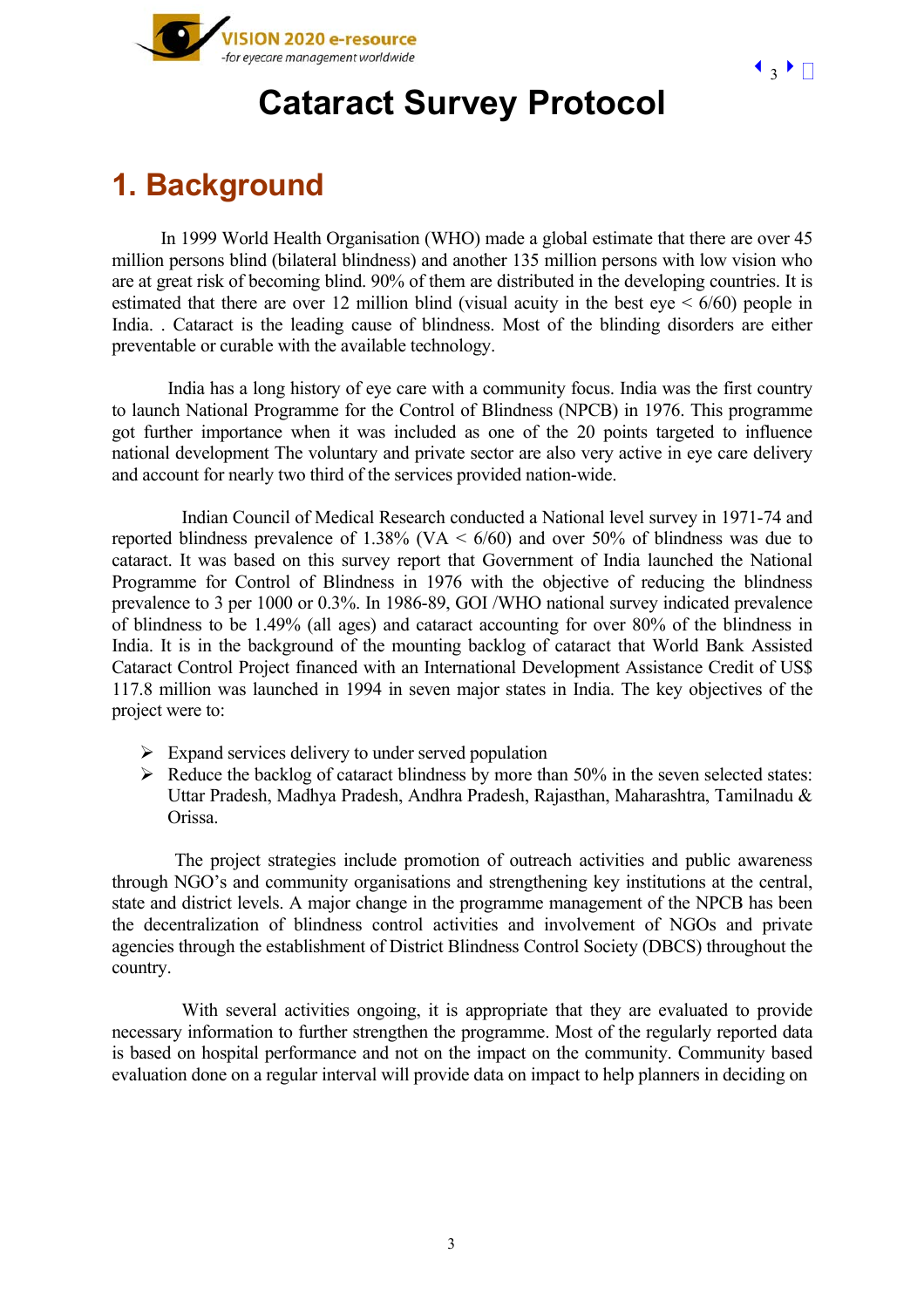

new effective strategies for blindness control. Rapid Survey (1998) conducted in 7 Project States showed that 70% of the persons with cataract blindness are getting operated. While trying to evaluate the impact on the community, one has to focus not only on the effect on the magnitude

of the problem (prevalence) but also on the clinical outcome of the cataract surgical services and how it has improved the socio-economic life of the people. The information from the studies has helped in redefining the intervention strategies to address the issues of clinical quality and surgical coverage. Since there is a significant thrust towards cataract blindness control, the time is most opportune to carry out such studies in India so that the results can help in refining the interventions.

Since India is a vast country, with over 1 billion people and considerable autonomy to the state governments in providing the health care, there is a need to carry out such surveys in several states so that the findings become relevant to the local state governments. When several surveys are carried out, it is necessary that a standard protocol be followed in order to allow comparisons. This protocol and manual operations has been prepared to meet this need and is based on the experience of doing such studies in Nepal, China and in two pilot districts in India.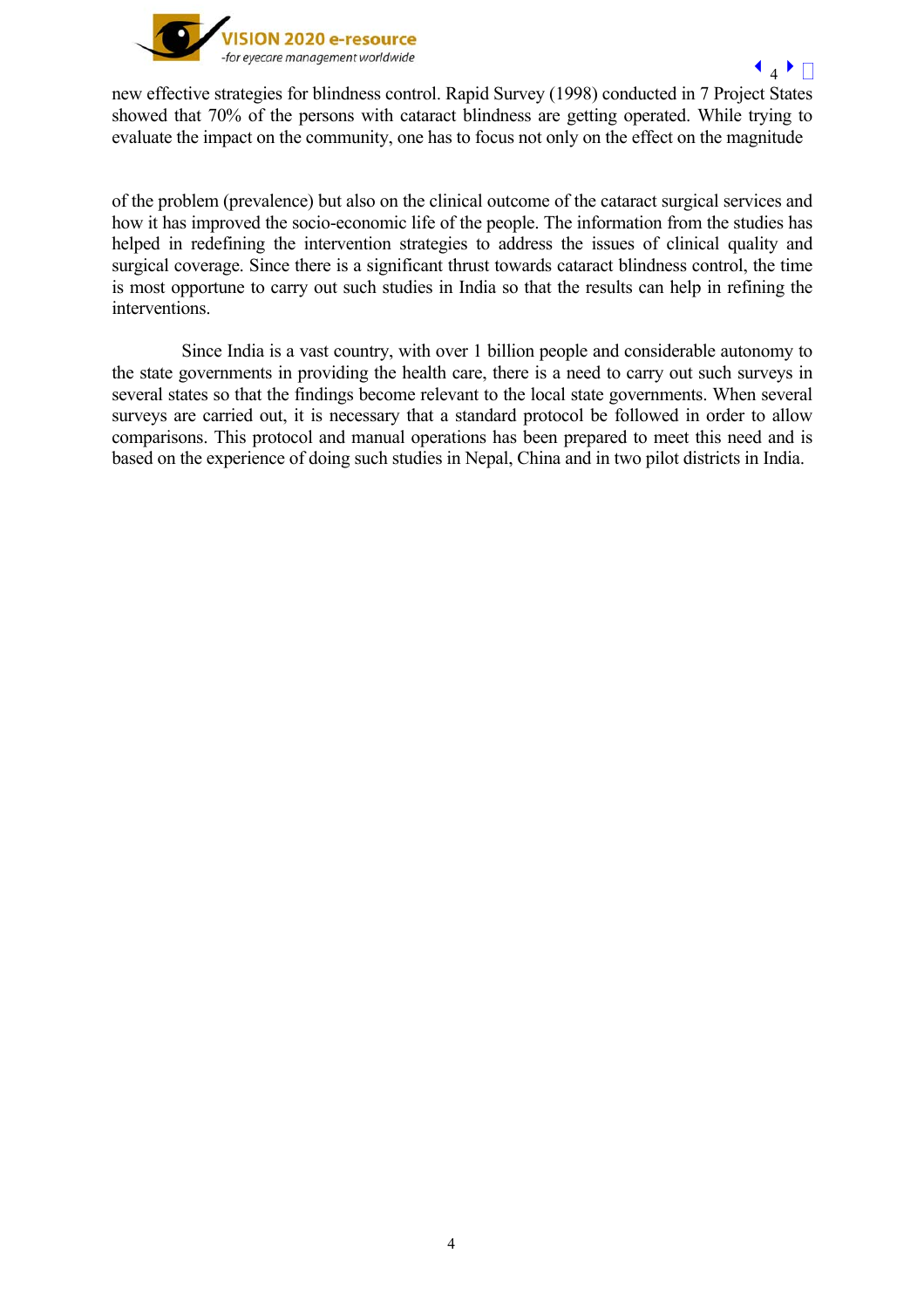



# **2. Objectives**

# **2.1Over all objective:**

To evaluate National Programme on Control of Blindness, particularly cataract blindness control activities, in selected districts of India.

# **2.2 Specific objectives:**

- 1. To estimate the prevalence of blindness (and that due to cataract) among population of age 50 years in the selected districts.
- 2. To estimate the cataract surgical coverage rate in the selected districts.
- 3. To assess the outcome of surgical treatment including visual acuity and complications of surgery of the operated persons.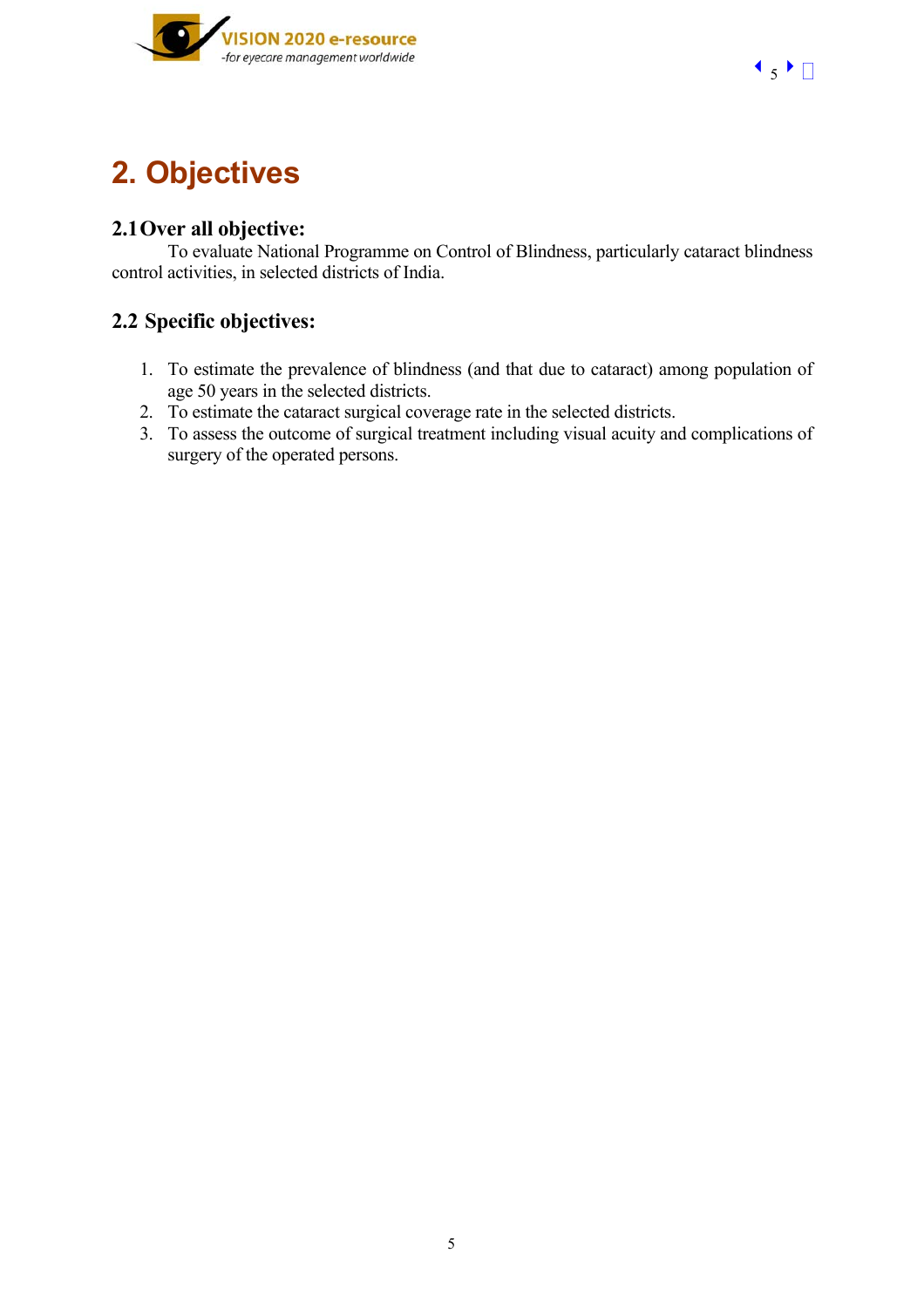

# **3. Study organisation and staffing**

### **3.1 Overview including participating agencies:**

This study, to evaluate National Programme for Control of Blindness will have a main focus on cataract services. This study is to be carried out by selected organisations identified by Government of India. The protocol has been finalised with technical advice from the National Eye Institute (NEI), National Institutes of Health (NIH), and USA. The fieldwork will be done in collaboration and cooperation from the DBCS of the districts in which the study will be done. DBCS would also provide assistance in arranging local staff, vehicles and logistics. The survey organizations will provide the requisite manpower. The study personnel could be from the survey organisation or hired specifically for this study. In either case the responsibility for mobilizing the necessary manpower rests with the organisation. The cost of the personnel and related expenses would be borne by Govt. of India.

## **3.2 Technical Advisory Committee:**

During the pilot survey in 2 districts, following TAC advised on development of protocol quality assurance in data collection and in the analysis.

| Carl Kupfer, MD        | $\blacksquare$           | National Eye Institute, USA.     |
|------------------------|--------------------------|----------------------------------|
| Leon B. Ellwein, Ph.D. | $\blacksquare$           | National Eye Institute, USA.     |
| G.P.Pokharel, MD       | $\blacksquare$           | Eye Care Himalaya, Nepal         |
| Sergio R Munoz         | $\overline{\phantom{a}}$ | University De La Frontera, Chile |

#### **3.3 Monitoring Team:**

The Survey will be monitored by various officials of Directorate General Health Services, Ministry of Health & Family Welfare and key faculty involved in pilot surveys who were from Dr. R.P.Centre for Ophthalmic Sciences, New Delhi and LAICO, Madurai. Key members of the monitoring team are:

- $\triangleright$  Dr. R. Jose, DDG(O), Dte. GHS
- $\triangleright$  Dr. D.Bachani, ADG(O), ``````S
- $\triangleright$  Dr. Srinivas Tata, Deputy Secretary, Ministry of Health & FW
- ¾ Dr. A.K.Gupta, (ex-Dean, MAMC ; ex-Director, Guru Nanak Eye Hospital;
- ¾ Dr. Rajkumar, Country Director (India), ORBIS International, New Delhi
- ¾ Dr. G.V.S.Murthy, Associate Professor, Dr. R.P.Centre for Ophthalmic Sciences, AIIMS.
- ¾ Mr. R.D.Thulasiraj, Executive Director, Lions Aravind Institute of Community Ophthalmology, Madurai.

#### **3.4 Study staffing:**

At different levels, appropriate staff will be either hired by or deputed from Aravind Eye Hospital and will be provided specific training as required. The staffing at different levels is: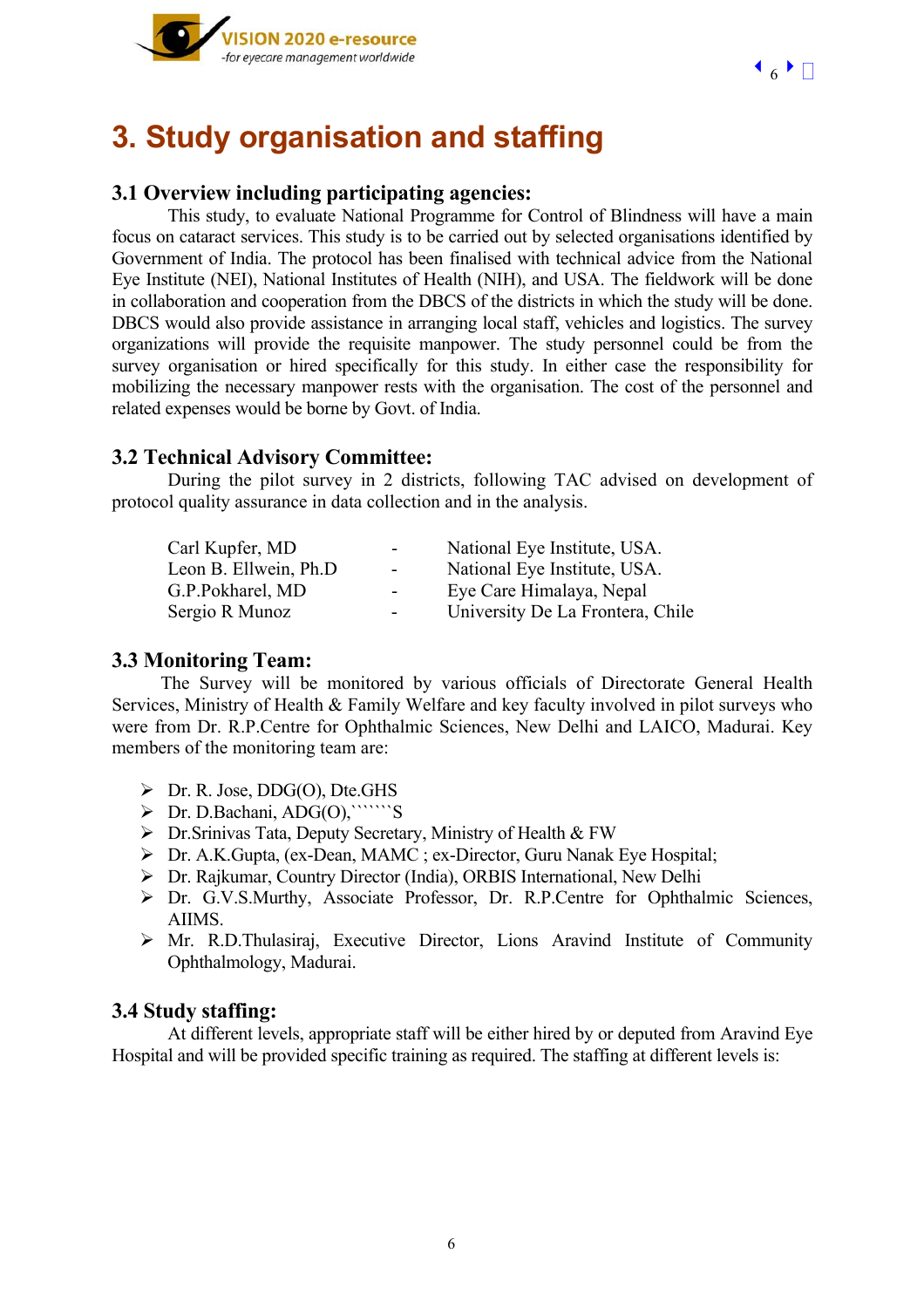



# **A. Survey Organisation's Level:**

**Chief Investigator:** is responsible for overseeing the overall conduct of the study and provide necessary direction and guidance as per the protocol.

**Survey Manager:** will work directly under Chief Investigator and help in preparation of the field protocol. He will be responsible for the recruitment, selection and training of the different category of study staff. Ensure the availability of required equipment and supplies. Develop the schedules for various activities like staff selection, training, prepilot/pilot study, organize field work, assist in the collection of data & responsible for the budget in terms of ensuring cash flow, expenses and the accounting.

#### **A. Field Level:**

The field staff will be organised as four enumeration teams and two clinical teams. Each clinical team will be supported by 2 enumeration teams. The workflow and detailed logistics are described in Section 6. The enumeration and clinical teams should have adequate female members in order to ensure better response rate from the women, some of who may be unwilling to be examined or interviewed by men. The team composition will be as follows:

| <b>Enumeration Team [4 Teams]</b>                                                                                                                                                           | <b>Clinical Team [2 Teams]</b>                                                                             |
|---------------------------------------------------------------------------------------------------------------------------------------------------------------------------------------------|------------------------------------------------------------------------------------------------------------|
| **Supervisor<br>$: 1$ (Total 4)<br>Enumerator cum mapper: 2 (Total 8)<br>Helper/Village volunteer : 2 (Total 8)<br>(Locally recruited- two per site, will also assist<br>the clinical team) | Ophthalmologist :1 (Total 2)<br>Ophthalmic Assistant :2 (Total 4)<br>Helper/Village volunteer: 2 (Total 4) |

\*\* In Budget, it is provided only for 2 Supervisors totally

#### **3.5 Study co-ordination committee:**

In each of the states the study will be confined to one selected representative district. District Blindness Control Society will provide support & assistance during the fieldwork. In order to structure the interaction and support, a co-ordination committee consisting of the following will be formed.

- $\triangleright$  Chief Investigator
- $\triangleright$  Survey Manager
- $\triangleright$  Chief Medical Officer
- $\triangleright$  District Ophthalmic Surgeon
- ¾ Member Secretary of DBCS.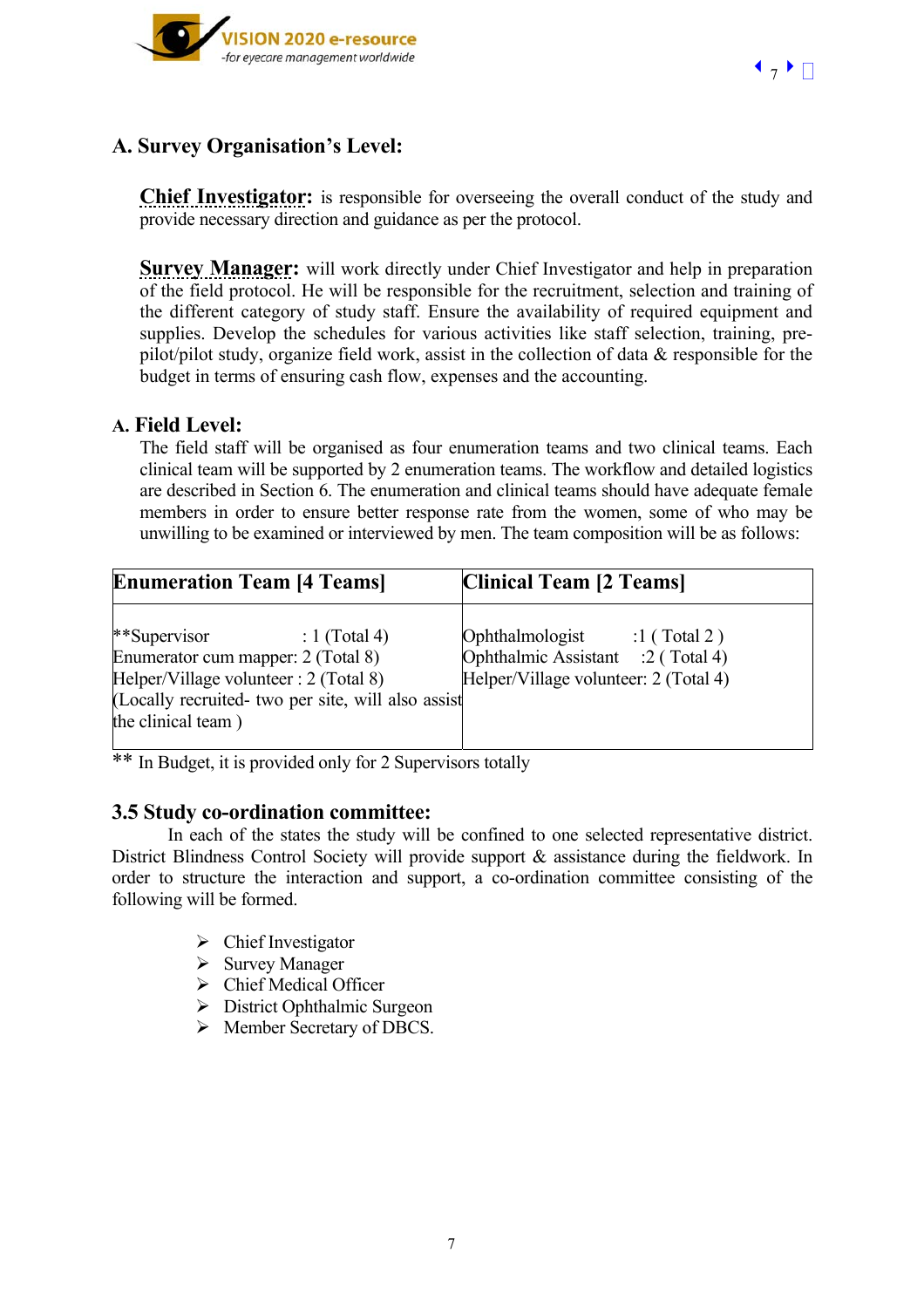

# **4. Study design**

## **4.1 Introduction of Study area:**

The survey will be conducted in 13 districts representing 13 major states of the country. The States of Rajasthan and Tamilnadu have already been covered during 1999. One district has been allotted to each Survey Team. List of Survey Teams & districts allotted to each are given below:

# **ALLOCATION OF DISTRICTS TO SURVEY TEAMS**

| <b>Survey Teams</b>                                                                                                                                                                                                                                                                                                                   | <b>States</b>                                                                            | <b>Districts</b>                                                                     |
|---------------------------------------------------------------------------------------------------------------------------------------------------------------------------------------------------------------------------------------------------------------------------------------------------------------------------------------|------------------------------------------------------------------------------------------|--------------------------------------------------------------------------------------|
| Group A<br>Dr. R.P Centre, AIIMS, New Delhi<br>Christian Medicla College, Ludiana<br>Indian Institute of Health Management Research, Jaipur<br>Mahatma Gandhi Institute of Medical Sciences, WardhaChhatisgarh<br>PGIMER, Chandigarh<br>State Institute of Ophthalmology, Allahabad<br>Regional Institute of Ophthalmology, Ahmedabad | Uttar Pradesh<br>Himachal Pradesh<br>Gujarat<br>Punjab<br><b>Bihar</b><br>Madhya Pradesh | Sultanpur<br>Solan<br>Surendra Nagar<br>Rahnandgaon<br>Bhatinda<br>Vaishali<br>Dewas |
| <b>Group B</b><br>Lions Aravind Institute, Madurai<br>Vivekanand Mission Hospital, Haldia<br>Regional Institute of Ophthalmology, Bangalore<br>Regional Institute of Ophthalmology, Calcutta<br><b>JIPMER, Pondicherry</b><br>Sarojini Devi Eye Hospital, Hyderabad                                                                   | Kerala<br>Orissa<br>Maharashtra<br>West Bengal<br>Andhra Pradeh<br>Karnataka             | Palakkad<br>Dhenkanal<br>Satara<br>Malda<br>Prakasam<br>Gulbarga                     |

## **4.2 Sample Size:**

Of the objectives outlined, the one considered for the sample size calculation is the estimation of prevalence of cataract blindness in persons of age 50 years and over. The following assumptions are made in order to calculate the sample size.

 Estimated prevalence of cataract blindness (VA<6/60): 8% (p=0.08) Confidence Interval: 95% (Z=1.96) Error bound (precision):  $15\% = p(0.08)$  X error  $(15\%) = 0.012$ 

 The sample size formula to estimate prevalence with specified relative precision is  $N = z^2 (1-p) p^2$ 

Substituting the values in the formula:  $N = (1.96)^2 (1 - 0.08) (0.08) = 1,963$  $(0.012)^2$ 

In simple random sampling the sample size is scattered across the population. Cluster sampling makes the survey more practical and has the benefit of both reducing the cost of the survey as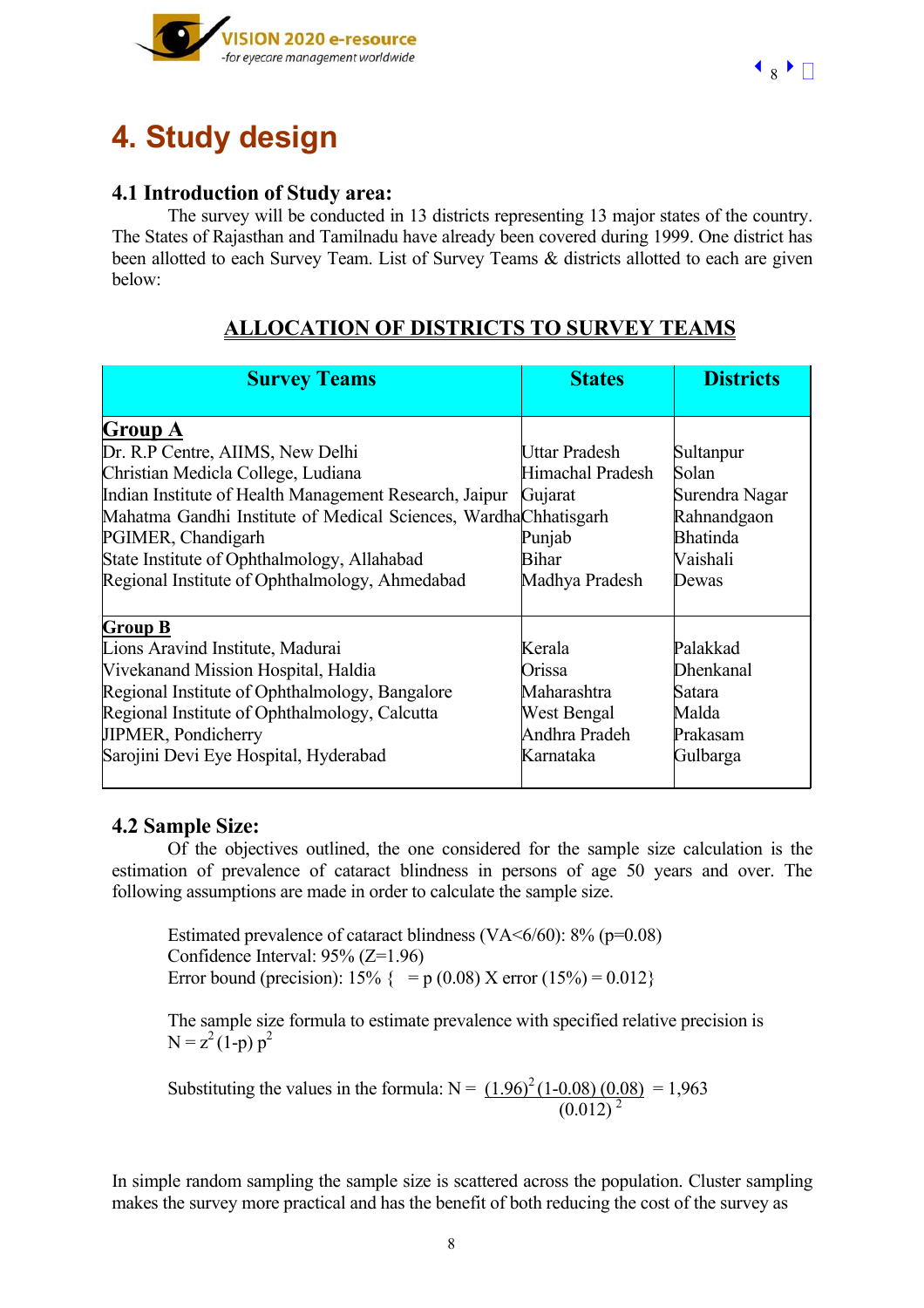

well as improving response rate through better rapport in a cluster. It has a cost in terms of sampling inefficiency, which is usually determined by design effect. In cluster sampling, the design effect is an indication of the variation due to clustering. So the sample sizes have to be adjusted for the cluster design effect. It is estimated by the ratio of the variance when cluster sampling is used to the variance when simple random sampling is used. Based on the few surveys conducted so far, we have information on design effects for varying cluster sizes. Considering average village sizes and operational factors a cluster size of 200 is appropriate with an associated design effect of 2.0. Assuming a design effect of 2.0 for clusters of 200 and a response rate of 85%:

Sample needed by cluster sampling is: 1,963 x 2.0 0.85=4,619 persons of age 50 Rounding off the sample size required is  $= 5,000$ The proportion of the population 50 in India is =13.03% (1991 census) Therefore, the total population (all ages) to be surveyed is  $= 38,000$ The number of clusters required are  $= 25$ The cluster population is  $= 1,500$  to  $1,600$ 

## **4.3 Sample population:**

The demographic data of 1991 Census will become the frame of sampling design. Tables showing population of each village/ward in the study area will be made available to the Survey Teams.

### **4.4 Sampling Plan:**

The following steps are to be followed in the selection of the study clusters:

- a. Identify target area within the district, which will constitute the sampling frame. The target area should have at least  $60,000$  persons of age 50 while it is preferable that it is  $>$ than 1,00,000. Thus the target area should have a minimum population (all ages) of 500,000. This will constitute the sampling frame.
- b. List the villages and their population based on the census estimates.
- c. Create sampling clusters to yield about 200 (125 to 250) persons 50 years. Thus the total population in the cluster will be between 850 and 1,700. The sampling clusters are to be created by grouping villages with the less than 850 populations and subdividing villages with more than 1,700 populations into segments as A, B, C etc.

## **For example:**

- $\triangleright$  Two villages of population 800 and 750 will be combined into one cluster for the purpose of sampling.
- $\triangleright$  A large village of 6,000 will be subdivided into 4 clusters as A,B,C and D.

The actual geographic boundaries of these segments based on local layouts will be defined only for such segments that are chosen. (Each study group will describe the process of actually

defining the cluster in case of it being one amongst the multiple clusters of a large village).

d. Randomly select 25 clusters using a simple random sampling of clusters. The principle is to ensure that each village resident has an equal chance of being selected regardless of village size.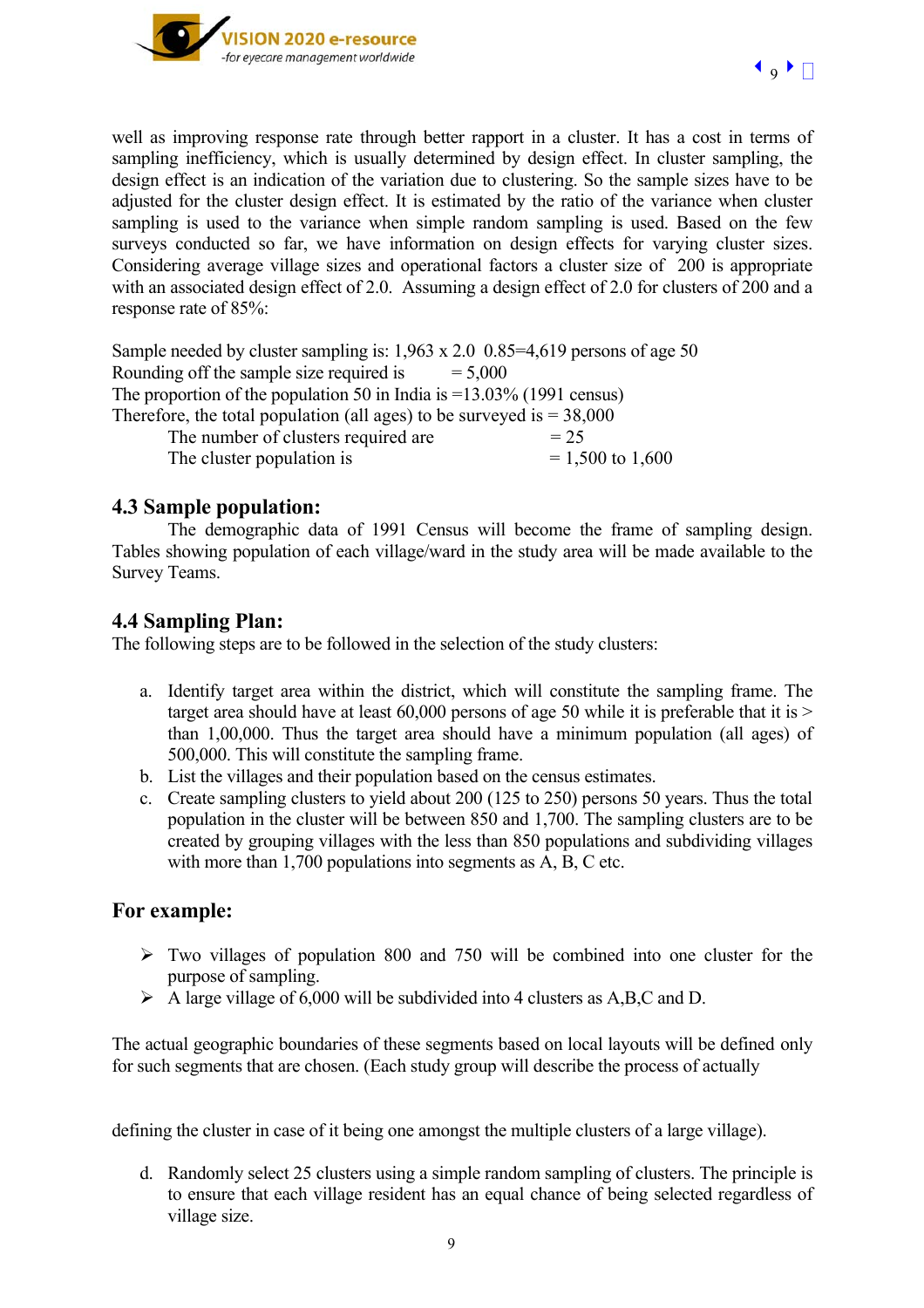



Cluster Selection: Twenty-five clusters will be selected from the sample frame with equal probability. One approach is to proceed as follows:

- $\triangleright$  The sample frame is in the same order as the census list. As per the above- described procedure, the larger villages are to be divided and smaller villages are to be combined.
- $\triangleright$  Select random numbers between one and the total number of clusters until 25 clusters are selected without replacement. Above sample size calculation method is an example and not the generalised one. Sample size will vary according to the estimated prevalence of cataract blindness and population. Statistician is needed to calculate the sample size.

# **FORMAT FOR BUILDING THE SAMPLE FRAME:**

| Sl.no: | <b>Village/Ward Name</b> | <b>Population</b> |
|--------|--------------------------|-------------------|
|        |                          |                   |
|        |                          |                   |
|        |                          |                   |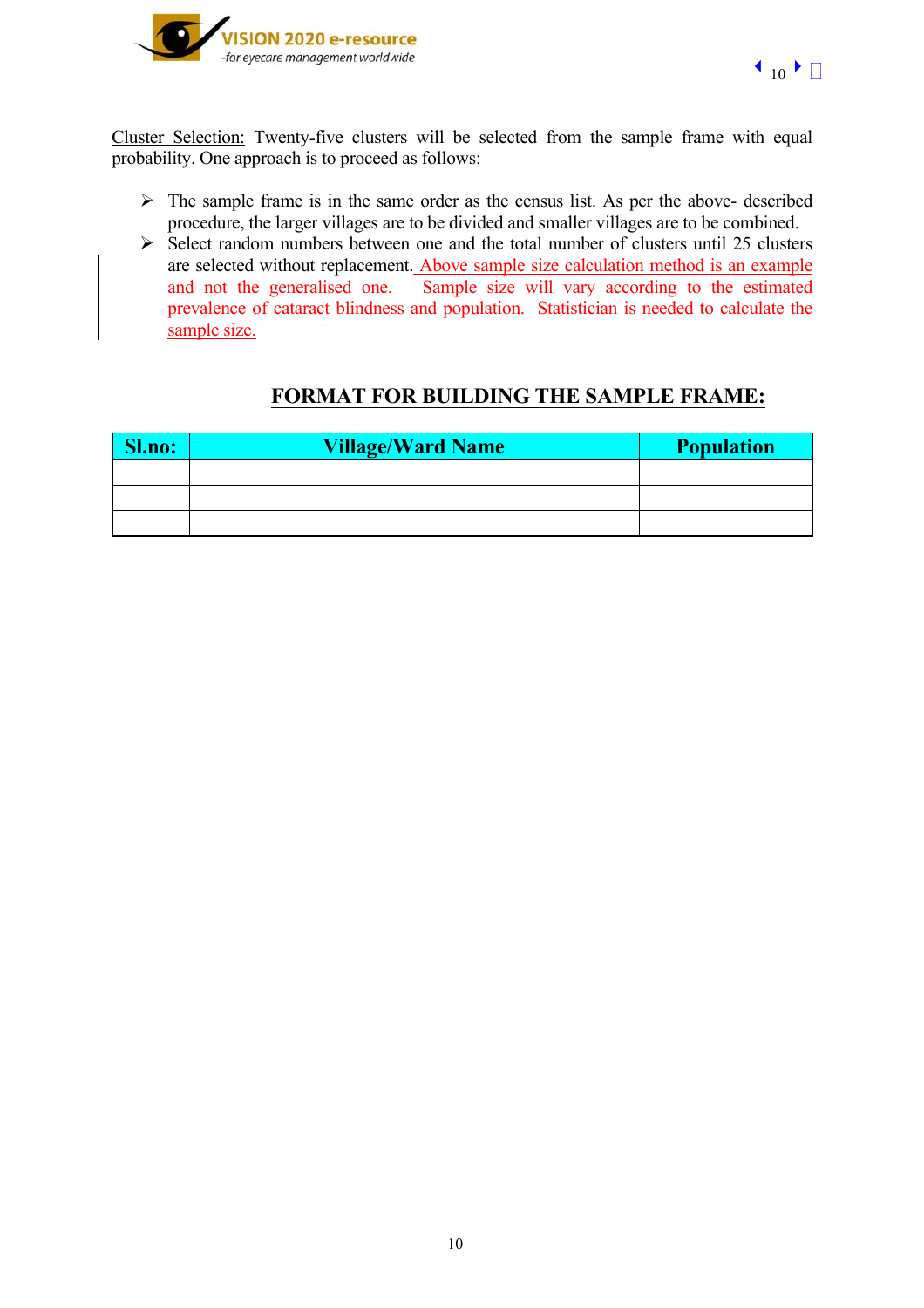

# **5. Training and Pilot Study**

# **5.1Training of Study Staff:**

The Survey Manager with support from the Chief Investigator will assign to the study or hire all study staff from the ophthalmologist to the enumerator. Intensive training imparted is on the following:

**Purpose of evaluation:** The study staff is briefed on the present eye care programs in the State and in the study area. A brief introduction to any previous surveys and the results will be shared with the study team, so that they become aware of the magnitude of the major blinding conditions like, cataract, glaucoma, and trachoma etc. The aim of the program is outlined briefly.

*Survey forms:* Survey questionnaires are discussed in detail. Why the question is being asked? How it will make difference? All these points are discussed in detail question by question with the individuals who will be responsible for the data collection.

*Survey techniques:* Sociologist will take class on how to approach people for interview. Different types of customs are discussed. Emphasis is put on behaviour of field staff towards local people.

### **5.2Training of Enumeration Team:**

The enumeration team is responsible for listing all the individuals 40 years and ensuring that all aged 50 year come to the central examination site for the eye examination. The enumeration gives the denominator, based on which many of the results are computed. Hence accuracy of the survey depends largely on the completeness of the enumeration and following that the examination of those enumerated.

The "mapper" must be trained to map the selected clusters showing the boundaries and all the important landmarks, streets and houses. The map should become the guide to the enumerators to help them cover the entire cluster without missing any household. As part of the training, the mappers will be required to map a given area.

The enumeration team will be the first contact that the individuals will have with the survey process. Thus it is important that the training includes, in addition to enumeration techniques, the process of building rapport and creating the right climate for the survey. As part of the training, the enumerators will enumerate households in the mapped area as part of the training.

The Chief Investigator, the Survey Manager and Ophthalmologists will give this training. The training imparted for one week will include fieldwork to ensure familiarisation with field situations.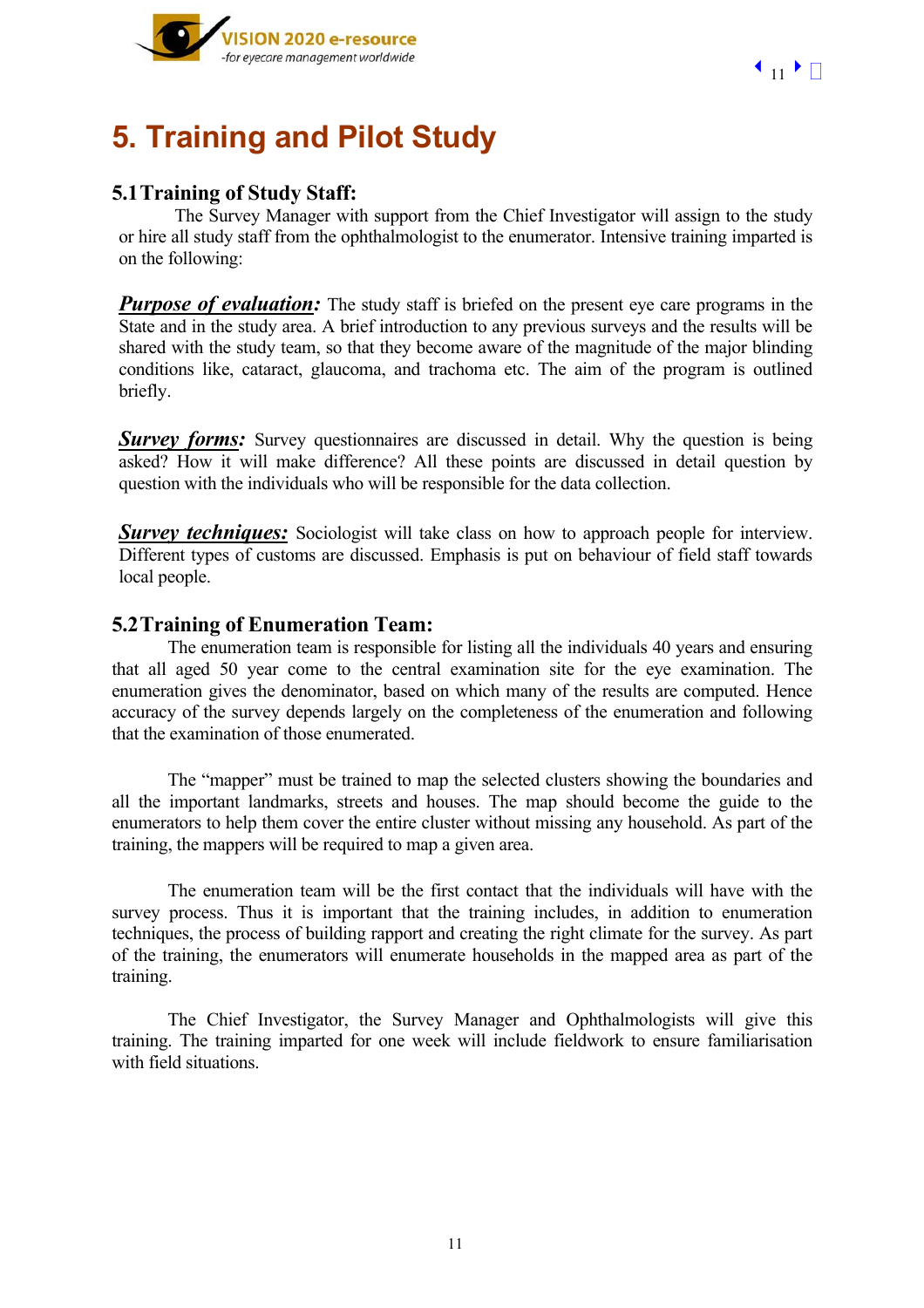

### **5.3 Training of Ophthalmologists and Ophthalmic Assistants:**

They are trained at Dr. R.P.Centre, AIIMS, New Delhi or LAICO, Madurai, for one week. The training will include fieldwork to ensure familiarisation with field situation. This will be important especially if they are not exposed to fieldwork. Ophthalmologists and Ophthalmic Assistants will be trained together. The purpose of the study will be discussed. They are required to become familiar with all the details of the fieldwork. Clinical examination form is discussed in detail. To be familiar with the clinical form the ophthalmologist and OA's will be required to fill the Eye Examination Forms on 50 hospital outpatients.

Ophthalmic Assistants will also be taking part in the above discussions and are further trained on vision testing in field conditions. Taking intra-ocular pressures using perkin's refraction and dilating the pupils are practised on outpatients in the Hospital. Additional responsibilities in the field such as care and maintenance of equipment will also be discussed in detail.

#### **5.4 Pre-Pilot Study and Pilot Study:**

After training is completed Pre-Pilot Study will be done in a small village with a population of about 500-750. Two days will be allotted for enumeration and two days for examination. This village can be anywhere. It is not necessary that the Pre-Pilot village should be in the study area as the main emphasis is training.

After Pre-Pilot Study is finished, Pilot Study will be done in two clusters –one by each of the clinical teams. This will be done in the study district in two villages, which are not part of 25 study clusters. One of them should be a segment from a large village. Two teams will be dispatched separately to these two sites. Two days will be allotted for enumeration and two days for examination in each site. Quality assurance of the Ophthalmic Assistants and the Ophthalmologists will also be done in the Pilot survey.

All the field staff will participate in the Pre-Pilot Study and Pilot Study. In addition the Chief Investigator and Survey Manager will observe the study to sort out any difficulties and provide directions when necessary.

## **5.5.1 Purpose of pre-Pilot Study**

The main purpose is to test the entire survey procedure and to train the survey team.

- 1. To test the instruments of measurements forms & equipment
- 2. To test all the field procedures, arrangements and logistics involved in enumeration and eye examination.
- 3. To get a feel for response rates and how it can be improved
- 4. To observe whether the training to enumerators, ophthalmic assistants, and ophthalmologist is adequate or not.
- 5. To provide more practice to the field staff

6. To observe inter-observer reliability, agreement of ophthalmic assistants in Visual Acuity screening and ophthalmologists on clinical findings and diagnosis.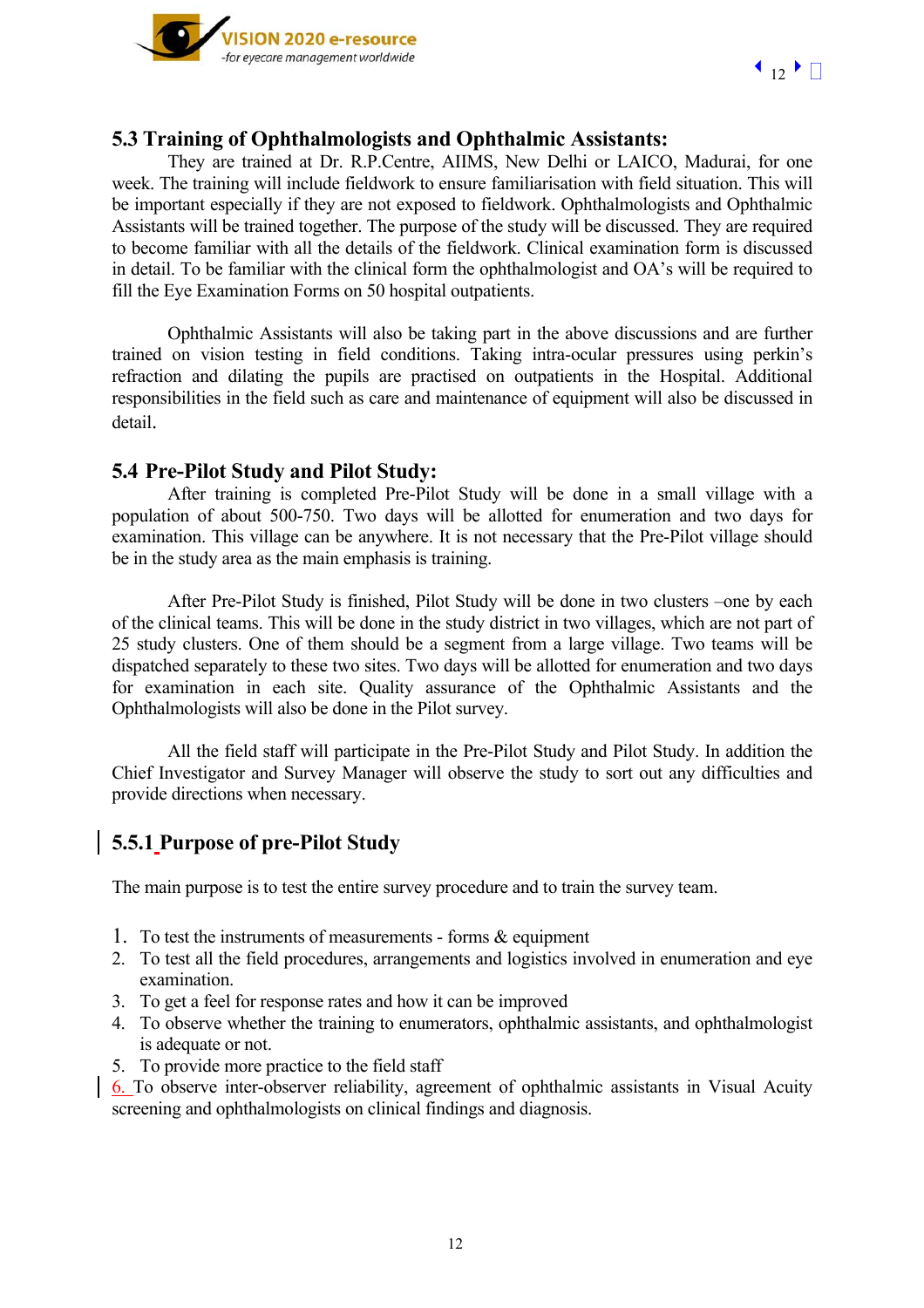

# **5.5.2 Purpose of Pilot Study:**

Similar to that of the Pre-pilot study. The Pilot study is done incorporating the lessons learnt in the Pre-pilot study. It also serves as the "dress rehearsal" for the main study and gives one more opportunity to fine-tune the procedures.

The importance of training and standardisation can't be emphasised enough. It forms the foundation for quality in data collection, efficiency in study implementation and getting the study done on schedule.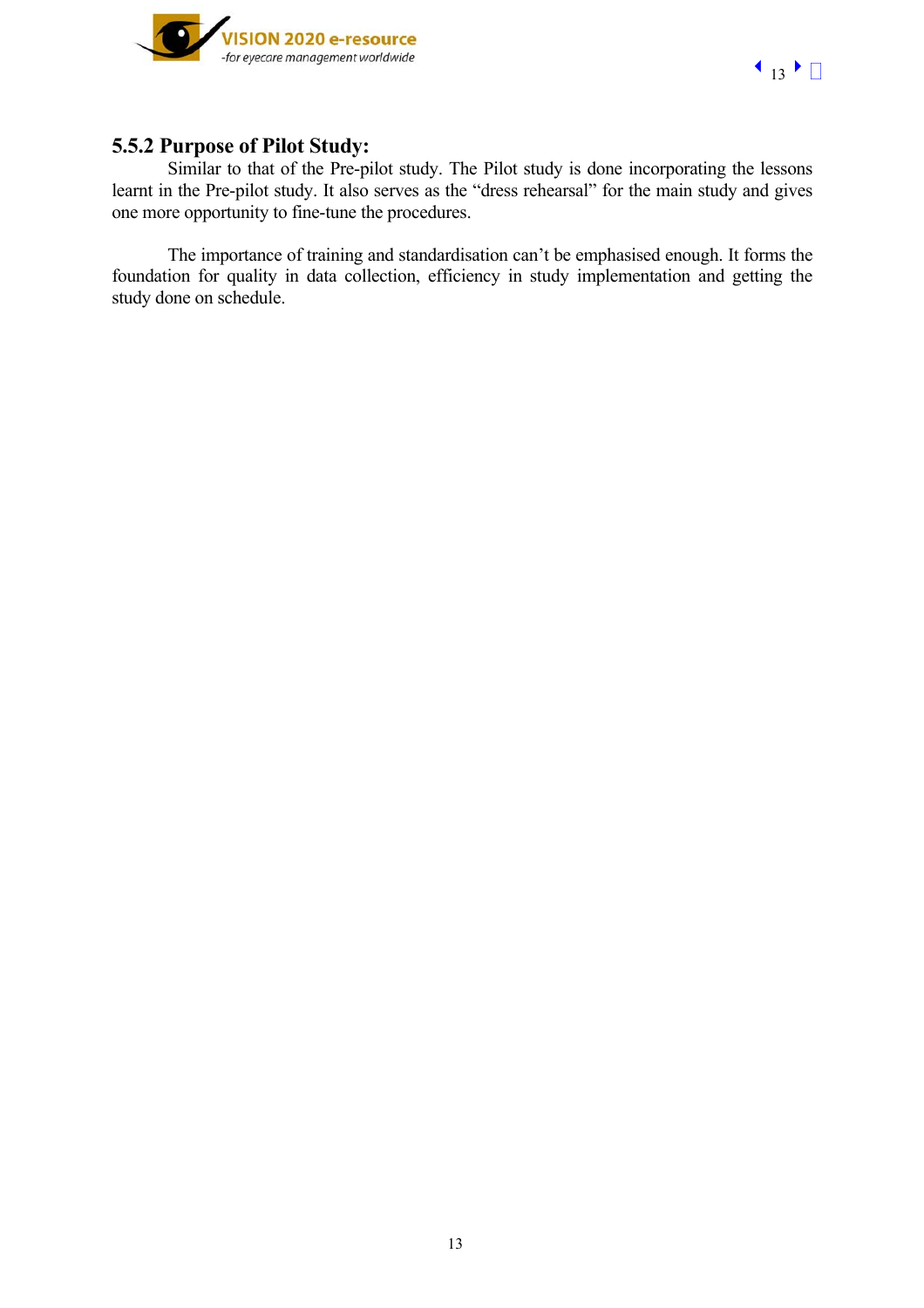

# **6. Summary of Field Procedure**

The population-based survey in the selected districts will be carried out in 25 clusters. Each cluster will have approximately 200 persons who are 50 years or older. Data will be collected at Cluster level (village/ward), household level and individual level. Quality assurance data in a prescribed format will be collected at individual level.

A letter of introduction describing activities will be sent to the community and political leaders of Towns and Villages prior to the visit. Necessary permissions from the concerned health authorities will be obtained. A personal meeting between the community leaders and the enumeration supervisor will follow, to describe the proposed survey and seek their co-operation. A central site will be identified (preferably school, village offices, health sub-centre) and permission obtained to use it on the scheduled dates for eye examination of individuals 50 yrs from the selected cluster.

A mapper will be part of the enumeration team whose primary responsibility will be to map the cluster boundaries with details such as schools, temples, health centres, other land marks, streets, houses etc. The map will then be given to the enumeration supervisor who will use this as reference to check the households and ensure that all the houses in the map have been enumerated. For larger villages the segmentation will be done using the map and the segment labels will be assigned randomly. The first randomly selected segment will be called as 'A" the second "B" and so on. On completion of mapping, the mapper will join the enumeration team and assist in all their other activities.

At the household level, enumerators will complete the household folder (Form No. (a)  $\&$ (b). All members in a household will be recorded in form 2(a). Details of all those above the age of 40 years will be recorded in form 2(b). All those 50 years will be requested to come to the central site for examination by the ophthalmologist. Each household is given a ticket with list of persons 50 years and date and time for examination by the clinical team. For each person 50 years, the person's identification data is filled in the Eye Examination Record (Section A of Form-3).

Prior to the arrival of the clinical team, the enumeration teams will prepare the central village site for eye examination. The ophthalmologist and the clinical team arrive on the day as per prior communication. All enumerated persons 50 years are tested for Visual Acuity by the ophthalmic assistant and examined by ophthalmologist as per the protocol and Eye Examination Record (Form No.3) are completed.

People outside the study area presenting with eye problem will also be examined and treated at the end, after finishing the examination of enumerated persons.

At the end, the enumeration supervisor will fill the Summary details in Form-1. All the forms are checked and crosschecked by the other enumerators and the ophthalmologists to ensure that they are complete.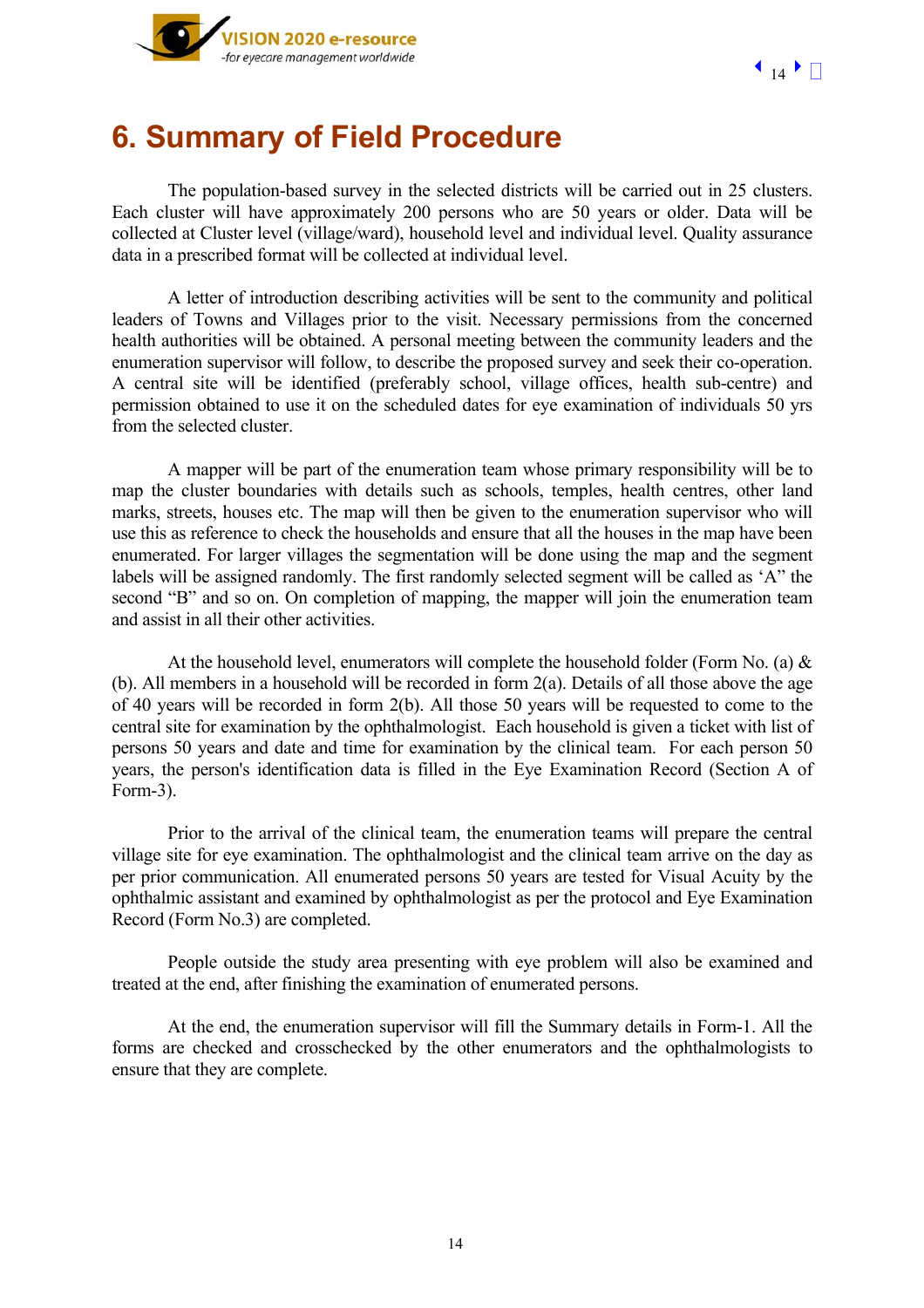

| 0.1 Field Team Composition:                       |                |                               |                 |  |
|---------------------------------------------------|----------------|-------------------------------|-----------------|--|
| <b>ENUMERATION TEAM [4Teams]</b>                  |                | <b>CLINICAL TEAM [2Teams]</b> |                 |  |
| Supervisor                                        | : 1 (Total 4)  | Ophthalmologist               | : 1 (Total 2)   |  |
| Enumerator cum mapper                             | $:2$ (Total 8) | Ophthalmic Assistant          | $: 2$ (Total 4) |  |
| Helper/Village volunteer                          | $:2$ (Total 8) | Helper/Village volunteer      | $: 2$ (Total 4) |  |
| (Locally recruited- two per site will also assist |                |                               |                 |  |
| the clinical team)                                |                |                               |                 |  |
|                                                   |                |                               |                 |  |

## **6.1 Field Team Composition:**

# **6.2 Eye Examination Site Selections and Examination Procedure:**

It is the responsibility of the enumeration team's supervisor to select a suitable site within each village for ophthalmic examination. A location, or locations, must be selected where people can be gathered for examinations preferably within a 15 minute walk of their households Arrangements must also be made for examination space, waiting space, tables, benches and a place for keeping equipment, forms and medicines. The enumerator will consult with the village/ward leader in deciding the venue. In general, the examination site should include:

- $\triangleright$  An examination room, which can be made dark (by curtains or by closing doors and windows) for examination and made also bright enough for writing.
- $\triangleright$  Two doors to facilitate entry and exit (preferable)
- $\triangleright$  A separate room for ophthalmic assistants to provide ocular treatment as advised by ophthalmologist, for dilation of the eyes, to perform, etc.
- $\triangleright$  There should be enough space outside for people to wait for examinations and visual acuity testing.
- $\triangleright$  It is preferable to have electricity; generators should be hired as standby.

The actual arrangement of each examination site will be different depending upon the actual layout of the building number of rooms and furniture available. The sketch below will be taken as a guideline in preparing the site.

These numbers refer to the following nine stations for performing different activities:



# **Floor Plan of central examination area in each site**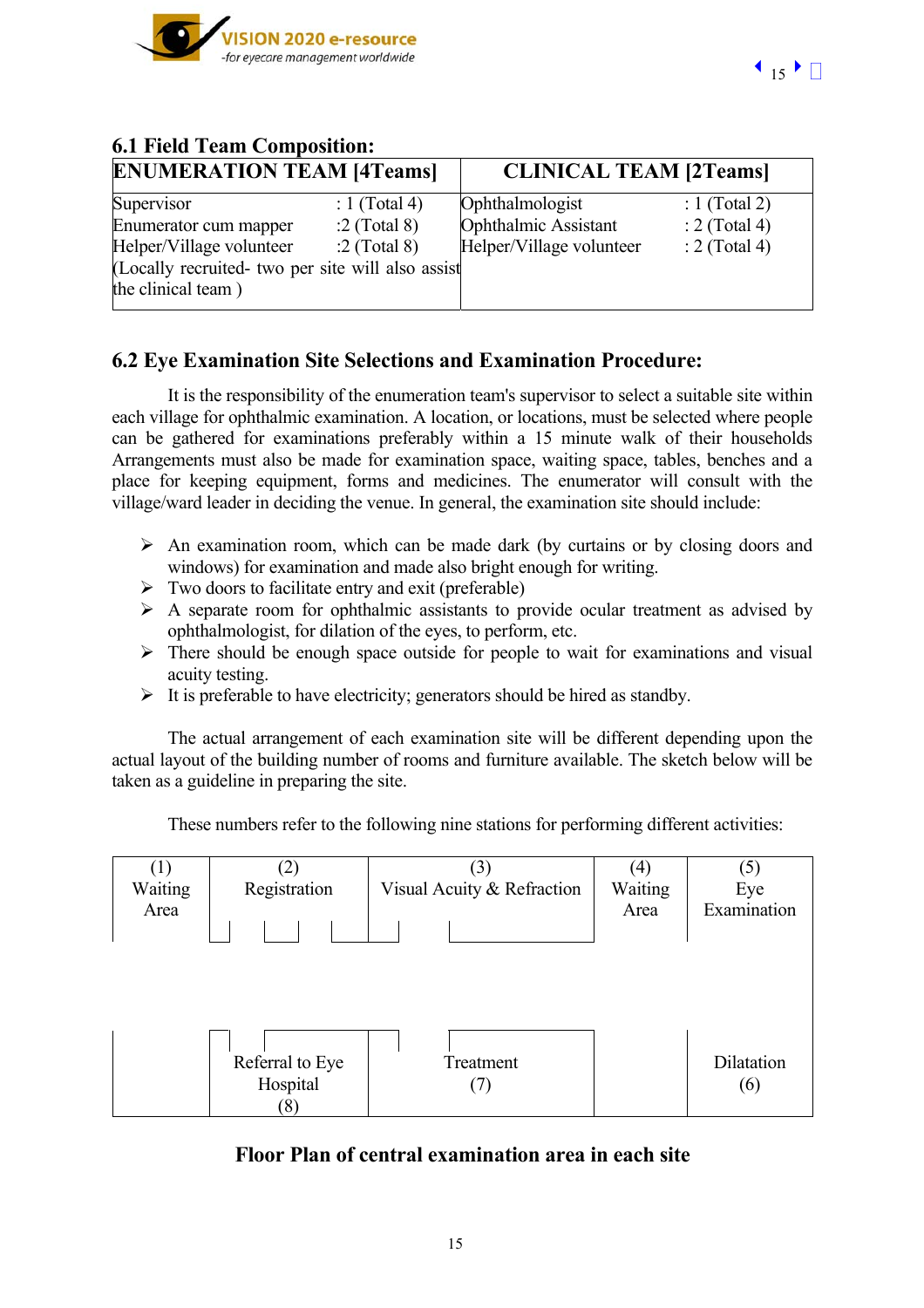



- 1.The queue for registration for examination.
- 2.*Registration by enumerators*: Enumerator identifies the person from the referral slip. Identification is then verified by asking the age, name of the head of the household and confirmed. The individual's Eye Examination Record (Form-3) is then handed over to the person who proceeds to visual acuity station. Persons not belonging to the survey cluster will be asked to wait in a separate queue and are examined after all the enumerated persons presenting at the examination site have been examined.
- 3.*Visual acuity assessment & Refraction*: The first ophthalmic assistant determines the visual acuity by using a back illuminated ETDRS chart at a distance of 4 meters. The details of this are given in Chapter 8 on forms filling. The presenting VA is measured first and if the person wears glasses then the VA is measured again without glasses. After this, the ophthalmic assistant enquires to check if the person has had cataract surgery and examines both eyes by torchlight. Deep anterior chamber, jet-black pupil, presence of IOL (if IOL Surgery), iridonasis are signs of cataract surgery. If necessary, slit lamp will be used to confirm the cataract surgery. If the person has undergone cataract surgery in either eye, the details as in section-C of the form 3 will be filled.
- 4.After the visual acuity and examination for cataract surgery, the ophthalmic assistant records these and sends the person for refraction or to the ophthalmologist. All persons with presenting VA <6/18 and those operated for cataract in either eye are sent for refraction and the rest will proceed directly to the ophthalmologist for a detailed eye examination.
- 5.Refraction is to be done on all patients with presenting VA < 6/18 in either eye. Special care is to be taken while refracting aphakics and pseudoaphakics as the visual outcome in this group is of interest. Those **blind due to refractive error** are to be given free glasses (the actual details and modalities of when, where and how the glasses will be given are to decided by the coordination committee re the DBCS).
- 6.Queue for eye examination by the ophthalmologist.
- 7.*Eye Examination by the ophthalmologist*: Basic eye examination with the slit lamp, torchlight and ophthalmoscope is carried out by the ophthalmologist and the form 3 is filled as per the manual.
- 8.*Dilation***:** All study persons who have best corrected vision < 6/18 in either eye which is not due to corneal causes, or are suspected to have cataract, open angle glaucoma, retinal or disc abnormalities, will have their pupil dilated for ophthalmoscopy and slit lamp examination. The ophthalmologist will use his / her judgment as to whether to dilate a person or not.
- 9.Treatment for ocular illnesses, as advised by ophthalmologist, is provided by ophthalmic assistant.
- 10. Persons who have completed the examination leave the area. Those needing further treatment are provided with an explanation and referral slip for treatment in the nearest eye hospital/dept. Those VA<6/60 due to cataract in either eye will be offered free surgery.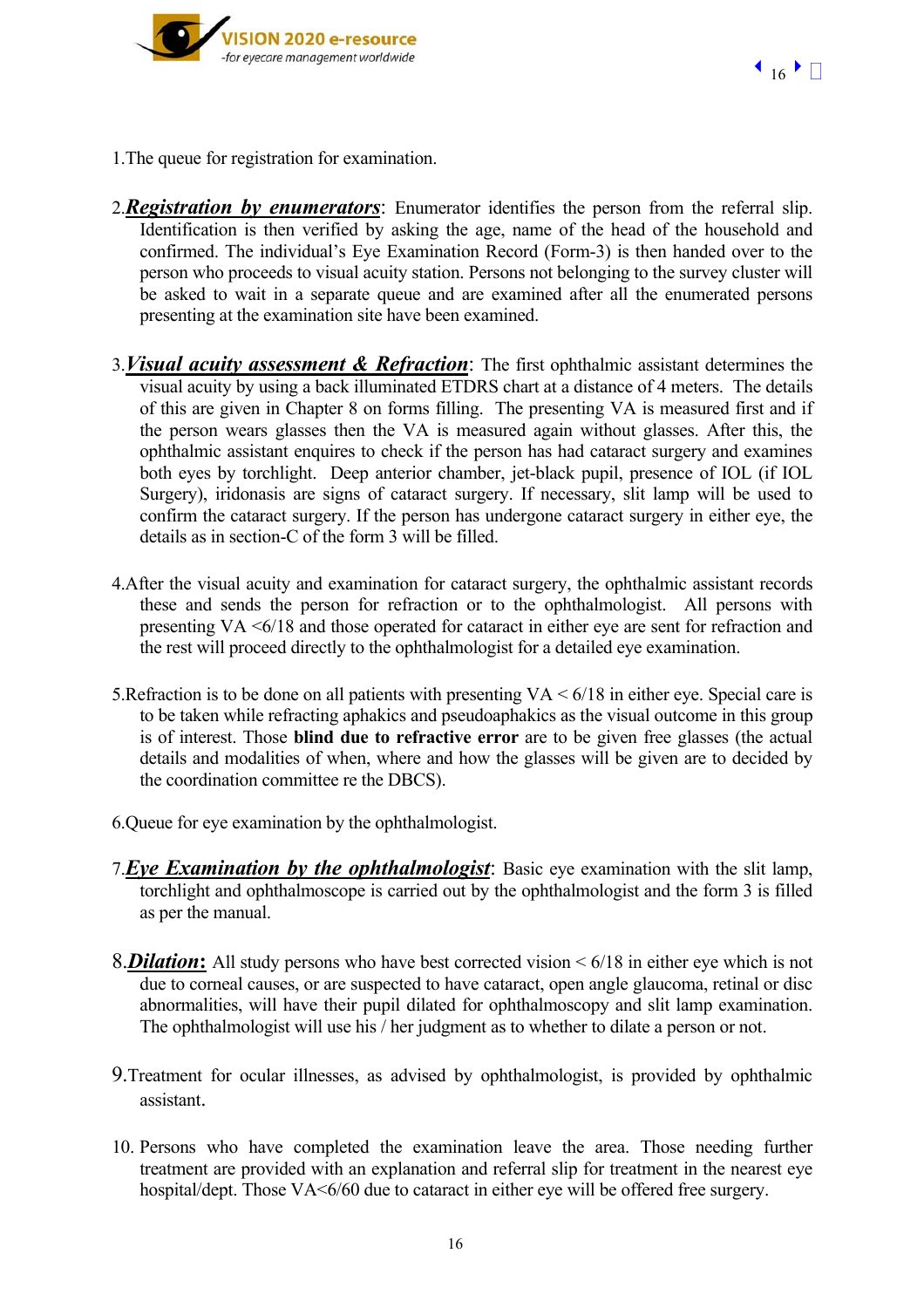

11.All data will be sent to Central Ophthalmology Cell, Directorate General of Health Services, Nirman Bhawan, New Delhi for data entry and analysis

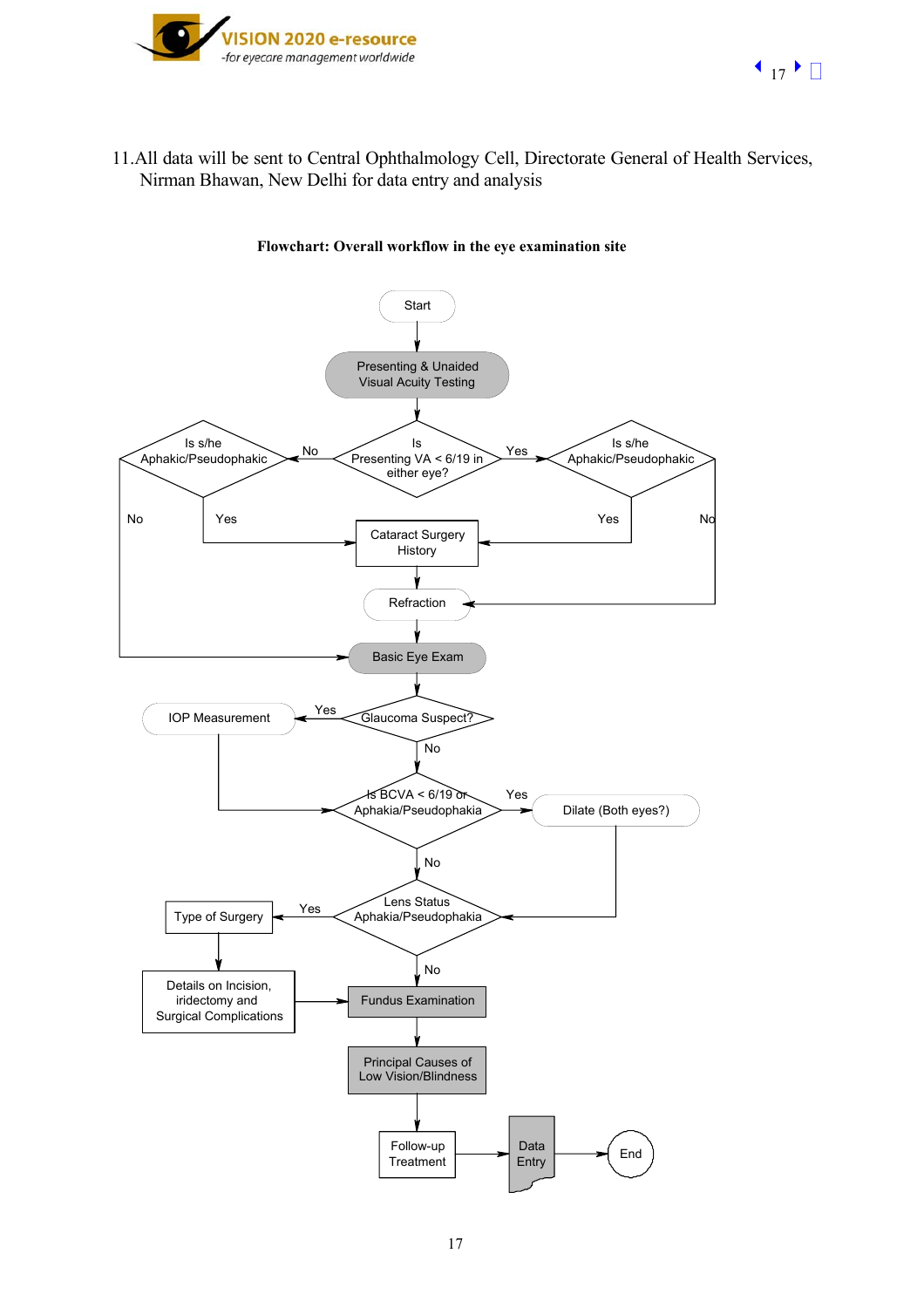



## **6.3 Field Logistics:**

The field staffs are divided as four enumeration teams including mappers and two clinical teams. The enumeration team also acts as the advance team and carries out necessary activities like mapping, informing the village elders, enumerating those who have to be screened and preparing a central site for the eye examination. This is immediately followed by eye examination by the clinical team. For each of these activities, two days are provided. Two days are being provided mainly to increase the response rate. During the two days of eye examination, the enumeration team will continue to be in the site with the clinical team to help with registration, ensure orderly flow of patients and in mobilizing the enumerated persons to increase the response rate to the desired level.

Thus for each site the Enumeration team will spend 4 days while the Clinical team will spend two days. Since there are two Enumeration teams, for each clinical team, with proper coordination and necessary arrangements, it should be possible to cover three clusters per week and the entire field work can be completed in about 10 weeks giving allowance of festivals, rains or unforeseen circumstances which can slow down the work. The following table illustrates the movement and activities of the field teams over a two-week period in which six clusters are completed. A lot of attention to logistics planning and scheduling cluster visits taking into account local situation (marriages, festivals, etc.) can ensure that this schedule can be met.

| Day              | <b>Enumeration Team 1</b>                                 | <b>Enumeration Team 2</b>          | <b>Clinical Team</b> |
|------------------|-----------------------------------------------------------|------------------------------------|----------------------|
|                  | Enumeration in cluster 10                                 | Assist Clinical Team in cluster 9  | Eye examination in   |
| $\overline{2}$ . |                                                           | (enumeration already done)         | cluster 9            |
| 3.               | Assist Clinical Team in cluster Enumeration in cluster 11 |                                    | Eye examination in   |
| 4.               | 10                                                        |                                    | cluster 10           |
| 5.               | Enumeration in cluster 12                                 | Assist Clinical Team in cluster 11 | Eye examination in   |
| 6.               |                                                           |                                    | cluster 11           |
| 7.               |                                                           | ------ Rest Day ------             |                      |
| 8.               | Assist Clinical Team in cluster Enumeration in cluster 13 |                                    | Eye examination in   |
| 9.               | 12                                                        |                                    | cluster 12           |
| 10.              | Enumeration in cluster 14                                 | Assist Clinical Team in cluster 13 | Eye examination in   |
| 11.              |                                                           |                                    | cluster 13           |
| 12.              | Assist Clinical Team in cluster Enumeration in cluster 15 |                                    | Eye examination in   |
| 13.              | 14                                                        |                                    | cluster 14           |
| 14.              |                                                           | ------ Rest Day ------             |                      |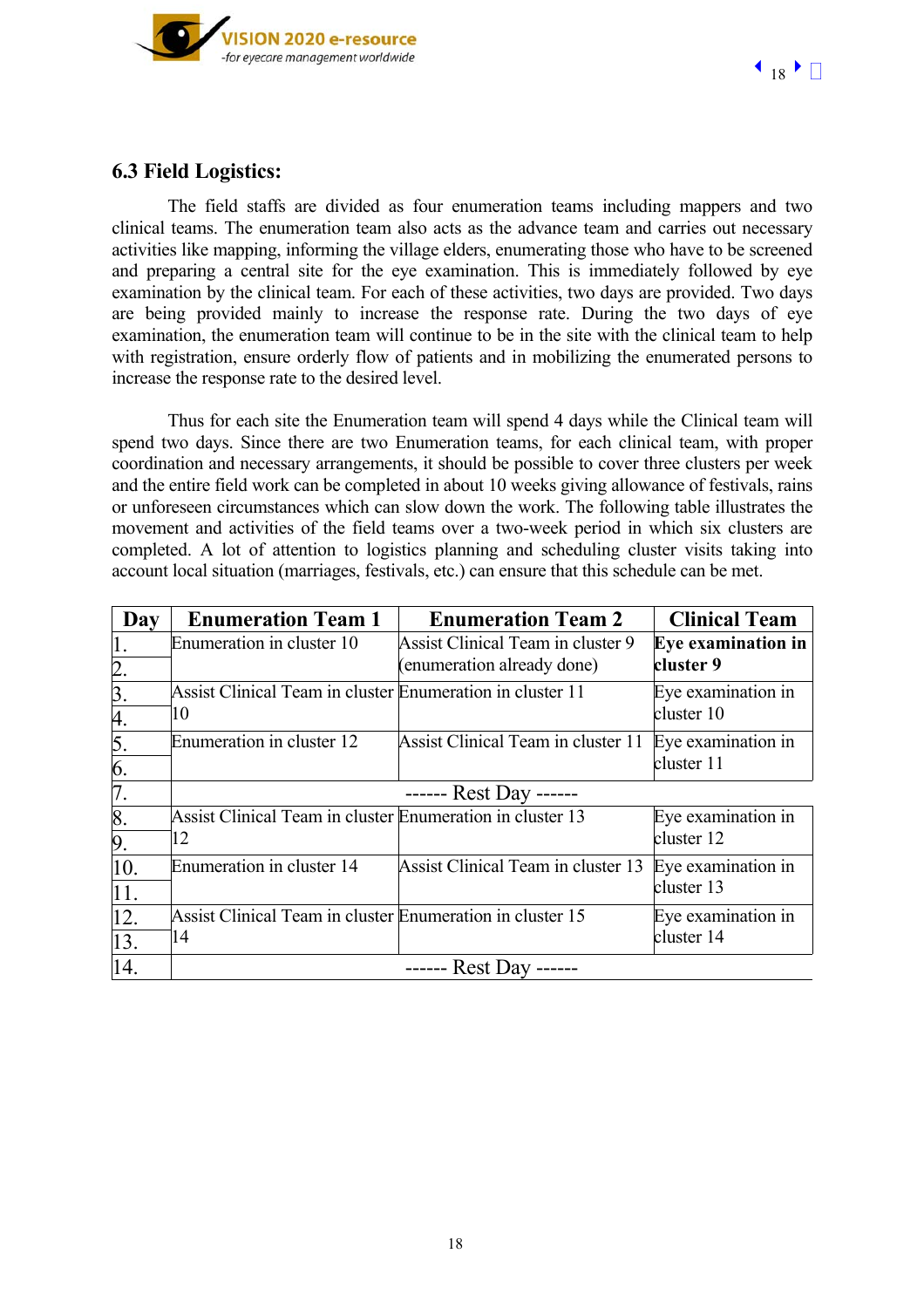

## **6.4 Time Schedule:**

 $\begin{array}{c} \hline \end{array}$ 

 $\overline{\phantom{a}}$ 

A detailed schedule has been prepared for the survey teams. To ensure that survey is completed as scheduled, timely completion of each activity is important. Following schedule was agreed upon by the participating survey teams:

| <b>Months</b>      | <b>Period</b>                                           | <b>Activity</b>            |
|--------------------|---------------------------------------------------------|----------------------------|
| Month <sub>1</sub> | Procurement of Survey Equipments                        | <b>DANPCB</b>              |
|                    | Finalize & dispatch Survey Proformas                    | <b>NPMC</b>                |
|                    | Information about population (Census/NSS)               | <b>NPMC</b>                |
|                    | Identify survey team members                            | <b>Survey Organisation</b> |
|                    | Letters to State Government/ Collectors/ CMOs           | <b>NPMC</b>                |
|                    | Release of 1 <sup>st</sup> Instalments of Survey Organ. | <b>NPMC</b>                |
|                    | 1 <sup>st</sup> Visit to District by key Team Members   | <b>Key Team Members</b>    |
| Month 2            | <b>Recruit Survey Team Members</b>                      | <b>Survey Teams</b>        |
|                    | Training of Survey Teams                                | <b>RP Centre/ Aravind</b>  |
|                    | Pre-pilot study                                         | <b>Survey Teams</b>        |
|                    | Preparation of Cluster Framework                        | <b>Survey Teams</b>        |
|                    | Cluster Identification                                  | RP Centre/ Aravind         |
| Month 3            | Mapping of selected clusters                            | <b>Enumeration teams</b>   |
|                    | Enumeration                                             | <b>Enumeration teams</b>   |
|                    | Pilot survey                                            | Survey teams               |
|                    | Month 4, 5 Data collection for the survey               | Survey teams               |
| and 6              | Data entry                                              | <b>NPMC/DANPCB</b>         |
|                    | Month 7, 8 Data Analysis & report                       | <b>NPMC</b>                |
| and 9              |                                                         |                            |

The actual start date of the study would depend on getting necessary approval and funding. The study schedule will change accordingly, however the duration of the entire study would be about 6 months.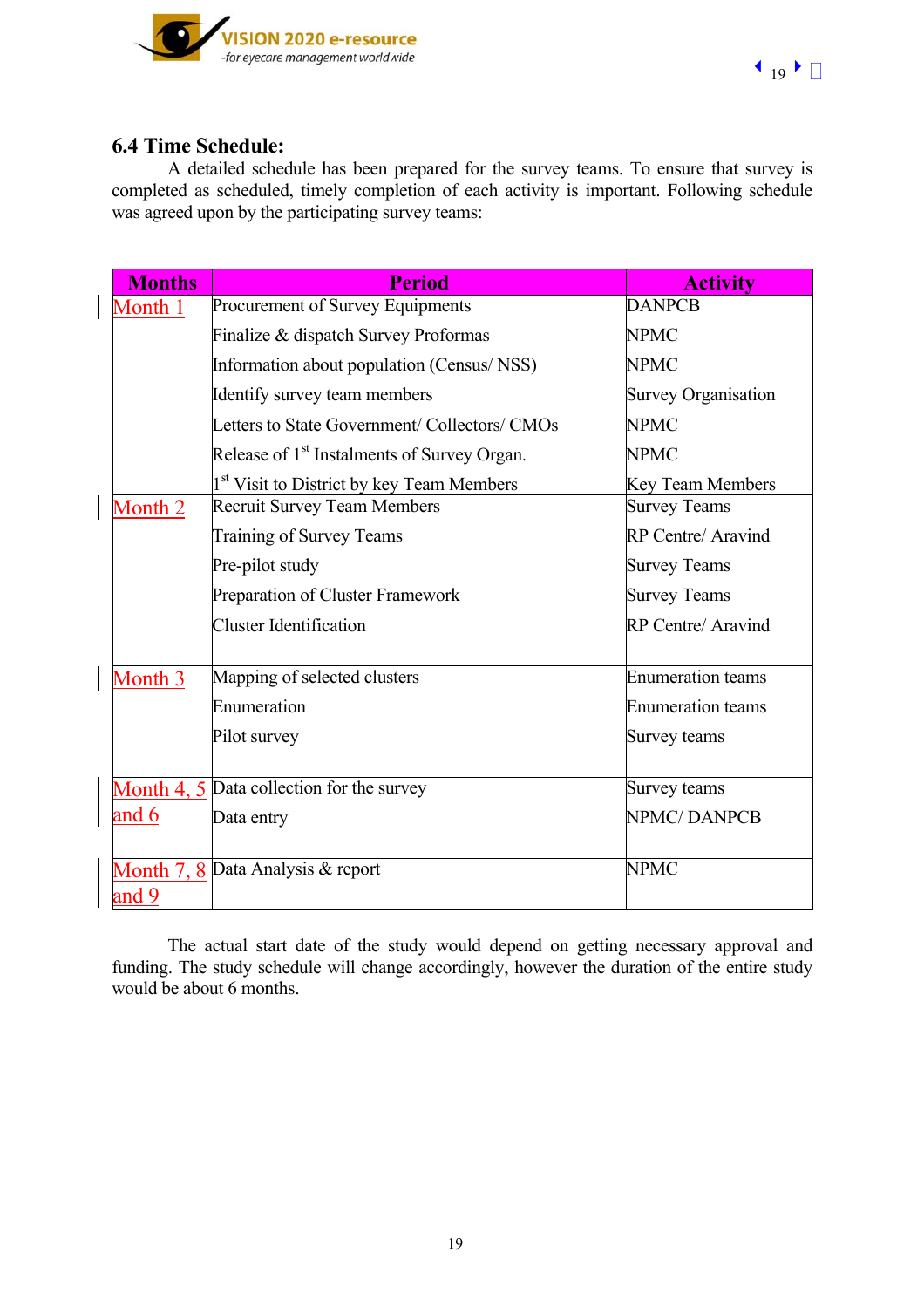

# **6.5 List of Equipment & Supplies:**

## *Equipments: (to be arranged by Government of India and returned after survey)*

| Portable Slitlamp (Haag Streit) | -2 ***With Spare bulb          |
|---------------------------------|--------------------------------|
| Lensometer                      | $-2$                           |
| Parkin's (Perkin's) Tonometer   | -2 (or Tonopen, that is handy) |
| Torch light                     | $-2$                           |
| Loup                            | $-2$                           |
| <b>BP</b> Set                   | $-2$                           |
| Stethoscope                     | $-2$                           |

### *Supply: (To be arranged by DBCS)*  **General Items**

| CI AL LUCILIS                          |           |                    |
|----------------------------------------|-----------|--------------------|
| <b>Power Generator</b>                 | $-2$      |                    |
| Water Carriers (20 Lit)                | $-2$      |                    |
| <b>Thermos</b>                         | $-2$      |                    |
| Office Items                           | - 6       |                    |
| Aphakic glasses $(+9 \text{ to } +12)$ | $-200$    |                    |
| Hand towels                            | $-20$     |                    |
| Direct Ophthalmoscope                  | $-2$      | With 2 spare bulbs |
| Indirect ophthalmoscope                | $-2$      | C C                |
| StreakRetinoscope                      | $-2$      | C                  |
| Trial set                              | - 4       |                    |
| <b>Stapler</b>                         | - 6       |                    |
| Examination site furniture             | $-2$ sets |                    |

How about prescription of other glasses Flourescien strips

#### **Medicines per site:**

Methyl Cellulose drops (300) Tropicamide drops (150) 0.3% Gentamycin drops (1000) Tetracycline eye ointment (3000) 2% Pilocarpine Drops  $(150)$  (or equivalent/alternative on  $2\%$  Fluorescein strips (30 packs of 100 strips each) advised by the survey Sulphacetamide eye drops (1500) Ophthalmologist) Homatropine drops (150) 4% Xylocaine (600 vials) Tab. Accetazolamide (diamox) (1000)

# *To be arranged by Survey Organisation:*

Illuminated ETDRS chart **-** 4

20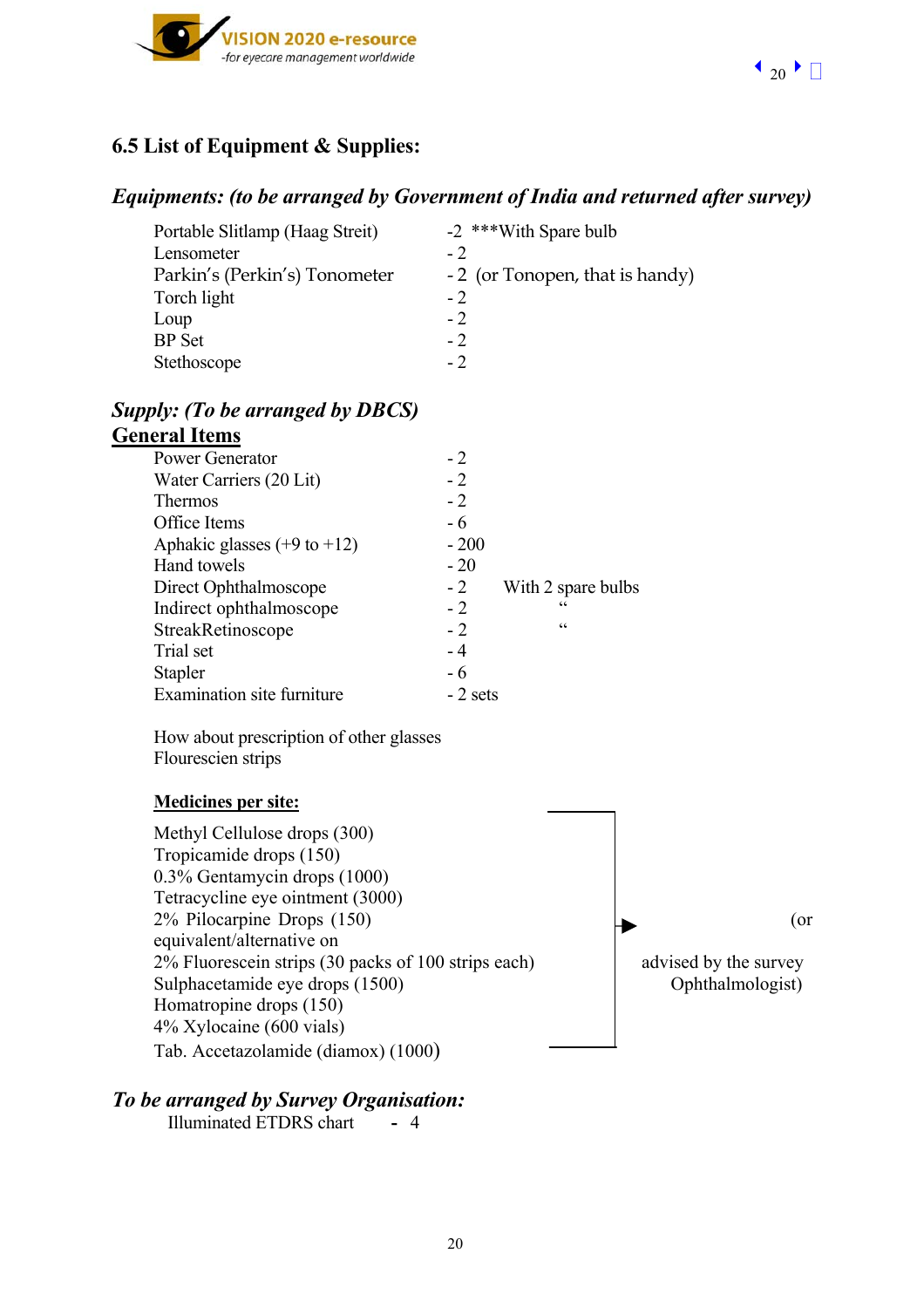



# **7. Role & Duties of Field Staff**

*Chief Investigator:* Is responsible for overseeing the overall conduct of the study and provide necessary direction and guidance as per the protocol.

*Survey Manager cum Epidemiologist:* Will work directly under the Chief Investigator. He / She will be responsible for the recruitment, selection and training of the different categories of study staff, ensure the availability of required equipment and supplies, develop the schedule for the various activities like staff selection, training, pre-pilot, pilot, field work and collection of data. Responsible for the budget in terms of ensuring cash flow, expenses and the accounting.

### **7.1 Role & responsibilities of the Ophthalmologist:**

 The ophthalmologist for this study will be a fully qualified ophthalmologist with 3-5 years clinical experience in ophthalmology. Ophthalmologists with experience of surveys or community outreach work will be preferred. Duties will include collecting information in rural areas on clinical signs of eye diseases and on the epidemiology of blindness in the survey area. The ophthalmologist will ultimately be responsible for carrying out all activities described earlier in Field Procedure.

The duties and responsibilities of the ophthalmologist will include the following:

- Conducting clinical ophthalmic examinations according to the survey protocol (basic eye examination and more detailed examinations where necessary).
- Supervising measurement of visual acuity, refraction and carrying out prescribed treatment to those presenting with eye diseases.
- Supervision of the activities of a team of six to eight persons.
- General responsibility for the reviewing and quality control of all survey forms and data collected at the sample site.

As an examiner, the ophthalmologist has overall responsibility for completing all examinations in a cluster.

The ophthalmologist must actually assume many roles in the survey: examiner, physician, supervisor, and team leader. These are not distinct roles to be assumed at specific times, but they serve to summarise conveniently the many activities that an ophthalmologist must carry out as part of the survey of a cluster.

When a person presents for examination, checks are made to ensure that the person has been enumerated. The examination begins with the visual acuity measurement by the ophthalmic assistant and following this basic eye examination is conducted. An evaluation is made to determine whether detailed examination and assessment for cause of reduced visual acuity are necessary. Detailed examination is conducted on persons with pinhole visual acuity  $\leq 6/18$  and as specified in the manual. The detailed examination includes examination of the cornea, measurement of intra ocular pressure, dilation of pupils (when necessary) for examination of the lens, retina and optic nerve and evaluation of the cause of visual impairment. Appropriate treatment of any other presenting complaints should be handled in a similar manner. Those who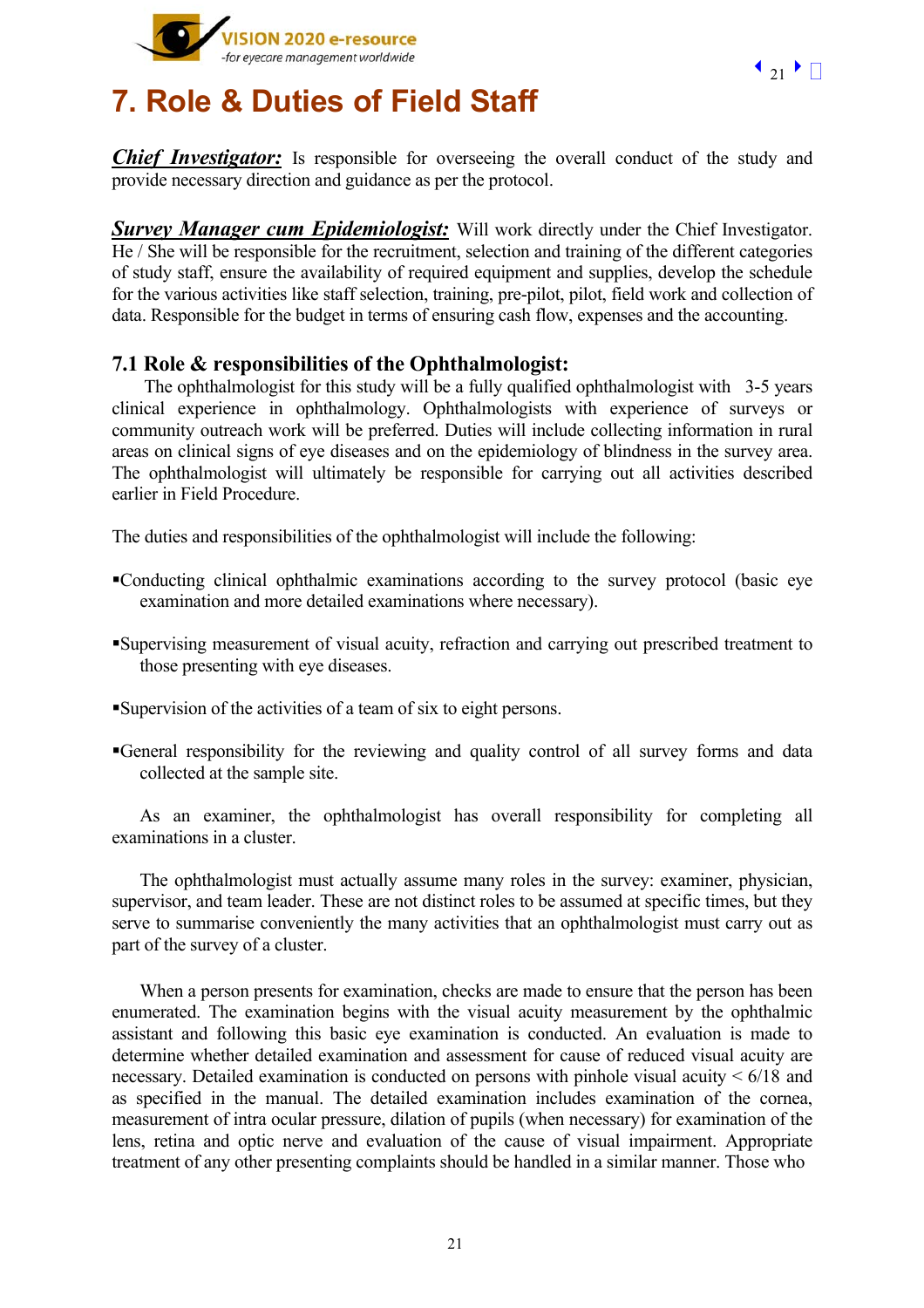

can be readily treated at examination cluster will be attended to and others requiring further treatment or investigations will be referred to the base hospital.

Another role for the ophthalmologist is as a supervisor of activities of the other team members. Periodically during the day's work, the ophthalmologist will make spot checks of OAs, and enumerators and supervisors activities. A short visit to observe their work will increase morale and improve the quality of work being conducted. At the end of the day, all completed forms will be reviewed by the ophthalmologist to check the completeness and accuracy of the data collected. Errors should be brought to the attention of the enumerators or other responsible team members and corrected.

A final role of the ophthalmologist is to serve as the team leader. Decisions about schedules of activities in the cluster, personnel problems, physical or health difficulties, transportation, and the completion of assignments is the responsibility of the ophthalmologist. If there are questions about the conduct of the survey in a particular cluster, the ophthalmologist should address them to the central office. Team meetings at the end of each day will be conducted under the direction of the ophthalmologist to resolve questions and review the forms completed during the day.

The "ophthalmologist" is the recognised head of the team. As such, he is ultimately responsible for the smooth performance of the team in a site, as well as for the overall quality of the results collected by the team. He must assume more than the role of an examiner of eyes. Supervision, and hence knowledge of the activities of each team member representing the projects, and general direction of the teams activities will also be the responsibility of the ophthalmologist. The impression people have about the programme will reflect perhaps more than anything else on the perceptions they have of the ophthalmologists leading the teams.

It is useful to note that a head of the team, the ophthalmologist will have a direct and indirect impact on the health of the people in the segments visited. The direct provision of health care for presenting ailments will have a beneficial, if short-lived, effect on the health of the survey communities. The long term benefits of a well-planned blindness control programme are far more important to the health of the community and the country. Complete and accurate data on every household, every person, and every cataract patient will provide a good base on which to plan improvement in the blindness prevention program. Although the immediate problems, logistics as well as personnel, encountered in the field may appear overwhelming, the ophthalmologist must also focus on the long-term implications of the survey.

#### **7.2 Role & responsibilities of the Ophthalmic Assistants:**

The ophthalmic assistant for the Study will be a trained, certified person who has worked for more than 2 years in an eye hospital under the supervision of an Ophthalmologist. He will travel with the Eye Examination Team. The job in the field shall consist of using the back illuminated ETDRS Chart to assess visual acuity and perform refraction in accordance with the descriptions provided. He shall be expected to help out in the general work of the team, whenever necessary.

Ophthalmic Assistants will also help the ophthalmologist during the examination: dilating eyes, checking intra ocular pressure, refraction and presbyopic correction. Ophthalmic assistant is responsible for all instruments and equipment necessary for the eye examination and ensure that these are available and in working condition. This includes periodic recharging of batteries of equipment like ophthalmoscope, retinoscope, tonometer and torchlight. The ophthalmic Assistant (OA) determines the visual acuity with the ETDRS chart as explained in Chapter 8. The Ophthalmic Assistant will perform refraction on all persons with presenting vision < 6/19 in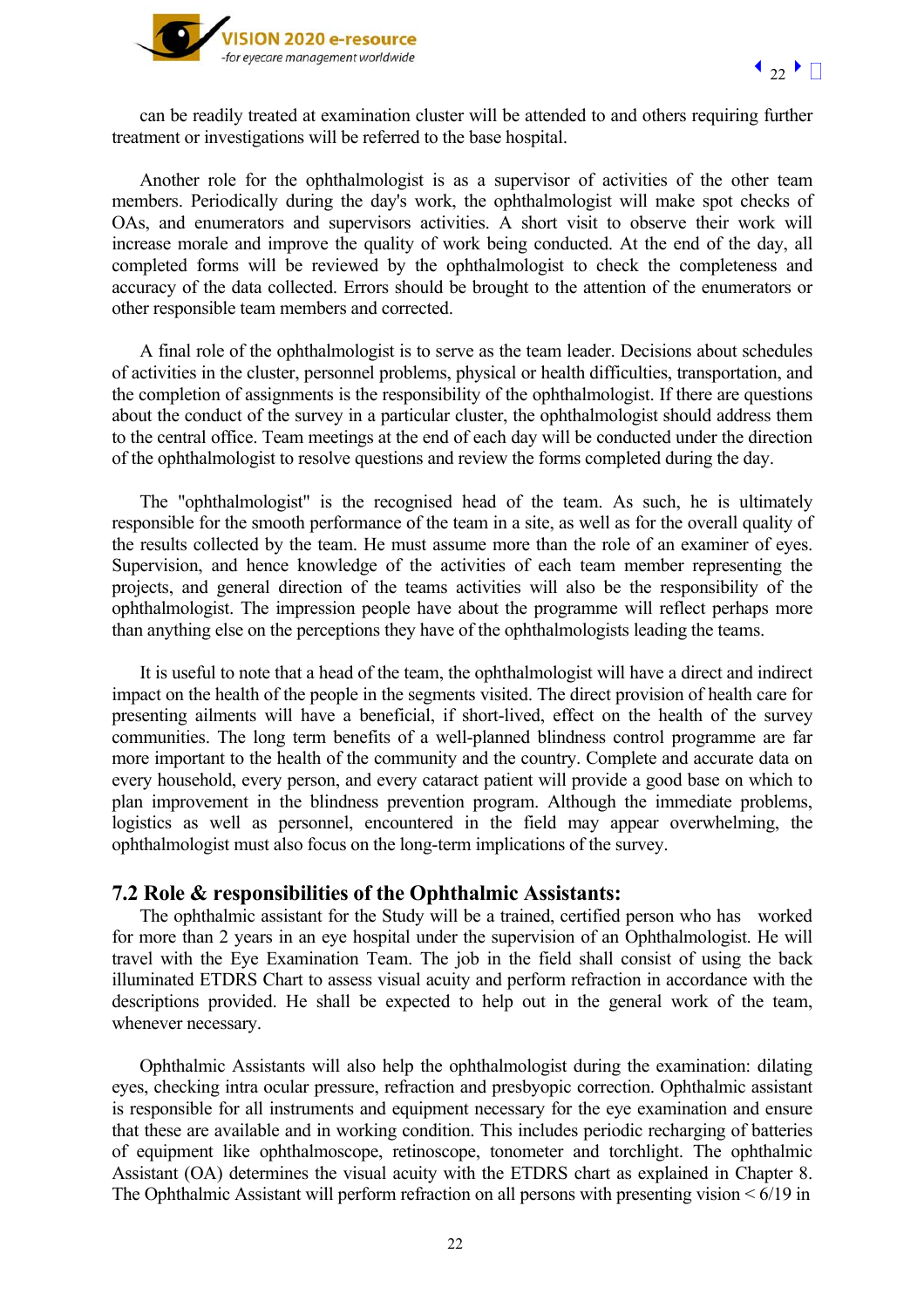



either eye and pay special attention to those who have been operated for cataract (Aphakics & Pseudophakics). This is done because the study is particularly interested to find out the visual outcome after surgery.

### **7.3 Role & responsibilities of the Enumeration team:**

The enumeration team will consist of 1 mappers and 2 enumerators (total number of 4 mappers and 8 enumerator team) with prior field survey experience. Since several surveys are being carried out throughout the country, recruiting such personnel will be quite feasible. Of the eight enumerators, four will also function as the supervisor for the enumeration activity. In segmented villages, cluster numbering should begin from north of the village.

Sample surveys are used to study a wide range of problems and suggest solutions. A survey involves collecting data through interviews or examination of a sample of people, selected to represent some layer of population of interest. Every person in the survey is asked the same basic set of questions, and the responses or results are later studied and conclusions drawn from them.

The enumerator's job throughout this survey is to accurately list the persons resident in the sampled clusters (villages or wards).

The principal aim of this survey is to estimate the prevalence of low vision and blindness from examination of persons aged 50 years and above belonging to the sampled villages. The prevalence of blindness consists of a numerator and a denominator:

|                             | Number of blind persons in the community       |
|-----------------------------|------------------------------------------------|
| Prevalence of blindness $=$ | Total number of persons in that same community |

The ophthalmic assistants who will be recording the visual acuity are responsible for accurately identifying all the persons whose vision is less than 6/60 – the definition of blindness. They will thus be contributing to the "numerator".

As census enumerators, their responsibility will be to provide the "denominator", by identifying as exactly as possible the persons (and only those persons) who make up the community selected for the purposes of the survey. This will obviously include all those determined as blind as described above.

Any bias or error that may creep into the collection of these data will affect the prevalence rate, pushing it above or below its true level. Let us imagine, for instance, that we include in the survey some persons who do not live in the area under consideration but wish to be examined. If these persons do not present any blinding condition, their inclusion in the "census population" will excessively inflate the denominator used in the calculation of the rate but contribute nothing to the numerator. If such a bias is created in recruitment to the survey, the rate of blindness will be estimated below its true level in the country.

If blind people from outside the community are wrongly included in the sample in order to get them relevant medical opinion, their inclusion will modify both the numerator and the denominator. This will result in over estimation of blindness by raising the number of blind people in the numerator.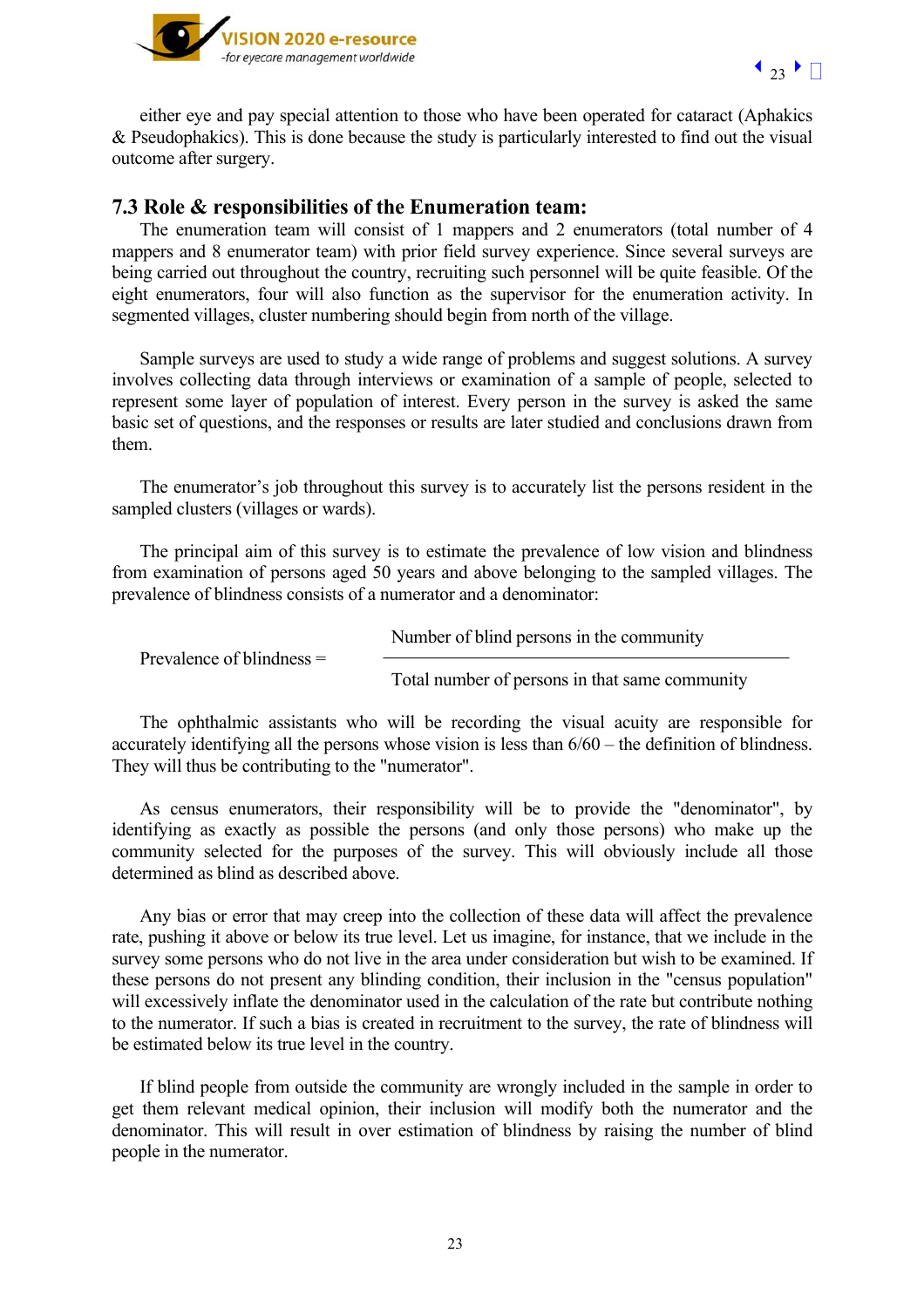

If the persons who are "absent" on the day of the survey are not included in the census, and actively "tracked down (making every possible effort to find and examine them), the resident population and the "population examined", will not accurately reflect demographic reality, and rates of prevalence based on such data will not be of much significance.

There are many possible distortions that may follow from errors made in the course of census taking and registration. Thus it is not our role to indiscriminately register every person who comes to you. On the contrary, we will keep up a permanent dialogue with local leaders, and with the heads of every household, in order to obtain an accurate picture of the demographic reality of the community that they make up. For every person that we register, we will first have to decide whether that person is a "usual resident", an "absent resident" or a non-resident. Any person who has resided in the cluster for more than 6 months will be documented as "Usual Resident". Persons who have been residing for more than 6 months but absent on that day will be documented as "absent". Persons who reside for less than 6 months will be documented as "non resident." Any mistake in classification / diagnosis at this level will have repercussions on the accuracy of the rates that are being investigated. We are fully aware that the precision and value of the survey results will depend closely on the quality of our contribution.

## **7.3.1 Job description and duties**

**Mappers:** The prime responsibility of the mappers will be to prepare a detailed map of the selected clusters prior to enumeration. They will outline the boundaries of the clusters and mark important landmarks such as temples, schools, health centres, streets, and all households in the village / urban ward. On completion of mapping, he will hand over the map to the enumeration supervisors of the respective cluster. He will also assist the enumeration team in all their activities.

**Enumeration team**: The first duty after the arrival of the team at the cluster is for the supervisor to meet with the village leader. He will inquire about the letter previously sent to the village chairman. If the letter has not been received, he will provide a copy of the letter and introduce himself, the enumerators and the project activities to the village leader. An informed discussion about the activities of the survey is held with the village leaders and their cooperation is requested. The supervisor, after meeting with the village leader, will confirm the cluster and its boundaries based on the map done earlier by the mapper. All persons in the household are enumerated by a door to door visit, and those aged 50 or above in each household will be referred to come to the central site for eye examination as per the study protocol. The following format is to be used for referring those aged 50 or above to the central site: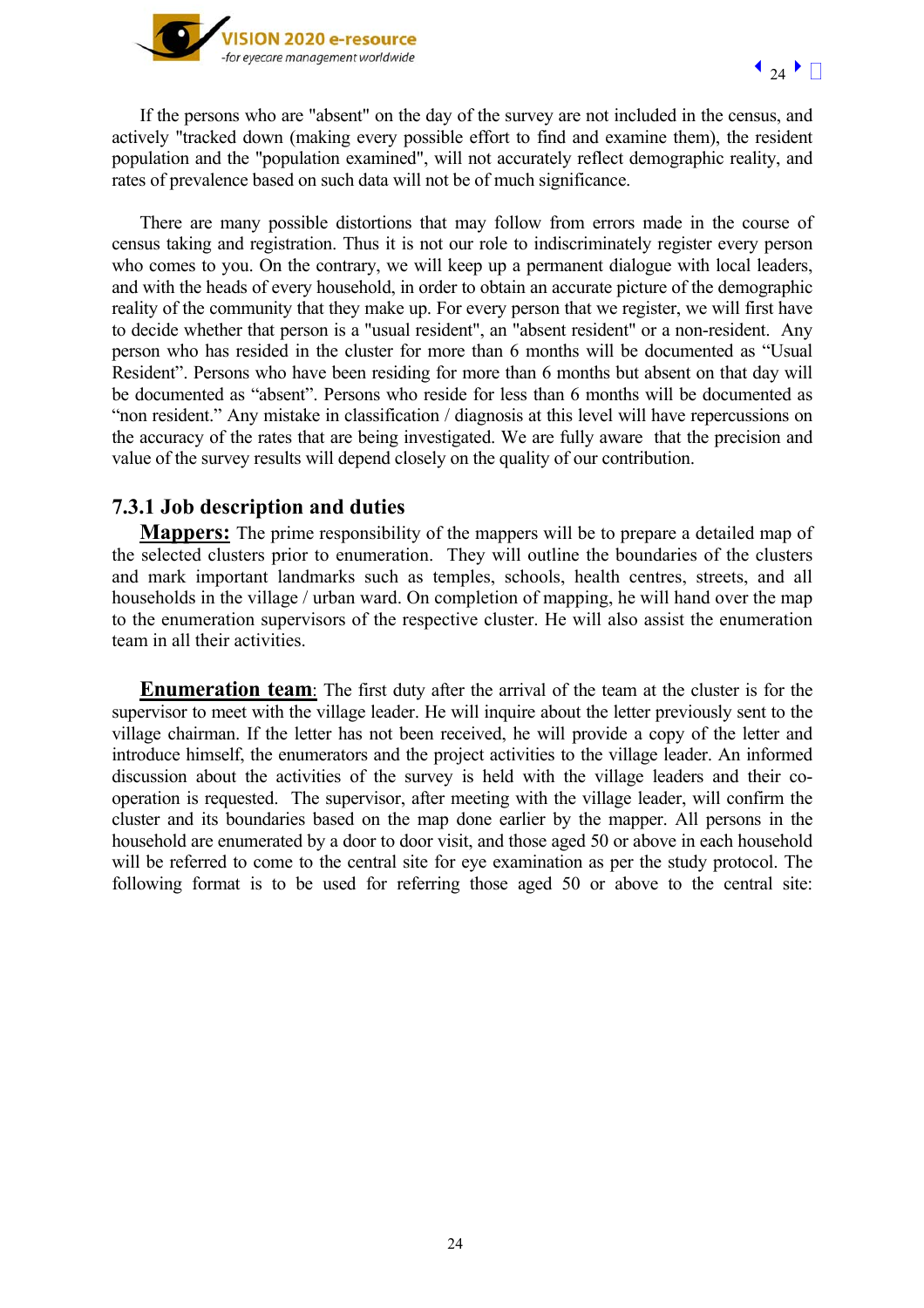

| Cluster:         | Cluster No: HH No:                                                                               |     |            |
|------------------|--------------------------------------------------------------------------------------------------|-----|------------|
|                  | In order to examine your eyes thoroughly for the purposes of this study and to provide necessary |     |            |
|                  | treatment, a medical team consisting of an eye doctor and para-medical staff will be coming to   |     |            |
| this village on  | They will be available from am till                                                              |     | pm. It     |
|                  | is very important that you attend this examination.                                              |     |            |
|                  |                                                                                                  |     |            |
| Signature        |                                                                                                  |     |            |
| Per.No           | <b>Name</b>                                                                                      | Age | <b>Sex</b> |
|                  |                                                                                                  |     |            |
| $\overline{2}$   |                                                                                                  |     |            |
| $\overline{3}$ . |                                                                                                  |     |            |
| $\overline{A}$   |                                                                                                  |     |            |

**Hiring of local assistance**: The supervisor will request the help of a local volunteer to assist in the enumeration and other activities in the cluster. Their help will be extremely useful especially in ensuring a high response rate. Reasonable remuneration for their services will be made.

# **Duties of the supervisor and enumerators during the examination period**

- 1.To ensure that the site selected for eye examination and facilities available are adequate.
- 2.To announce the verbal consent to the persons to be examined and get their agreement for examination. The verbal consent is as follows:

# **Verbal Consent Form**

You are invited to participate in an eye survey. You will undergo an eye examination, which may require the application of eye drops. You may also be required to answer some questions. You will receive complete medical attention if any problems arise during the examination process, and you will also be offered free treatment recommended by the doctor. After eye examination, if you feel eye pain and/or headache, please contact the team immediately.

Do you agree to participate?

- 3.Orderly flow in the examination centre, maintaining the queue and ensuring that there is no exchange of clinical forms in between individuals.
- 4. Assistance to Ophthalmic Assistants in the Visual Acuity taking and to the ophthalmologist in the detailed eye examination
- 5.To call the reluctant individuals enumerated but not examined.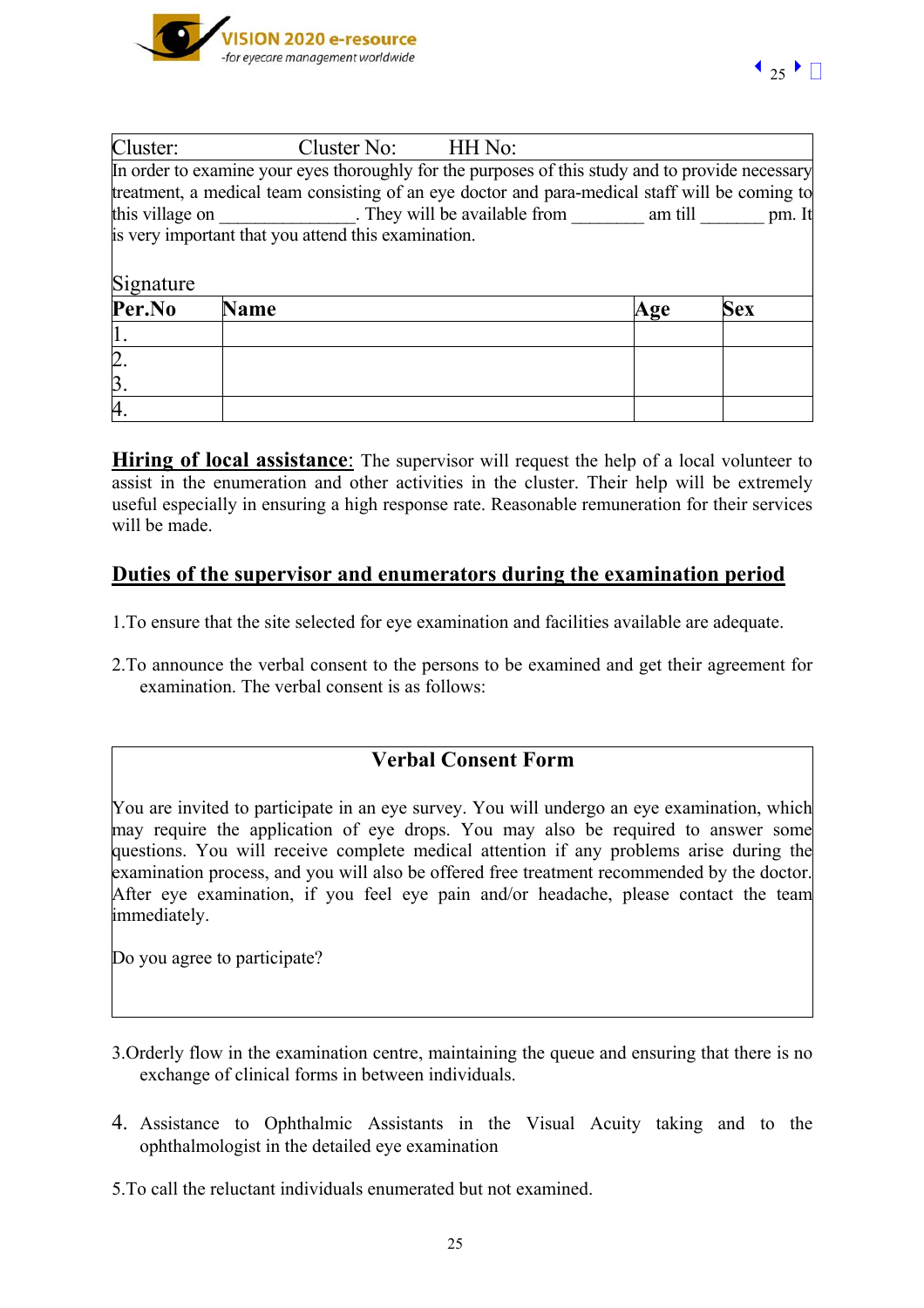



6. Supervisor should check the list of unexamined persons and efforts will be made to bring the person by at least making three attempts. No one will be forced for examination against his or her will to be examined. Those who fail to appear even after three such attempts will have their forms marked "refused examination".

## **7.3.2 Some difficult situations & solutions:**

Often - perhaps more often than not/ respondents in the sample clusters will be suspicious of your work or refuse to co-operate. The following are some typical questions and problems and some suggested ways to handle them. Several replies and suggestions are given in each instance - use those appropriate to your situation.

### *Who is doing this survey and why is it being done?*

"This survey is being conducted by (name of the hospital), the State Government of and the Government of India. We are trying to find out how many blind persons there are in your zone and some of the reasons they become blind. We need to ask questions at people's homes and to examine blind as well as sighted people to find out what kinds of things cause blindness and in order to help us determine ways to prevent blindness. We are also trying to find out why some people use available eye care services whether it is an eye hospital or an eye camp and why some don't?"

## *Tell me more about the survey. How do I know you are not a tax collector or someone else?*

"I am a professional Enumerator. I have spoken with the village chairman and brought a letter of introduction from our hospital. Would you like to talk with him or with my supervisor?"

# *Why are you examining/asking me these questions? I am not a blind, can't you examine someone or ask someone else?*

"It is important for us to talk to and examine people who are not blind. We also need to examine the eyes of everyone in the selected households to see what kinds of problems they have with their eyes. Some of these problems may lead to blindness later. You and your family were selected by chance according to methods worked out at my office. You will represent several other families in our sample of families in this zone. Your answers to these questions and the examination of your eyes are important - talking to, and examining someone else will not be good enough."

## *I do not have time to do this ...... , I am not interested.*

"Our questions will not take too long. You can continue with your work here and I will ask these questions as you are working. The examination will take only a few minutes as well. All you need to do is go down to the examination centre with me. The doctor will look at your eyes quickly and you can come back."

#### *I just dont have the time now .............. I am really not interested.*

"I can come back later. What would be a good time, when you are not so busy?"

## *I don't know enough to give you good answers*

"You may not think your answers are very good, but they will be helpful to us. What you say can be useful for planning the program for control of blindness in your area."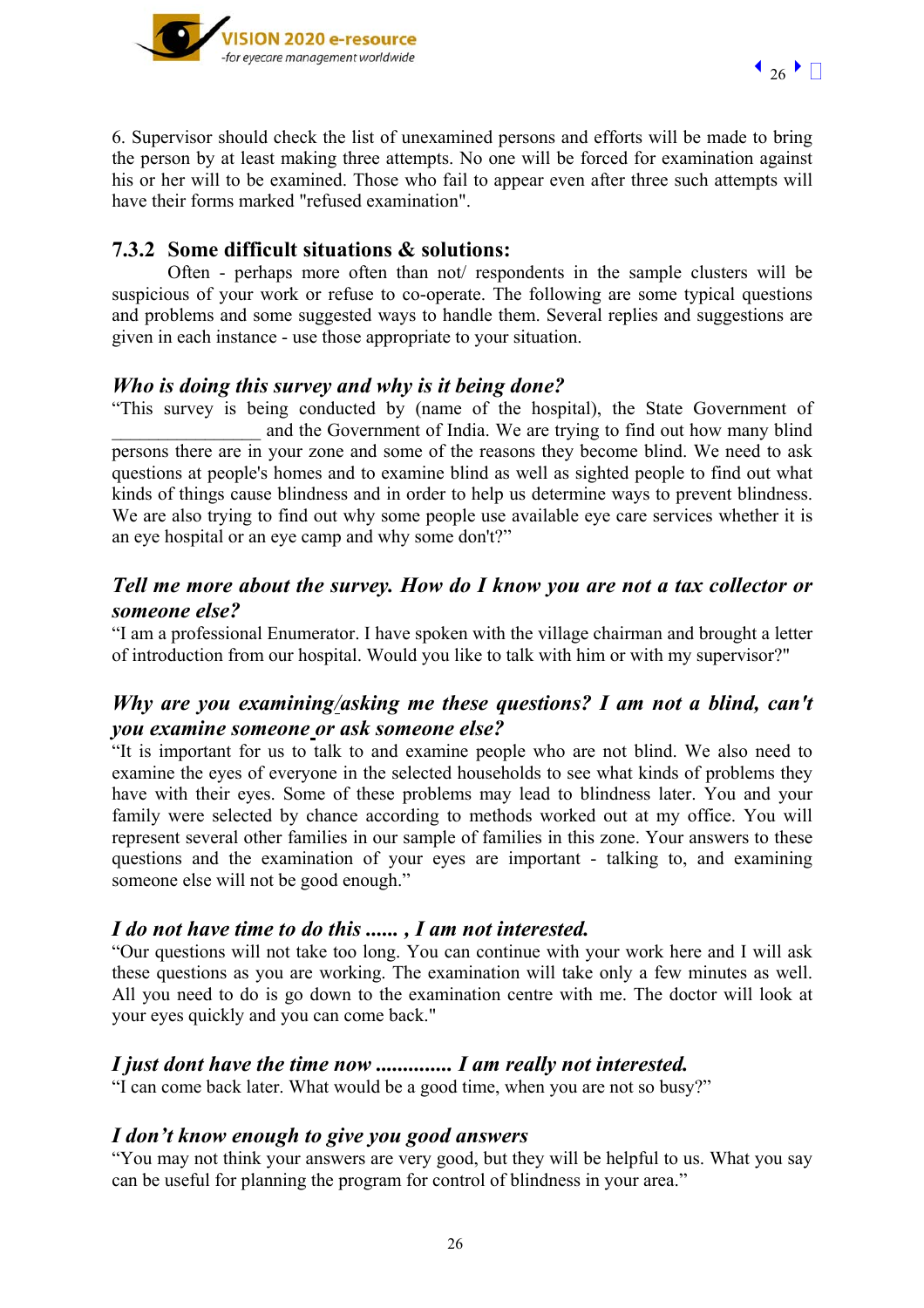



#### *What will be done with this information?*

"The answers you give will be added to provide us with a national view of these problems. No individual's data will ever be used alone - we will always be combining answers for many people to look at trends and patterns. Your answers and the results of your eye examination will be kept confidential (secret)."

#### *Why do you want to know that?*

"The physicians working on the project want to know about these things so that they will know more about blindness in this area. Many other persons will be asked these questions. We want all the people selected to answer these questions."

#### *I don't want to answer that question.*

"You don't have to answer any question that you don't want to, of course. We need your answer to make the survey more accurate and help us plan a better program."

If the respondent still refuses, go on to next question; mark the item "REFUSED".

In addition there may be a number of unexpressed reasons the informant does not give but nonetheless lead to a refusal:

- Informant feels threatened or embarrassed because he or she does not think they know enough to answer the questions.
- Informant thinks you have some other reason besides conducting an interview for being there.
- Informant doesn't understand clearly the purpose of the study or why you need him or her to participate.

In order to overcome refusals or reluctant informants, it is important for us to evaluate both the expressed and the unexpressed reasons for refusing. We may be able to devise an appropriate way to convince the informant to allow the interview. In any case, do not attempt to force an informant to an interview when they absolutely refuse. Once again, be polite and firm in your approach.

Best of all, leave the way open for a later visit for another attempt to get an interview. It may be a bad time because of an illness in the family or an argument with a spouse or some other problem bothering the informant and totally unrelated to the survey. Make an appointment if one is suggested, but remember that if the informant truly does not want to be interviewed, he or she will find a way to miss the appointment.

#### **7.4 General Guidelines for Conduct of Field Staff:**

For most people in the sample clusters, we may be the first person they will meet. The impressions they form about us will reflect on the survey team they meet later. They will communicate those impressions to friends and relatives, especially those who have eye problems or are blind. The success of the survey depends partly on the impression we make on the people we meet in the sample clusters.

There are certain qualities that we expect every field staff to have. They are not often easily measured nor evaluated for an enumerator, but they can and must be used as a way to measure and evaluate their performance.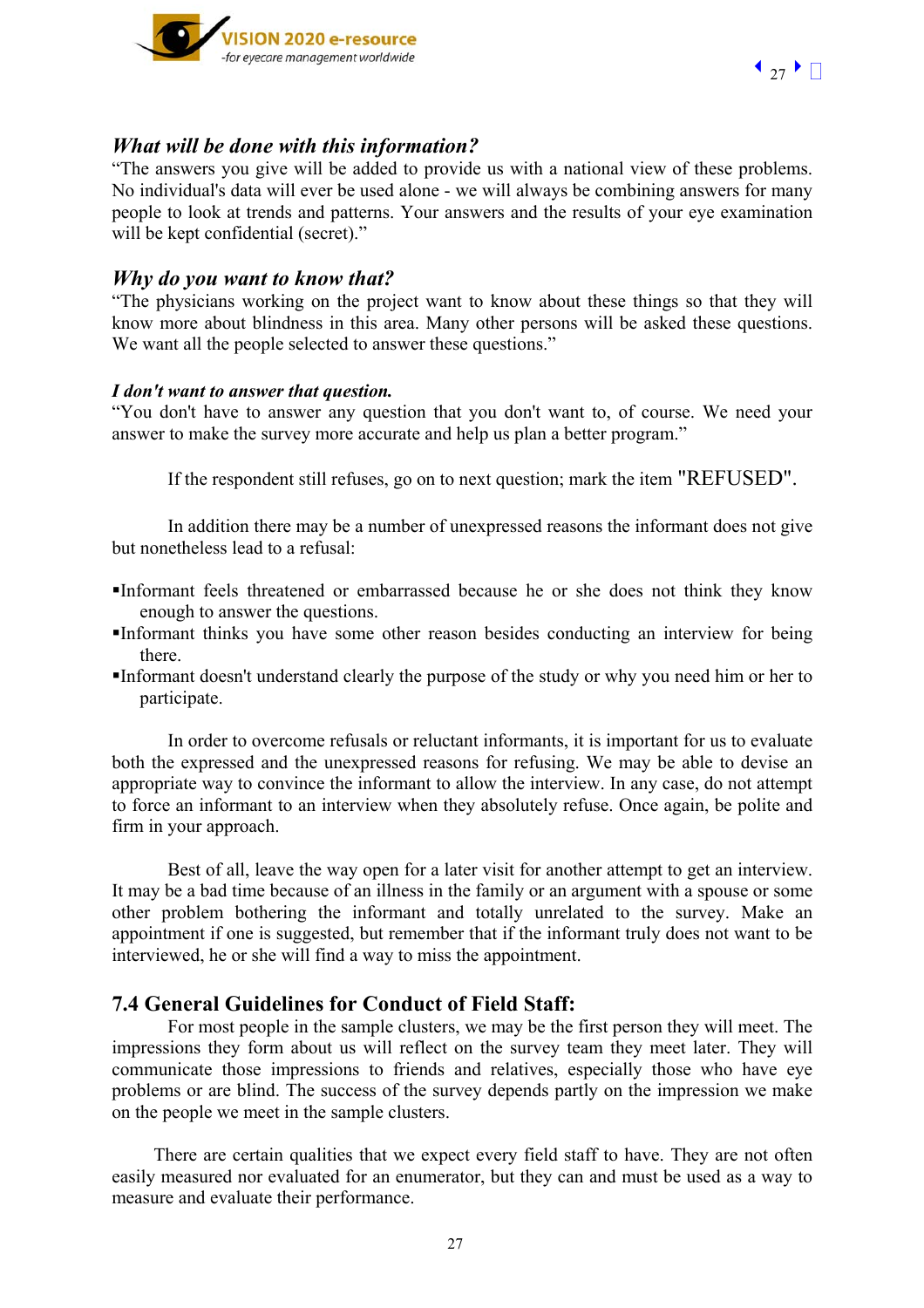

Complete honesty is expected from every enumerator and other field staff. Items in the forms must be completed during the course of an interview. If an item is incomplete and you are unable to return to the person to complete the item, leave it blank and write an explanation. Giving incorrect or false answers to an item or for an entire form is sufficient ground for dismissal.

**Reliability:** We must be able to depend on you to do the work assigned and to do it well. If you are assigned the task of enumerating a group of households, every household must be identified and enumerated. We are depending on you to be reliable and do the work in such a way that we can make good, quality estimates of the number of blind and other visually impaired people for the district. This is a responsibility that you as an enumerator must assume - the responsibility for collecting accurate and complete information in the sample clusters for the survey.

**Understanding**: Few, if any, of the people you meet as a representative of the survey will have ever been interviewed, let alone examined by an ophthalmologist. They may be suspicious of your motives and activities and they may even be a little hostile. They may have superstitions that make their co-operation difficult. As enumerator you must understand the people you interview. An interest in people and their different points of view is essential in this understanding

**Personal Appearance**: It is important how you look since you are a professional survey enumerator and interviewer. You are expected to be neatly, if inconspicuously, dressed. We also expect you to maintain attitudes about your work and the places you work in. These attitudes may be very difficult to maintain in some situations, especially toward the end of the survey when you are tired and perhaps a little bored with the work. But we want you to keep them in mind, nevertheless.

**Responsibility**: Finally, we cannot train you to be able to handle every problem and every alternative you will encounter in the field. You are going to have to assume responsibility for many decisions in the field. If a supervisor or ophthalmologist is present and you are not sure what to do, ask them, but if no one else is around**,** you must make the decision and do the best that you can. Do not violate the procedures in this manual, but do try to do what is necessary to keep the survey activities moving.

Remember that the quality of information collected in this survey depends on you and how well you do your job. Your job is to collect and record the information accurately and completely. In other words, we want you to conduct your activities for the survey in a careful and scientific way. We consider your role in the survey to be very important in obtaining quality information.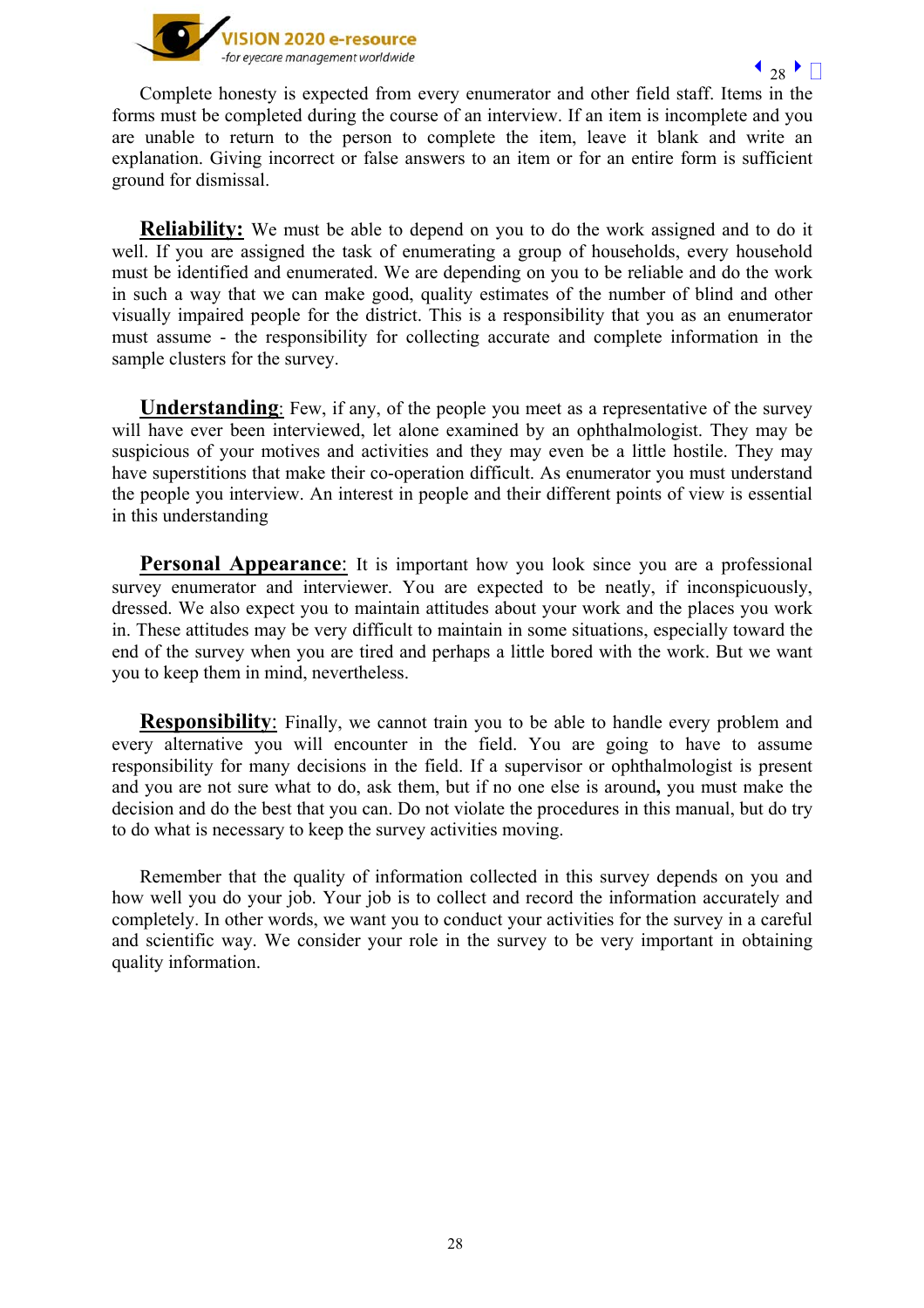

# **8. Guidelines for filling the forms**

#### **8.1 Guidelines to fill Site Summary Form 1 (a)**

(Enumeration team Supervisor)

Collection of information /data by the Survey Team starts with filling of Form no. 1(a) which is a District Level Form. Form 1(a) provides an overall picture of the Survey District with reference to the following –

- \$Total number of Ophthalmologists in various sectors- government, private, voluntary etc. in the district;
- $\blacktriangleright$ Total number of eye hospitals in the district;
- $\blacktriangleright$  Total number of eye beds in all sectors within the district;
- \$Total number of Ophthalmologists and Paramedical Ophthalmic Assistants in various government facilities; and
- $\blacktriangleright$ Number of CHC/PHCs in the selected district.

These particulars from serial no.1-20 in form 1(a) are to be filled in the respective boxes by the Enumeration Supervisor prior to proceeding for the household survey.

#### Whom to contact ?

The above information can be gathered by contacting the Chief Medical Officer of the district and the data once collected, is to be counterchecked by the Survey Ophthalmologist as it is primarily related to his/her field of specialisation.

#### **8.2 Guidelines to fill Site Summary Form 1 (b)** (Enumeration team Supervisor)

This form is in two sections. The first section relates to the village details while the second section gives the survey summary. The Enumerator supervisor will fill the village details, by asking the village chairman or any other well informed person. The Enumeration Supervisor will also fill the survey summary section, which will be checked by the Ophthalmologist of the clinical team.

#### **Village Details:**

Cluster Name & No: Fill the cluster name and number given to the cluster (survey unit) by copying it from the list of the clusters.

- 1.*Number of households in the village***:** Enter the most reliable estimate after doing necessary cross checks
- 2.*Total population*: From the census book or from the village head.
- 3.*Nearest motorable road where public transport is available*: This information can be quite easily ascertained. Give the distance in Kilometres. If public transport is available at the village itself, then mark the distance in Kms.
- 4. *Health Facility*: If available mark the "yes" box, if not the "No" box.
	- 4a. *Define the type of Health Facility:*
	- $1$  = Primary Health Centre
	- $2 =$ Health Sub-Centre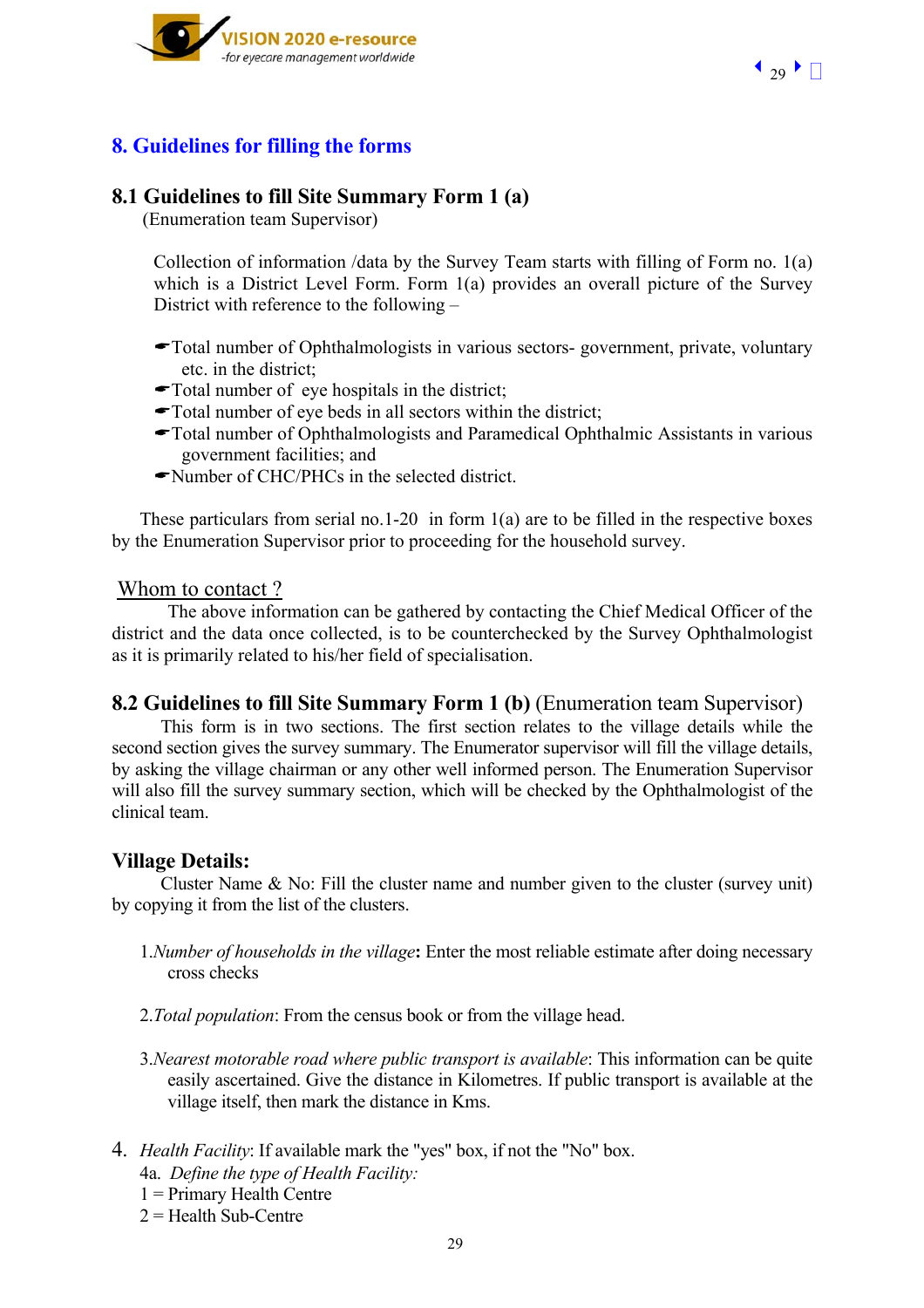

- 3 = Community Health Centre
- $4$  = Private health facility Doctor, clinic, hospital, nursing home, etc.
- 4.If answer to item 4 is "no" specify the type of nearest Health facility using the codes as in 4a.
- 5a. Distance of the nearest Health facility in KM.

5.Name of the nearest Eye Hospital/Clinic

6a. Give the distance in KM. If one is available in the cluster itself mark the distance in KMs.

7. *Eye Camp details*: If any eye camp has been conducted within one year mark the "Yes" box (7) and give the distance in KM (7a) and the place where the eye camp was held (7b).

# **SURVEY SUMMARY:**

### *1. Cluster Summary:*

**Total Households**: The actual number of households enumerated in the cluster. The households where there are no persons aged 50 years will not be included.

**No. of persons enumerated**: The actual number of the persons aged 50 years and above in the cluster. Persons living or working away from this cluster for more than six months will not be included. Persons staying for < 6 months will not be enumerated

**Nos. available on site for examination**: The total number of persons who are present in the village at the time of examination and could have been examined.

**Nos. examined**: The actual number of persons who underwent the eye examination.

**Response Rate**: (Nos. examined x 100) (No of persons enumerated)

**Start Date:** Date on which the enumeration in the cluster started

**Finish Date**: Date on which the eye examination was completed

2. *Nos. of Forms:* 

Count the actual number of forms and put the total number against each category

#### 3. *Service Provided:*

Consult the individual Eye Examination Records (Form-3) and consolidate the service provided under different categories.

## **8.3 Guidelines to fill Household Forms 2(a) & 2(b)** (Enumerators)

Contact at the household:

There are two stages to the introduction of the survey to the household, although you may find that they blend into a single stage. The first stage occurs at the doorstep and is somewhat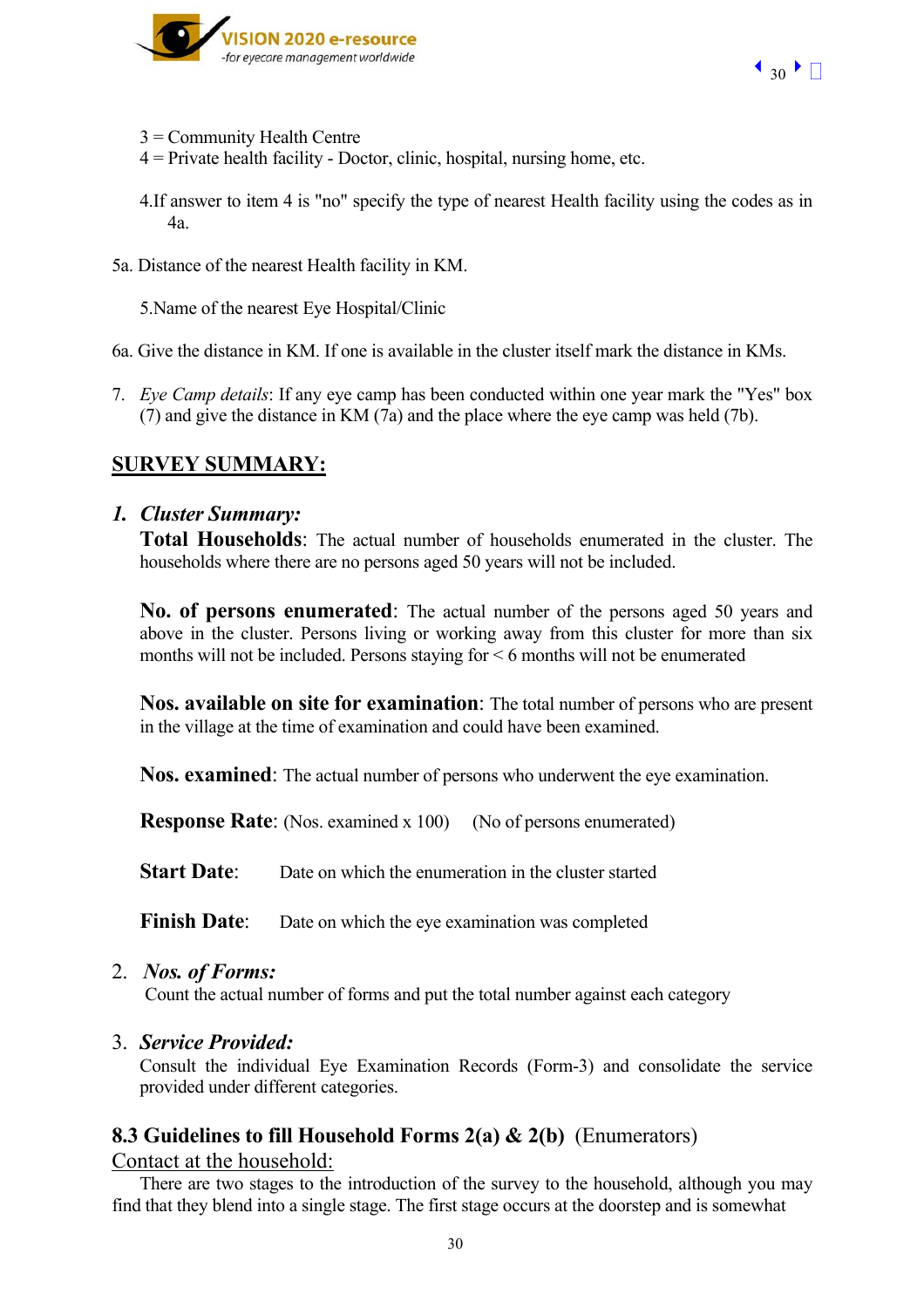



more formal and courteous than the other. The second stage is in the household after you have established your identity and your reason for being there.

In the first stage, the person whom you talk to will probably be curious about you and the survey. Establish your identity with your identification card to alleviate any anxiety that you are a stranger whom they do not wish to speak to. Make the notebook you carry prominent as another symbol of your legitimacy.

The *doorstep* is not usually a convenient or a comfortable place to conduct an interview, although it may be in some communities. Try to make the doorstep interview brief and move inside. You will be able to convince the members of the household about the importance of their co-operation from inside the household. Do not ask permission to enter since they may refuse quickly. Instead, state that you want to move inside as "I would like to come in and talk with you more about the survey." Assume that the household members have time to be interviewed, but if they really do not have the time, arrange for another time when you can return to collect the interview. Be firm, but polite during these introductory conversations. Do not press too hard since we want their co-operation later.

Once *inside the household*, most people will be quite willing to be interviewed and only need a brief explanation of what the survey is about and what they need to do. Although it may be a new experience for them, their curiosity generally leads them to be receptive to answering the survey questions. Do not be too specific about the nature of the questions, to avoid introducing bias into their answers. General remarks such as "we are interested in finding out about the eye health of people who live here" will be sufficient.

Some people may be uncooperative or have some reasonable concerns about the survey. You must respond in a positive and confident manner to their questions, always maintaining a courteous manner. Remember that you are a stranger to them, probably of a different caste or tribe. Their concerns and questions are legitimate and require your careful attention.

Household information is to be collected in two steps. The first step is the listing of households in every cluster-(Form 2(a)) and detailed information/data about each household in the respective clusters –(Household Folder form 2(b)).

The following are the instructions for filling up the household forms  $2(a) \& 2(b)$ -

 The very first step for enumerators would be to start moving in a clockwise direction in each cluster and keep listing one by one, every household falling in that particular cluster. As the enumerator will proceed from one household to the next, he/she will have to keep numbering each household and after establishing contact with members of a household, collect information about the name of head of the household as well as the number of male/female members in various age groups.

Age distribution of all Household members:

Four columns for age groups 0-14 years, 15-39 years, 40-49 years & 50+ years are provided which are to be properly filled against each household in order to get a correct estimate of the 50+ population in each cluster. Each column is divided by gender (M-Male, F-Female).

Columns for recording total number of male/female members is also provided  $\&$  is to be filled in accurately for each HHNo. in Form 2(a).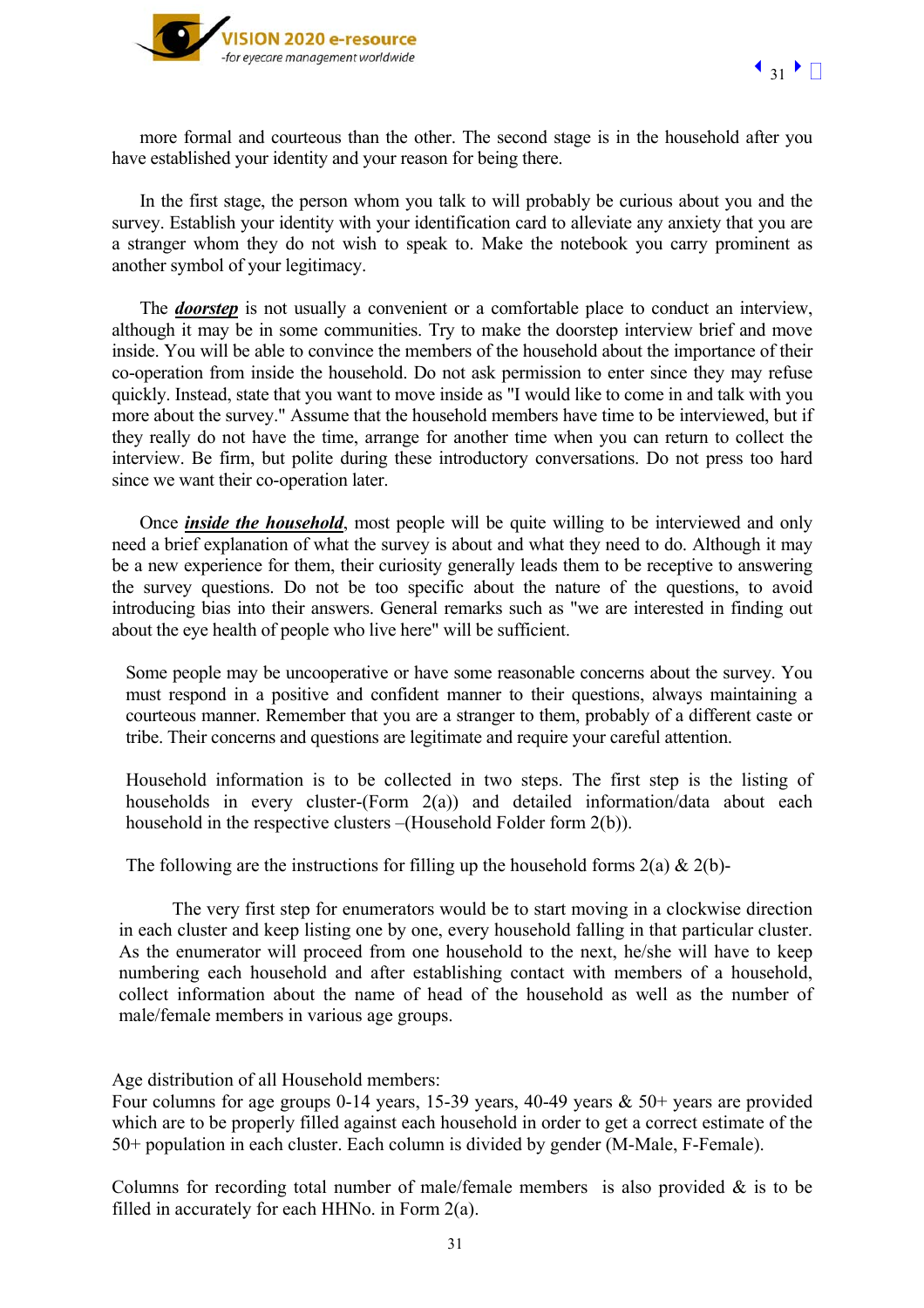



# **Instruction for filing the household folder form 2:**

*Cluster Name and No: Copy from the list of clusters. Enumerators:* Fill in the name and ID number of the enumerator*.* 

*Household No:* Copy from the number written on the wall or door, which had been previously painted by Enumerator Supervisor. A household unit will consist of a family who shares food cooked in one kitchen. If the head of the household gives consent for interview go ahead and complete the interview. If he refuses terminate the interview. With proper introduction and permission of village elders, we expect that this will happen very rarely.

 *Visit Date:* Record the date, month and year at each visit to the household*.* 

*Time:* Record the time of each visit.

 *Name:* Fill in the name of all persons 50 years in the household*.* 

*Age:* Enter completed years of age. If you have any suspicion regarding age of the person list his name but further enquiries should be made. In such cases local event calendar would be useful. E.g.: 1947 Year of Independence. You can ascertain if the person was born before or after independence. All persons born before independence will be 50 years of age and this is the age group of interest to us.

*Other columns:* For other information such as relationship of head of household, sex, literacy, type of resident, education and occupation, details to be filled in as per the table given below in Form 2.

*Wearing glasses*: At the time of filling the household form, enumerator observes whether the person is wearing glasses or not, and enters the information in the corresponding column. If the person is not present, they will enquire from the respondent if the person normally wears glasses.

# **DETAILS OF RESPONDENT**:

A.Respondent: Name, age and sex of the respondent to be filled in.

B.**Relationship to the Head of Household**: The relationship of the respondent is to be filled by entering in the box the alphabet corresponding to wife, household member, neighbour and others.

## **8.4 Guidelines to fill Eye Examination Form 3**

(Ophthalmologist & Ophthalmic Assistant)

All subjects are tested at the examination site. The Eye Examination Record comprises of twelve sections as listed below:

A.Demographic (Name, ID and personal information)

B.Vision & details of cataract surgery if any

C.Cataract Surgery History

D.Refraction with Retinoscopy

E.Basic Eye Examination

F.Intra ocular Pressure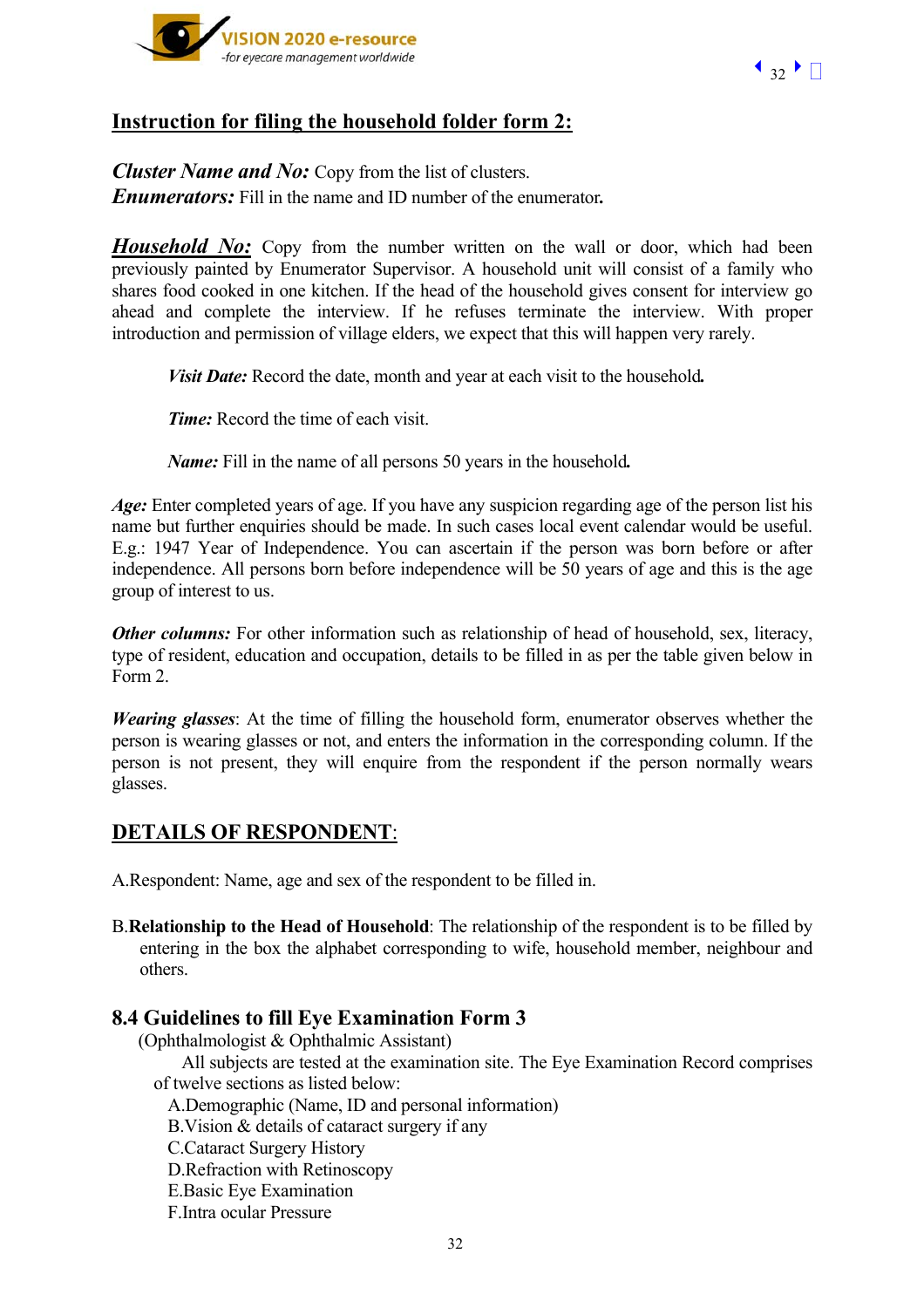



G.Anterior Chamber H.Pupils dilatation I.Lens Status J.Cataract Surgery Details K.Funds L.Causes for Low vision or blindness. M.Current Action needed N.Remarks

# *Section A - Demographic information*

Enumerators fill section-A at the time of enumeration for all person's 50 years of age.

| Name:           | The name of the person to be examined                                                                                                                         |  |  |  |  |
|-----------------|---------------------------------------------------------------------------------------------------------------------------------------------------------------|--|--|--|--|
| <b>Cluster:</b> | The serial number of the survey cluster, expressed in two digits. If<br>the serial<br>number is"5", it should be filled as "05" in the box and not as "5".    |  |  |  |  |
| HH:             | The number of the household expressed in three digits with leading zeroes when                                                                                |  |  |  |  |
|                 | the number is less than 100. If the serial number of the household is " 5", "005"                                                                             |  |  |  |  |
|                 | "should be filled in the box. Start with "001" for each cluster                                                                                               |  |  |  |  |
| Pers.No:        | The serial number of the person as listed in the household Form-2.                                                                                            |  |  |  |  |
| <b>QA</b>       | This box has a number already filled in $-1$ for the first examination and 2 for the<br>second examination if performed for the purpose of quality assurance. |  |  |  |  |
| Age:            | The age of the person to be examined to be expressed in number of years.                                                                                      |  |  |  |  |
| Sex:            | Gender of the person                                                                                                                                          |  |  |  |  |
|                 | $1 = Male$<br>$2$ = Female.                                                                                                                                   |  |  |  |  |
| Mon             | The month of clinical examination                                                                                                                             |  |  |  |  |
| Date            | The date of clinical examination                                                                                                                              |  |  |  |  |
| Year            | All the digits of the year for eg: 2000 will be entered as 2000.                                                                                              |  |  |  |  |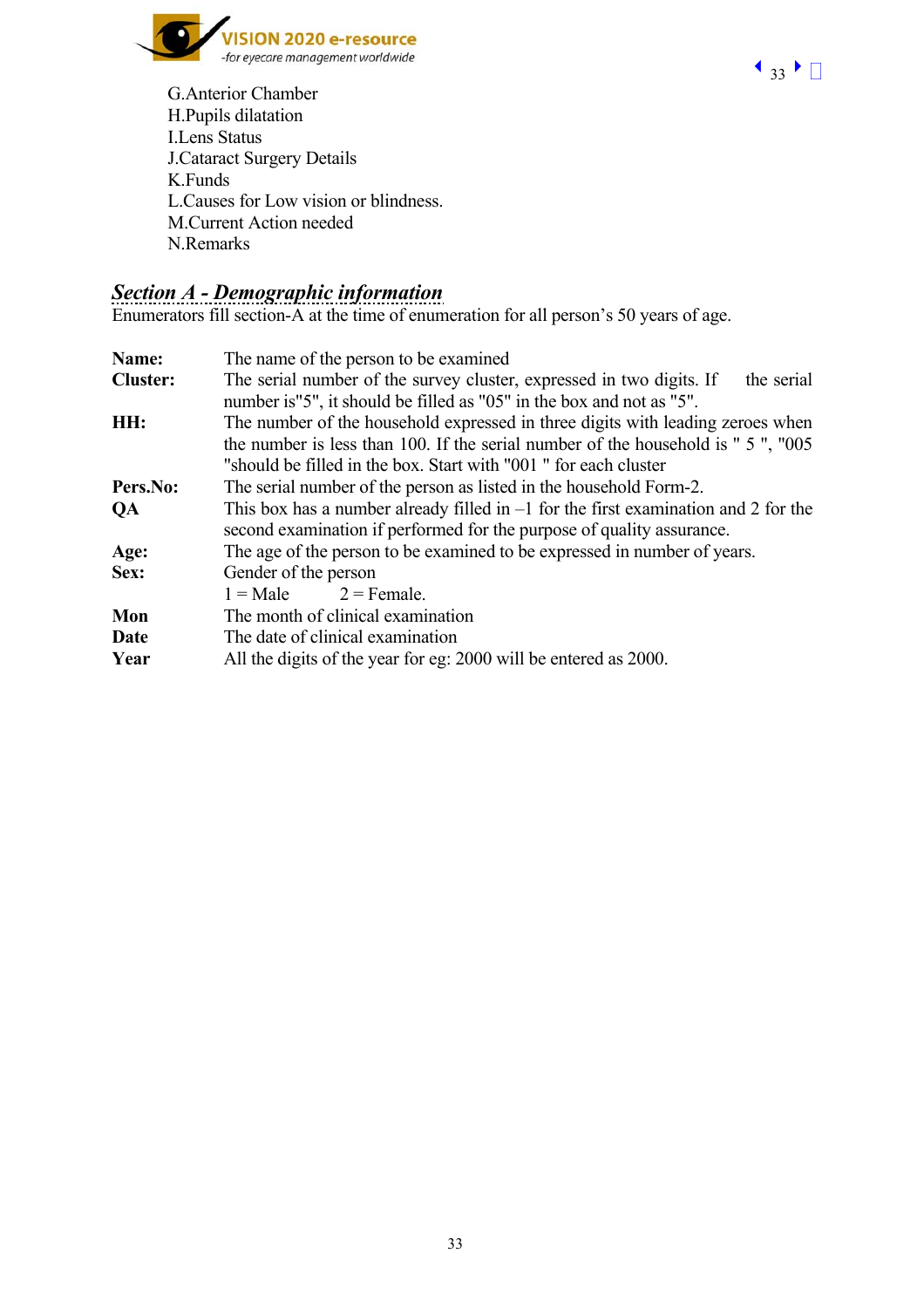

**Section B - Vision** - This section is to be filled in by Ophthalmic Assistants.

**Ophthalmic Assistant ID:** All the ophthalmic assistants will be given a separate identification number and the OA who will test the vision and will enter his/her ID code and vision in the respective boxes.

**Presenting vision:** The ophthalmic assistant determines the visual acuity by using a back illuminated ETDRS chart at a distance of 4 metres. Visual acuity is tested separately for each eye (one eye at a time) using the person's usual distance correction glasses, if any. Visual acuity is recorded as the smallest line read with one or fewer errors. Persons unable to read the largest line of the chart at 4 metres will be asked to read the chart at 2 metres and this will correspond to a VA of 3/60. If the person is unable to read the largest letters in the chart even at 2 metres, then finger counting is done at 2 (2/60), down to meter for hand movements and light perception. Care will be taken to ensure that the unexamined eye is adequately covered with the palm or cloth and not pressed. For details of measuring VA using the ETDRS chart, refer to Annexe - A.

**Wearing glass:** Record 1 or 2 depending on whether the person is wearing glasses or not. If person is wearing glasses the unaided vision is recorded.

**Whether the person can be tested:** In a dumb/deaf or mentally retarded person, it may not be possible to record visual acuity. Hence record in box a value of 1 or 2.

1 = The visual acuity can't be tested;  $2 =$  The visual acuity can be tested

**Cannot be tested:** In conditions where vision cannot be tested the ophthalmic assistant will mark on the boxes "Cannot be tested". In such cases the ophthalmologist has to make a subjective determination of visual acuity which can be done at the end of examination, and record one of the three possible values listed below:

1 =Believed blind; 2=Believed not blind; 3=Undetermined

## *Section C - Cataract Surgery History:*

**Did you have cataract surgery:** For each eye record 1 or 2 in the box based on whether the person has had cataract surgery or not.

 $1 = No$  (did not have cataract surgery);  $2 = Yes$  (had cataract surgery)

**If Yes:** For each eye record the month and the year in the space provided. Use only numerals. E.g.: Jan 2000 should be recorded as 1/2000 and record the place of surgery as given below:  $1 =$  Govt. Hospital:  $2 =$  Private & NGO hospital,  $3 =$  Private Practitioner (operating in a clinic or Nursing Home),  $4 = Eye$  camp

**Name of Hospital/Camp:** For each eye, record the name of the hospital or the place of eye camp, in the space provided.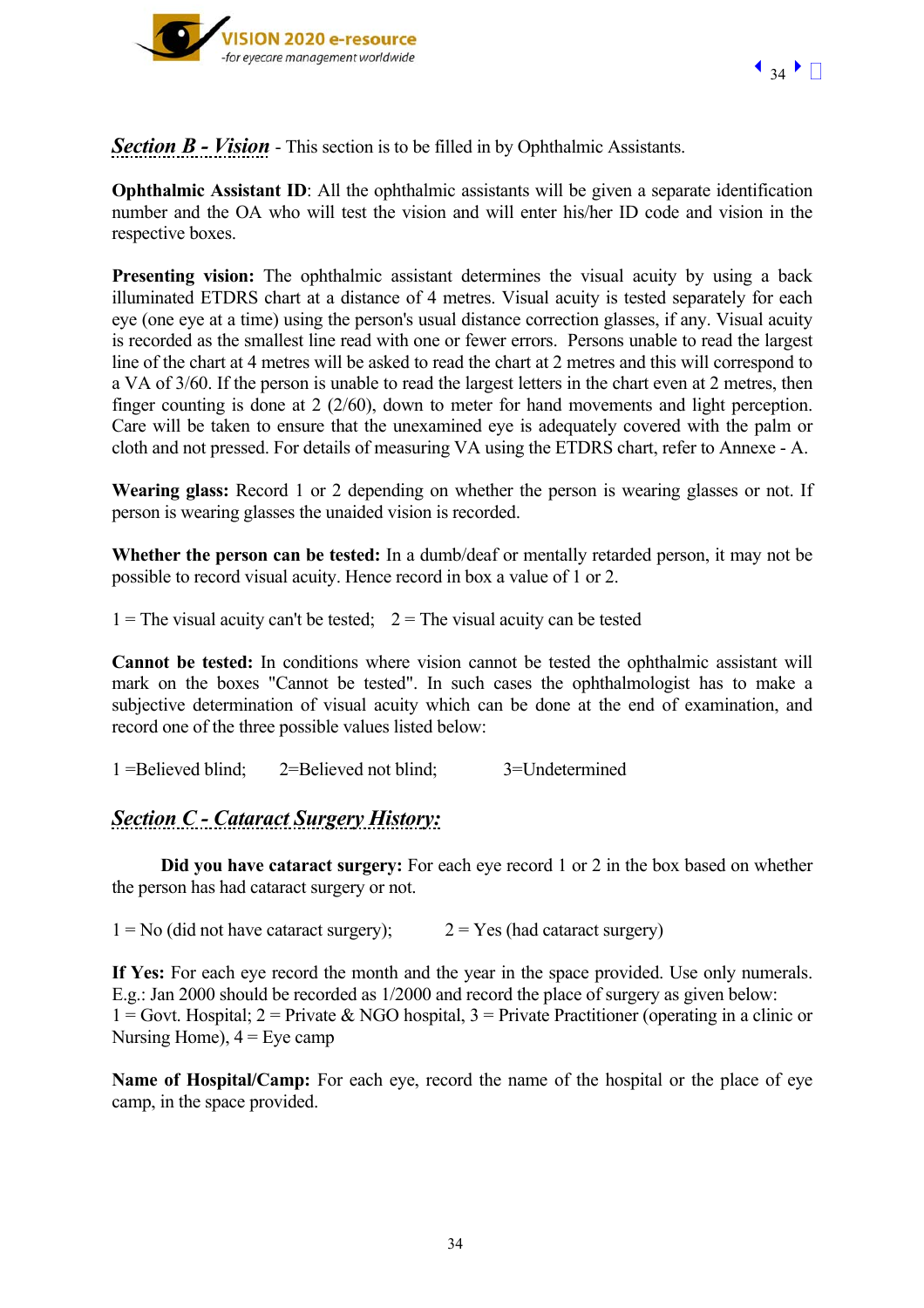

# *Section D - Refraction with Retinoscopy*

The ophthalmic assistant should record their ID number in the box provided prior to refraction. All persons whose presenting vision in either eye is  $\leq 6/18$  and those with aphakia or psuedoaphakia in either eye will undergo refraction. Special care is taken to refract aphakics and Pseudophakics using a retinoscope if necessary. Best corrected VA and the corresponding refraction values for each eye is noted down. Refraction with dilation is not done at this moment. Presbyopic and those with vision 6/60 or better will be given glass prescription if they request.

# *Section E - Basic Eye Examination:*

From this section onwards all the examination are to be carried out by Ophthalmologist, while ophthalmic assistants could do IOP measurement and dilation. The ophthalmologist should enter his ID number in the space provided before conducting the examination. The basic eye examination consists of examination of eyelid, globe and papillary reflex using torchlight slit lamp and ophthalmoscope. The examination includes the determination of type of cataract surgery and any obvious surgical complications. In the sections under "Eye lid  $& Globe$ " mark all the boxes that apply. The findings will be marked as 1,2 or 9 as the case may be, where 1 indicates the finding is not present, 2 indicates present and 9 indicates undetermined cases

## **Eye Lid:**

**Defective Closure:** When a person is asked to close the eyes the upper and lower lid should come in contact and globe is not visible But in cases of lagophthalmos, ectropion, loss of lid margin, etc, the lid may not come into apposition. In such conditions eye boxes adjacent to "Defective closure" is to be marked.

*Inturned margin/trichiasis:* Look at the lid margin by torchlight and note whether lashes are touching the globe or not. If even one lash is touching the globe, then mark the box adjacent to inturned margin/trichiasis. Evidence of recent removal of lashes will also be coded as trichiasis.

## **Globe:**

Conjunctiva, cornea and eyeball are examined externally with the help of a torchlight and slit lamp.

*Phthisical/disorganised/absent:* Include staphyloma as a type of disorganised globe.

 *Conjunctivitis:* Red eye & discharge

*Central Corneal Opacity:* Only if it is within the pupillary area or obstructs vision.

*Corneal ulcer:* Mark if active ulcer is present. If corneal ulcer is suspected the ulcer is stained with fluorescein and examined with blue light.

*Pterygium:* If pterygium has progressed onto cornea, pterygium is marked. If not, the box is marked as 1.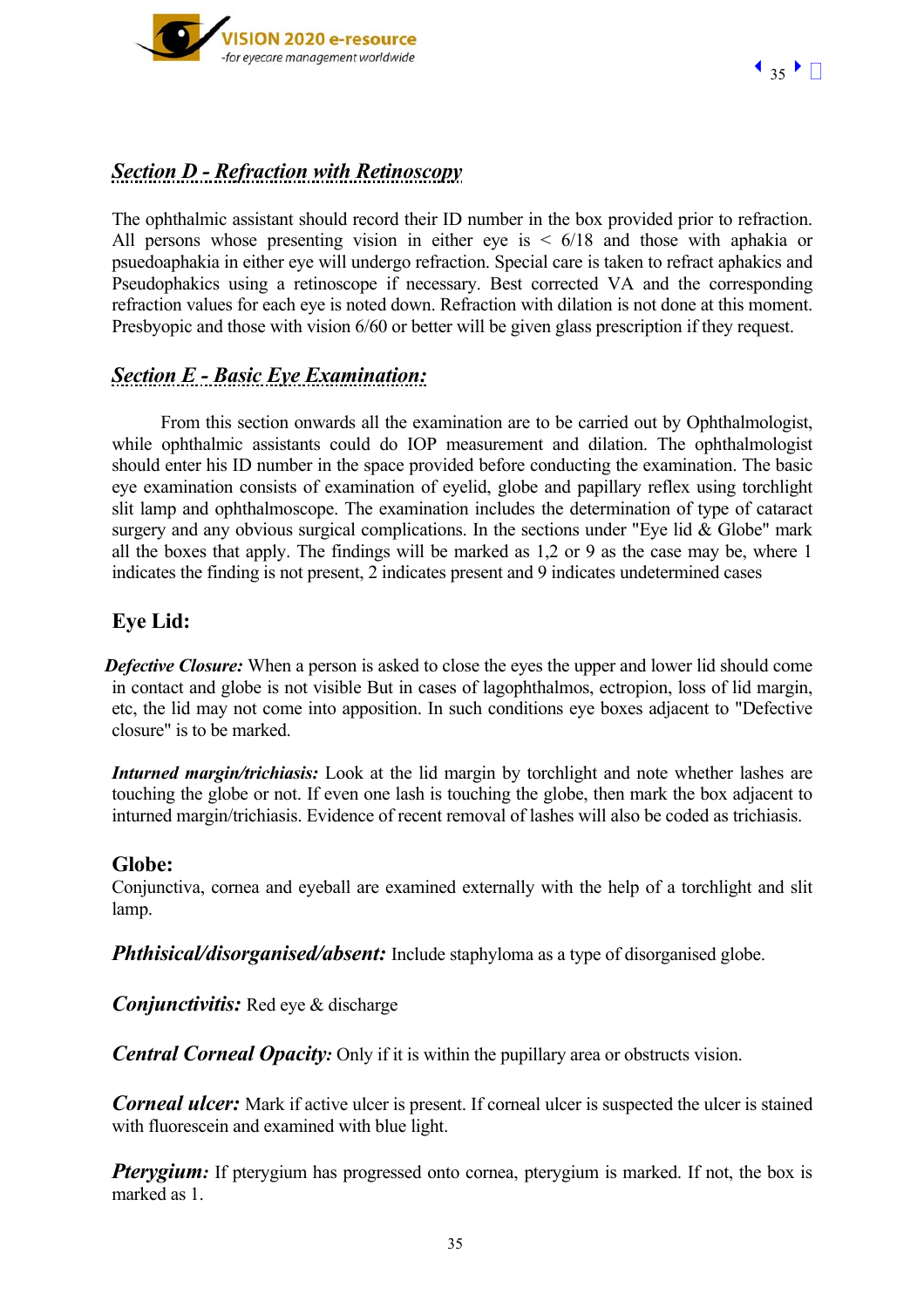

*Other (specify):* If there is any other findings mark the box and describe in the space provided. All corneal oedema / bullous keratopathy should be marked in the cataract surgical complications. If the eye is not operated, then include in this section.

**Pupillary reflex:** Assess Pupillary Reflex and Mark 1, 2, 3 or 9 where 1 is reactive pupil. 2 is sluggish pupil, 3 is non reactive pupil and 9 is undetermined.

## *Section F - Intra ocular pressure*

IOP measurement will be conducted by Ophthalmologist on persons who are suspected to have Glaucoma or in those patients where the anterior chamber is shallow. Drops of  $4\%$ Xylocaine will be instilled in both eyes and after five minutes, IOP will be measured using a Tonometer. If IOP is not done mark 1 in the box and if done mark 2 in the box. Three measurements will be taken and the average will be recorded within the boxes provided for each eye.

# *Section G – Anterior Chamber*

*AC Depth:* The depth of anterior chamber can be estimated both with oblique illumination and if in doubt from the slitlamp appearance of the anterior chamber. In the technique described by Van Herrick, et al, a thin slit beam is focussed on the cornea and anterior chamber, at and perpendicular to the temporal limbus and the optical section is viewed at a 60 angle. The AC depth is to be graded against the corneal thickness as "normal, shallow, deep and undetermined".

The findings are categorised as 1,2,3 and 9, where 1 is normal depth, 2 is shallow depth, 3 is deep chamber and 9 is undetermined.

Any person who is suspected to have glaucoma will be referred to the hospital for further examination.

## *Section H - Pupil dilation*

*Protocol for pupil dilatation for detail* examination: Those whose vision does not improve to 6/18 or better with refraction in either eye, and all aphakics and psuedoaphakics will have a detailed examination of media and fundus after dilating the pupil. Also if the ophthalmologist suspects that individuals whose vision  $6/18$  to have open angle glaucoma, retinal or disc abnormalities, their pupils are also to be dilated. Intra Ocular Pressure is measured using Tonometer wherever possible. Based on the results of the Intra ocular Pressure and after assessing the AC Depth, the individual is judged by the ophthalmologist to see if the pupil can be dilated for further examination. In cases where obvious cataract (white, brown) can be confirmed by oblique light examination (with no red reflex) and slitlamp, and anterior chamber is shallow, there may not be a need for dilation and this could also prevent possible angle closure glaucoma.

Pupils are dilated using 1%. Tropicamide until a minimal pupillary diameter of 6 mm is achieved. In a semi dark condition distant direct ophthalmoscopy is performed to examine the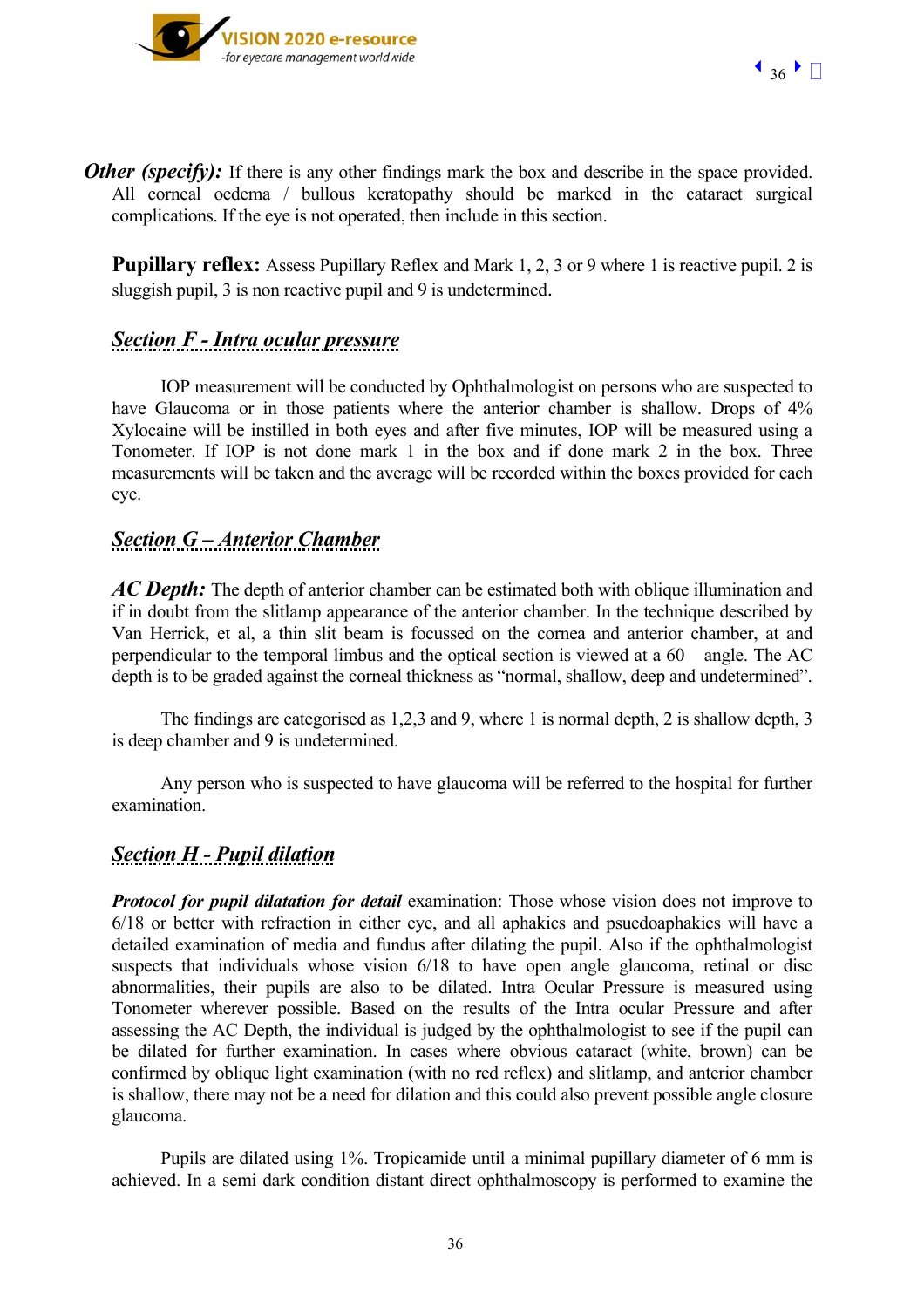

red reflex. After pupil dilation, media (aqueous, lens, vitreous) and fundus are examined with the slit lamp and direct ophthalmoscope.

If pupil was not dilated, record 1 in the box provided and if dilated record 2. Also record whether the dilation was 6 mm. If no, mark 1 and if yes mark 2.

# *Section I - Lens Status Lens***:**

There are nine possibilities. Ophthalmologist determines the right one for each eye and enters the corresponding code (1 to 9) in the appropriate box. The lens status is determined by distant direct Ophthalmoscopy and Slit lamp. In case dilated examination is required, follow the protocol for dilation as detailed under Section H. In a semi dark condition distant direct ophthalmoscopy is performed to examine the red reflex. Ophthalmoscope is held at 50 cms from the person who is asked not to look directly at the examiner (usually asked to look at distance slightly to the left or right) and red glow on the pupillary area is examined. If the glow is bright, the lens is clear and cataract has not developed. If the red reflex is present but reduced, early cataractous changes/posterior sub-capsular cataract may be present. If there is no red reflex, one of the causes is cataract. In such cases, there is low vision or blindness for which slit lamp examination and fundus examination by ophthalmoscope will be carried out to rule out posterior segment pathology like vitreous haemorrhage or retinal detachment.

# *Section J - Cataract surgery details*

**Type of Cataract Surgery:** The type of cataract surgery is to be identified by the ophthalmologist as one of the following and the code number against it has to entered in the appropriate box.

| $1 = \text{ICCE}$      | Intra Capsular Cataract Extraction                       |
|------------------------|----------------------------------------------------------|
| $2 =$ ICCE with AC IOL | Intra Capsular Cataract Extraction with Anterior Chamber |
|                        | Intra-Ocular Lens Implant.                               |
| $3 = ECCE - no IOL$    | Extra Capsular Cataract Extraction                       |
| $4 = Phaco/SISCS-IOL$  |                                                          |
| $5 =$ ECCE-PC IOL      | Extra Capsular Cataract Extraction with                  |
|                        | Posterior-Chamber Intra Ocular Lens implant              |
| $6 =$ Others (specify) |                                                          |
| 9= Undetermined        |                                                          |
|                        |                                                          |

**Incision:** The type of incision will be determined by the ophthalmologist as one of the following, and the code number against it will be entered in the appropriate box.

| $1 =$ Corneal              | : Obvious corneal scar is present anterior to limbus. |
|----------------------------|-------------------------------------------------------|
| $2 =$ Corneoscleral/limbus | : Scar is seen at limbus or posterior to limbus.      |
| $9$ = Undetermined         | : Cannot be distinguished.                            |

**Iridectomy:** The type of Iridectomy is to be determined by the ophthalmologist as one of the following and the code number against it will be entered in the appropriate box.

| $1$ = Peripheral :               | Opening is visible peripherally.         |
|----------------------------------|------------------------------------------|
| $2 =$ Sectoral<br>$\mathbb{R}^2$ | Sectoral/complete Iridectomy is visible. |
| $3 = None$                       | No Iridectomy is visible.                |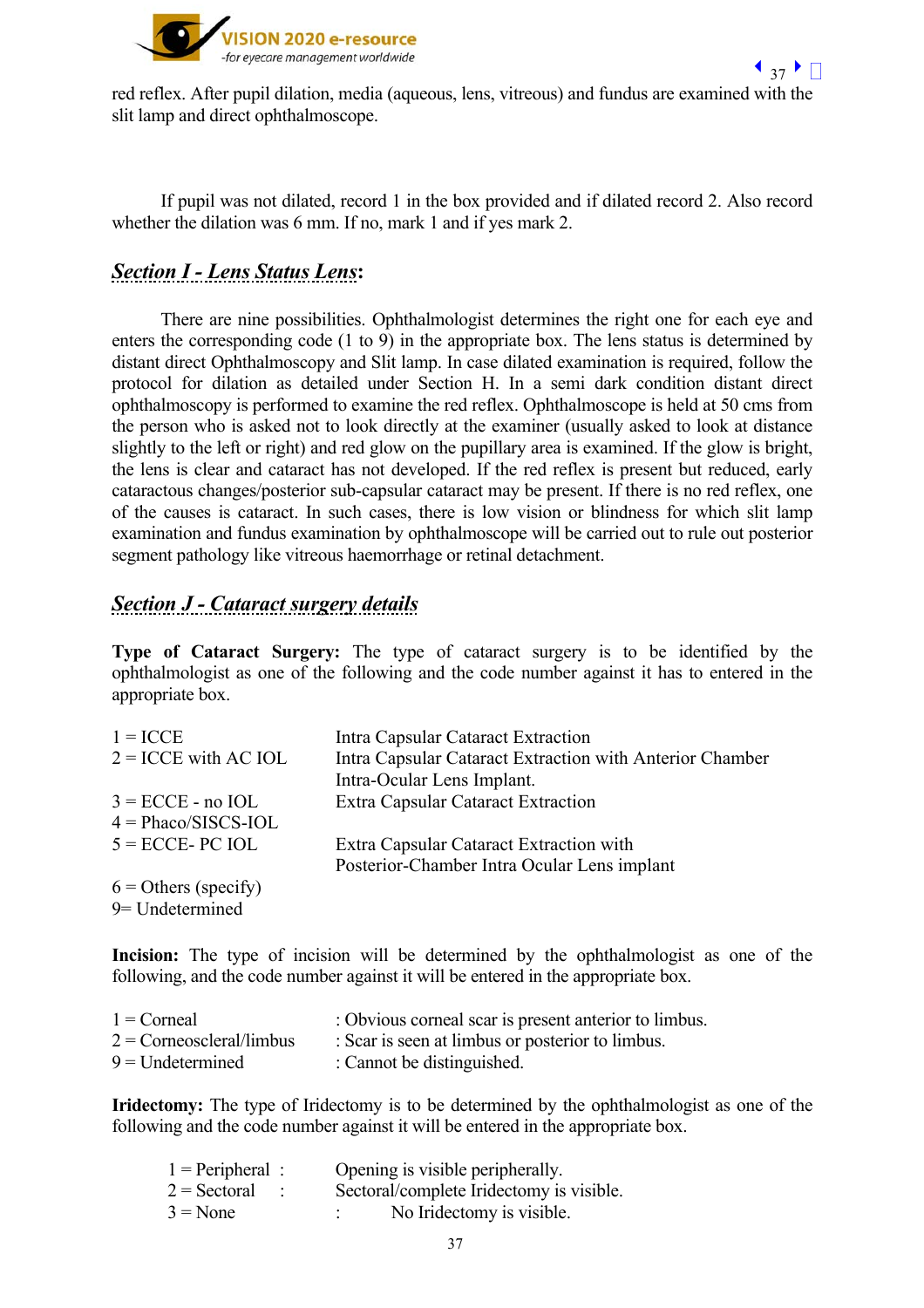

 $9 =$ Undetermined

**Complication:** If any of the following complications are found in the operated eye, the ophthalmologist will mark, 1 not present, 2 if present and 9 undetermined as the case may be.

| <b>Iris</b> prolapse:            | Iris is seen bulging or captured in the wound.                                                                                                                                                             |
|----------------------------------|------------------------------------------------------------------------------------------------------------------------------------------------------------------------------------------------------------|
| <b>Vitreous in AC/Wound:</b>     | Many times in ICCE, even in uncomplicated cases vitreous<br>herniates through the pupil. If the vitreous is touching cornea or<br>captured in the wound then only it will it be marked as<br>complication. |
| <b>Corneal decompensation:</b>   | Cornea is oedematous, or bullae are seen on the surface and it is<br>hazy. If late, deep vascularization might have occurred.                                                                              |
| <b>Pupillary capture by IOL:</b> | Pupil is distorted physically by IOL AC or PC                                                                                                                                                              |
| <b>Subluxated IOL:</b>           | IOL is not in place but part of it is still visible through undilated<br>pupil.                                                                                                                            |
| <b>Dislocated IOL:</b>           | IOL is not visible through undilated pupil.                                                                                                                                                                |
| CME                              | Cystoid Macular Oedema due to intra operative/postoperative<br>reasons.                                                                                                                                    |
| <b>Post-operative Glaucoma</b>   | Increased intraocular pressure due to intra-operative/post-operative<br>reasons.                                                                                                                           |
| Uveitis:                         | Signs of uveitis: redness, keratic precipitates, cells, flare, hypopyon.                                                                                                                                   |
|                                  | One or all may be present.                                                                                                                                                                                 |
| Other (specify):                 | In this case specify any other complication, which has not been<br>listed                                                                                                                                  |

If the eye cannot be examined for complications the reason must be given.

# *Section K - Fundus*

The fundus examination is done using direct ophthalmoscope by the ophthalmologist in a dim room. In cases of very dense cataracts, or if more detailed examination is necessary, the person will be referred to the base hospital where indirect ophthalmoscopy can be performed. The fundus examination is marked as 1 if the lesion is not present, 2 if it is present, and 9 if undetermined for either eye.

Normally in community screening, if the vision is 6/18 or better in the particular eye no further examination is necessary. But as we are examining older population and we are collecting data for a survey, the optic disc has to be examined by direct ophthalmoscope in all cases. If best corrected VA is  $\leq 6/18$  in either eye, a dilated examination is to be performed if indicated by the ophthalmologist. Refer to Section H for guidelines relating to pupil dilation.

# *Section L - Principal Cause for Low Vision or Blindness*

Low vision is defined, as walking around vision is less than 6/18. Using the best judgement, the Ophthalmologist will determine one cause for each eye thought to be the principal cause. The code against this will be entered in the box provided. While diagnosing cataract, the lens opacity should commensurate with the loss of vision.

Examples:

1.If a person presents with glasses and his vision is 6/18 or better, no diagnoses should be marked. His vision may be 6/60 without glasses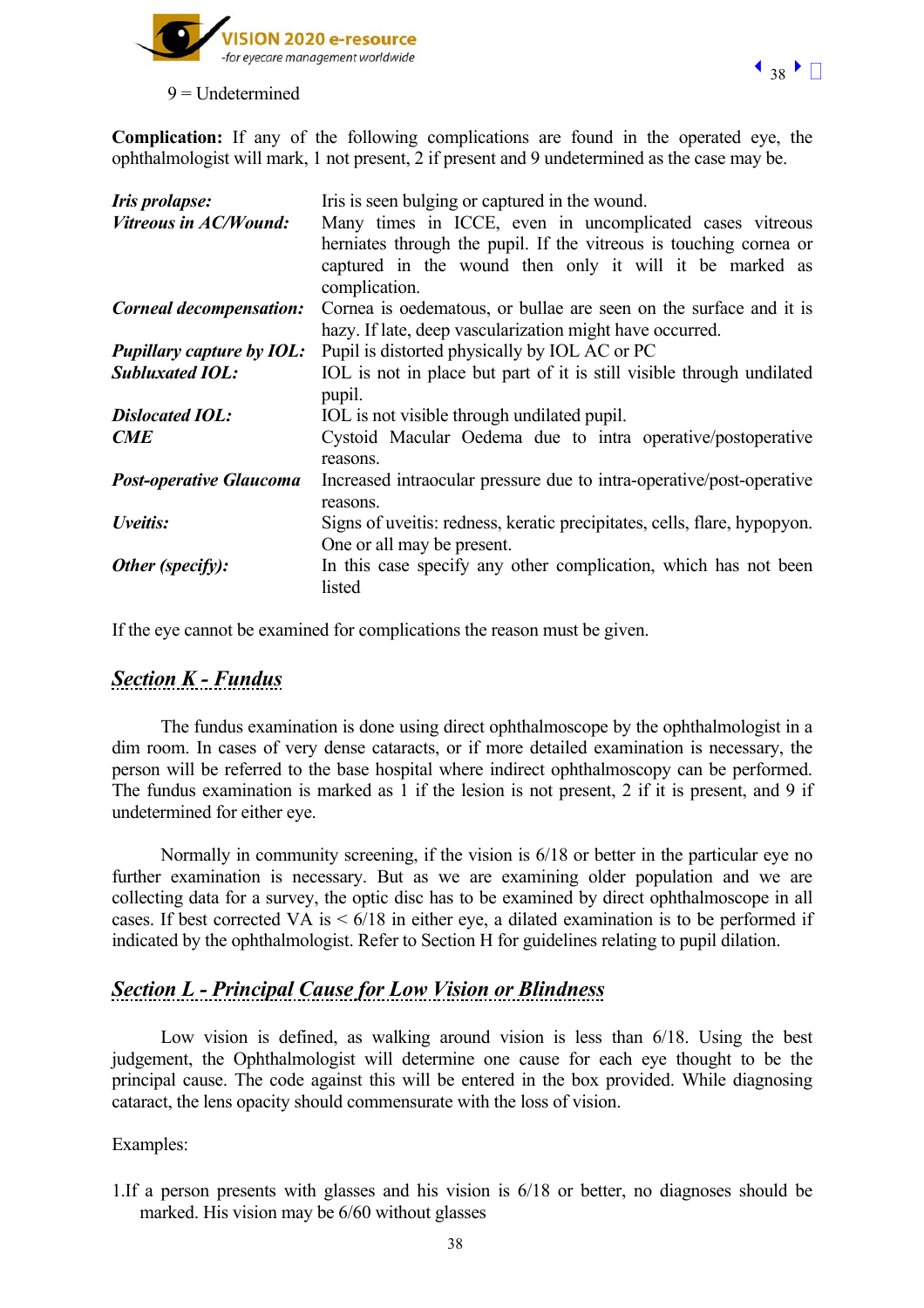

2. Red glow is diminished, but his vision is 6/18 or better no cause to be marked.

3.Red glow is diminished, presenting vision is 6/24, 6/60 or 3/60, but vision improves to 6/18 with pinhole or refraction. Principal cause in such case is *Refractive Error* even if cataract is present.

4.*Glaucomatous cupping with cataract*: If the lens opacity does not explain visual loss, then mark GIaucoma. Same is the case in presence of maculopathy.

Only one condition has to be marked as the principal cause of low vision/blindness in either eye.

If there any other contributory causes, record 1 and if yes, record 2 in the box provided. If yes, the two main causes may be marked in the appropriate order as per the list given under principal causes.

# *Section M - Current Action Needed*

This section relates mainly to the intervention necessary for the individual and its provision will be co-ordinated by the DBCS. If no action is needed, record 1 in the box provided. If action is needed, record 2 and also tick the appropriate boxes. Those who are < 6/60 because of high refractive error in either eye and others upon request are to be given prescription and glasses will be provided by the DBCS.

#### If YES,

*Cataract surgery:* Refer to the hospital by providing a referral slip. It is presumed that cataract surgery is marked only if there is satisfactory light perception, accurate projection of light and pupillary reflex. All patients with visual acuity less than 6/60 in either eye and diagnosed with cataract will be referred for cataract extraction surgery.

*Eyelid surgery:* Refer to hospital

*Glaucoma surgery:* Refer to hospital

*Referral to Hospital:* If further investigations or treatment are indicated which have to be done only in the hospital

*For Posterior Capsule Opacification in Aphakes/Psuedoaphakes:* Refer to hospital for YAG laser.

*For uncorrected Aphakia:* Provide the most suitable aphakic glasses.

*Others:* Specify under remarks.

# *Section N – Remarks*

Make diagrams of conditions not listed that you want to illustrate and write down description or comments.

#### *Ophthalmic Assistant Quality Assurance: Form No. 4*

This form is to be filled for monitoring inter-observer agreement as part of quality control. This form will be filled as per the guidelines given under section A, B, and D in Form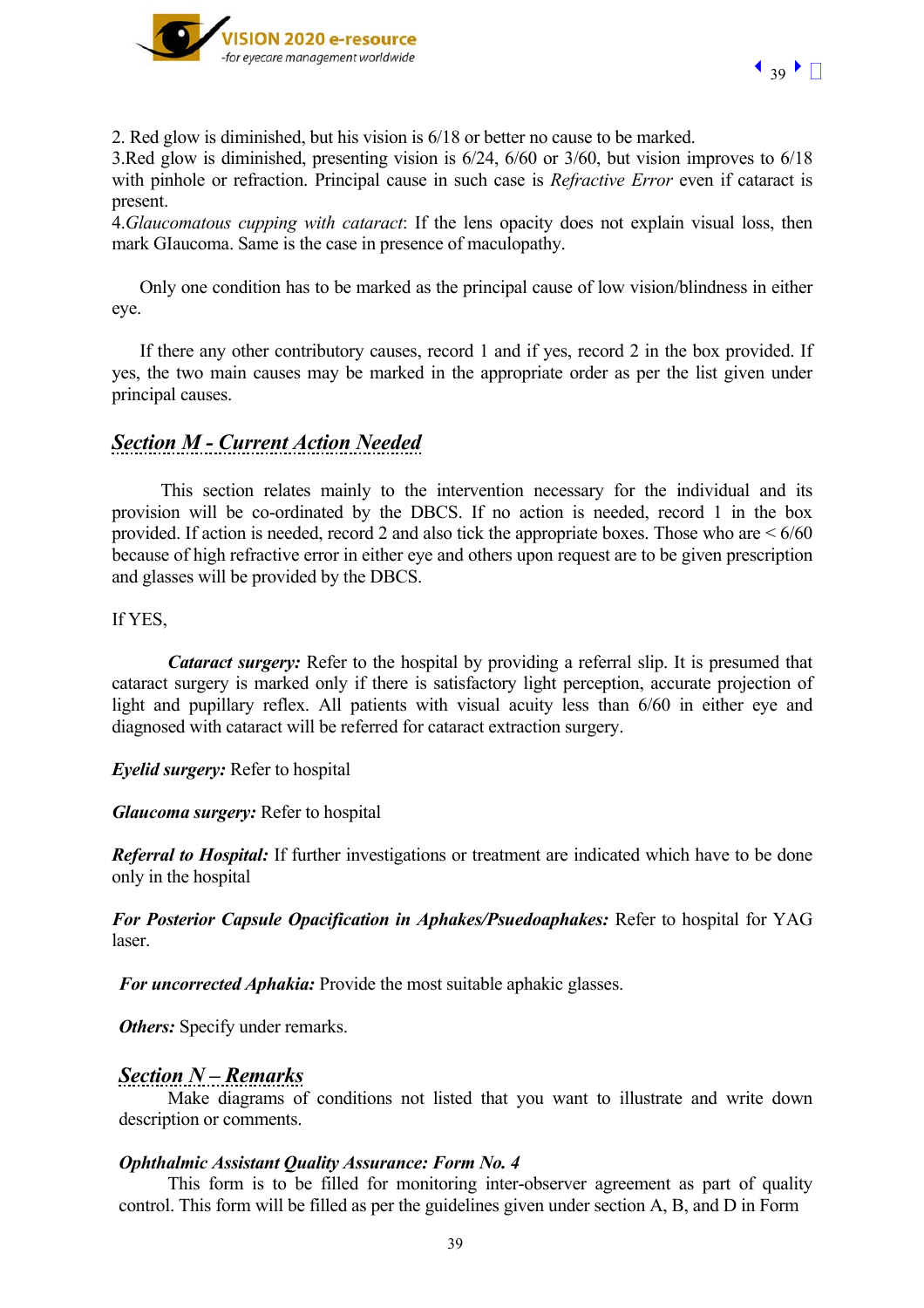

3. The pre-printed value of 2 in the box labelled QA in section-A indicates that this person needs to be examined by the second ophthalmic assistant.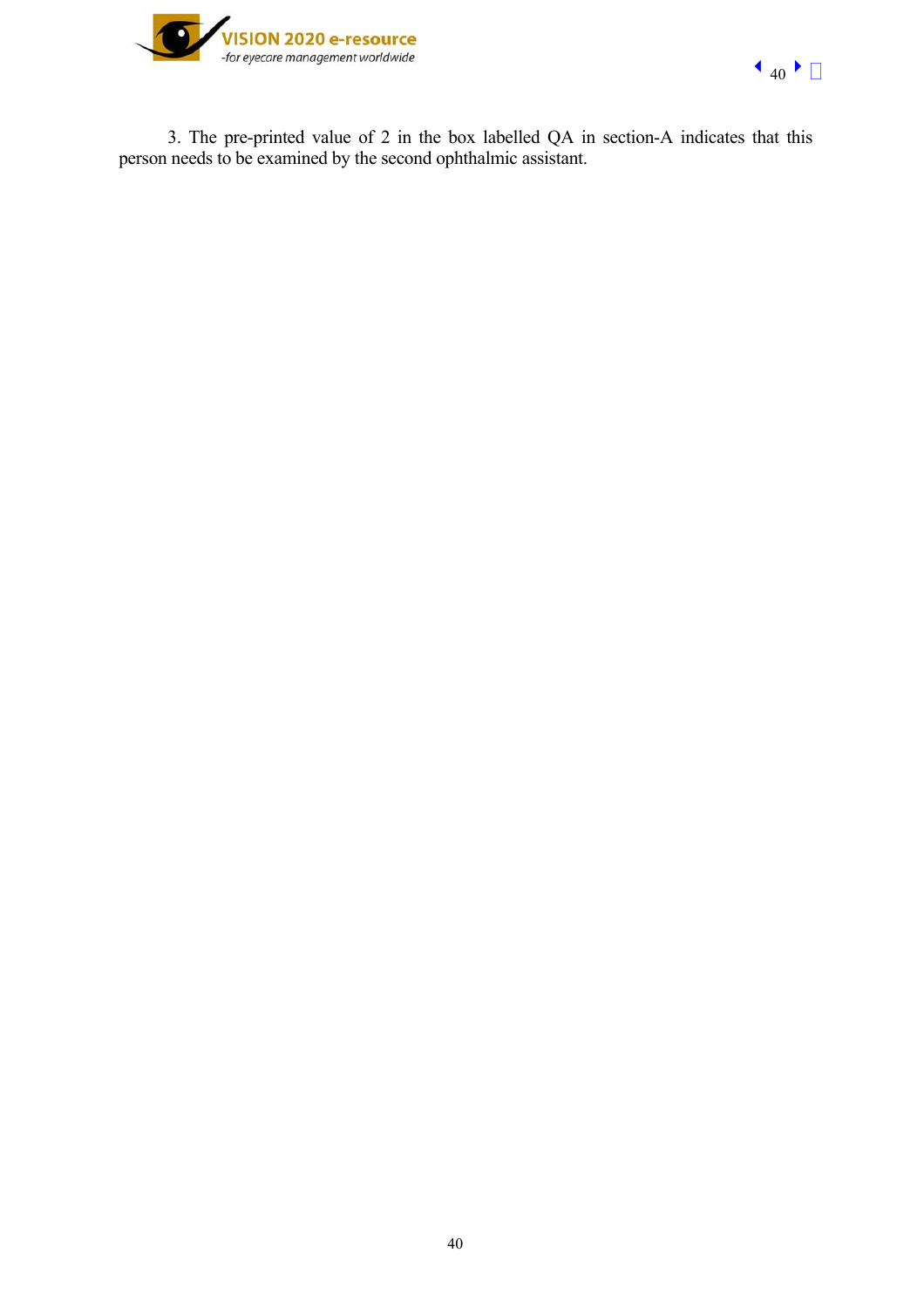

# **9. Information Management**

## **9.1 Data Collection:**

As per the study design and the data requirements, all the data will be collected in the field itself. There are 3 different forms in total for data collection. Data for Form-1 will be collected and filled by supervisor/enumerator at the end of the data collection in a cluster. The enumerator will fill the Form-2. After finishing the enumeration the clinical team will visit to the central site to examine all the enumerated persons 50 years and the findings will be recorded in Form-3 (Eye Examination Record). The ophthalmic assistants will fill vision, intra ocular pressure and refraction data in Form-3, while the rest will be filled by the ophthalmologist. In addition to the above three forms, there is a form 4 which is for inter observer agreement between ophthalmic assistants as part of the quality assurance and will be administered only in five randomly selected clusters.

| <b>Form No:</b> | <b>Form Description</b> |                                                       | <b>Respondent Person responsible</b> |
|-----------------|-------------------------|-------------------------------------------------------|--------------------------------------|
| Form No: 1      | Cluster level form      | Based on secondary data and                           | Supervisor/                          |
|                 |                         | summary of individual forms                           | Enumerator                           |
| Form No: 2      | Household form          | All the households from the                           | Enumerator                           |
|                 |                         | sampled cluster                                       |                                      |
| Form No: 3      | Eye Examination         | All individuals from the sampled Ophthalmologist $\&$ |                                      |
|                 | record                  | cluster with age 50 yrs                               | Ophthalmic Assistant                 |
| Form No: 4      | Quality assurance       | Individuals as per the protocol                       | Ophthalmic assistants                |
|                 |                         | from the 5 randomly selected                          |                                      |
|                 |                         | clusters for ophthalmic assistant                     |                                      |
|                 |                         | quality assurance                                     |                                      |

In summary the following table shows the data collection system:

#### **9.2 Data Forms management:**

During the enumeration process, as each household is completed, the supervisor will do a quick check to see that all data is collected and is accurate. Similarly during the eye examination at the central site also as each person completes the eye exam, one of the enumeration staff assigned will check to ensure that all-relevant data has been collected. Missing data and mistakes are rectified after consultation with the concerned person.

 When the data collection at a survey cluster has been completed, the forms will be arranged for each cluster by household number and person number. These will be well packed in the same sequence in a water proofed plastic bag for transportation to the central office. In central office the forms will be unpacked and checked to ensure that all forms have been received as in the cluster summary form (Form-I) and will be signed by the Survey Manager.

#### **9.3 Data Editing:**

Before sending forms for data entry in the field, the forms will be edited and cross-checked for completeness and consistency. If the forms are not filled completely, the concerned person will be consulted to fill in the missing data or clarify an inconsistent data. It is recognised that this process is done with minimum time delay. Most of the variables have the codes mentioned in the forms itself. However some of the fields (with descriptive data) may require coding and this will be done in the Central Office after the entire data collection and entry is completed. All changes and coding made either in the field or in the central office will be made in ink by crossing out the original data and recording the new data beside it. It will be signed and dated by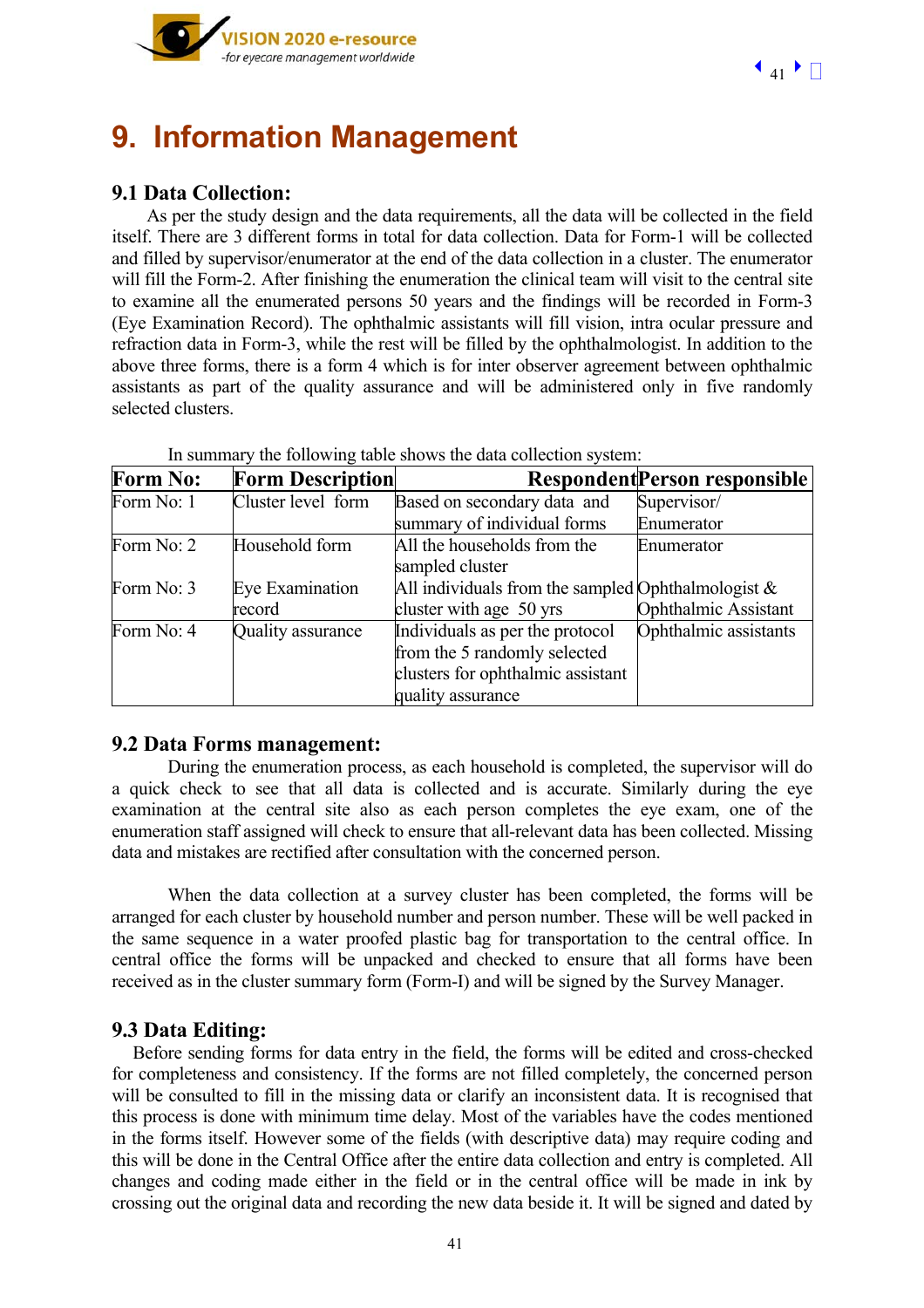

the person making the changes. Over writing shall be avoided.

# **9.4 Data Entry & Analysis**

Data entry and analysis will be done by the Central Ophthalmic Cell and Directorate General of Health Service.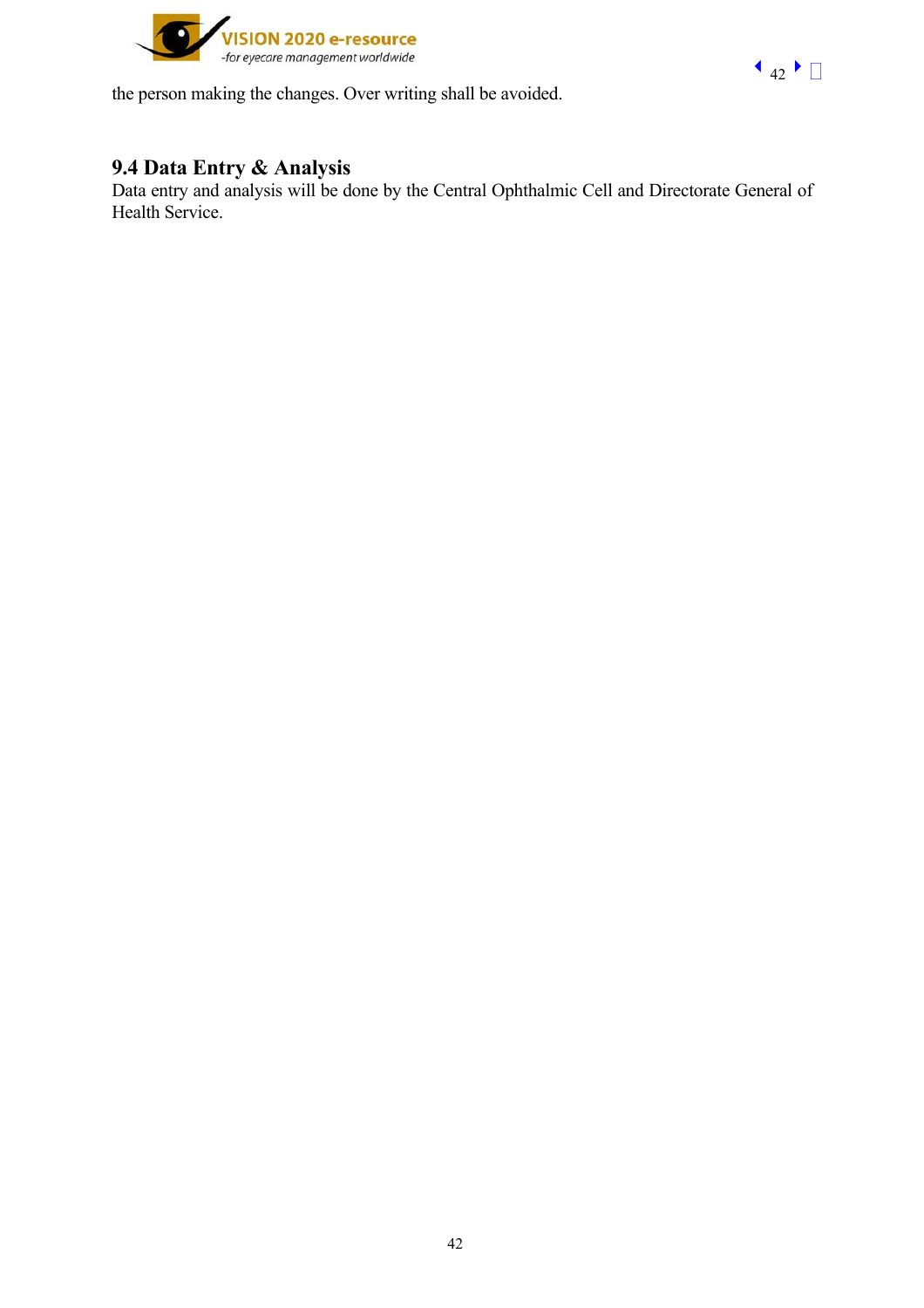



# **10 Quality Assurance**

#### **10.1 Inter & Intra observer agreement:**

 Assessing the consistency and inter-observer agreements of measurements is a central part of quality assurance. While it may not be necessary or practical to do this on each and every variable it should be done on all critical variables. In clinical examination, the critical variables are**:** 

Ophthalmic Assistants**: Visual acuity and refraction** 

 Ophthalmologists: **Diagnosis of lens status Diagnosis of Cause of low vision/blindness** 

 As part of the training and standardisation the study ophthalmologists and a senior ophthalmologist considered the 'gold standard' will independently examine about hundred persons (fifty persons have visual acuity  $6/18$ , other fifty persons have visual acuity is  $\leq 6/18$ ). One ophthalmologist does not know what other ophthalmologist has diagnosed. The clinical forms will be then matched and analysed using the Kappa statistic to see the inter observer agreement. Similarly the two ophthalmic assistants will independently examine the visual acuity in about hundred persons (fifty persons have visual acuity 6/18, other fifty persons have visual acuity  $\leq 6/18$ ). The inter-examiners repeatability will be analysed, again using the Kappa statistic.These can be patients from the hospital itself and those in the pilot studies.

 In order to assess both inter and intra-observer variation data will be collected during training, pre pilot and pilot studies. The data will be analysed and presented for review to the Technical Advisory Committee.

 As part of quality assurance for the main study, five out of the 25 clusters selected for the main study, will be randomly selected for inter observer agreement between ophthalmic assistants for visual acuity and refraction. This data will be recorded in Form- 4. This data should be analysed for each of the variables and presented as shown in the eg. below with the Kappa statistic.

| <b>AGREEMENT BETWEEN OPHTHALMIC ASSISTANTS ON</b> |
|---------------------------------------------------|
| VISUAL ACUITY ASSESSMENT.                         |
| $2nd$ Examinar                                    |

| ▰<br>тааннисі   |      |         |             |      |       |  |
|-----------------|------|---------|-------------|------|-------|--|
|                 | 6/19 | $6/60-$ | $3/60-$     | 3/60 | Total |  |
|                 |      | < 6/19  | $<\!\!6/60$ |      |       |  |
| 6/19            |      |         |             |      |       |  |
| $6/60 - 6/19$   |      |         |             |      |       |  |
| $3/60 - 5/60$   |      |         |             |      |       |  |
| $<\frac{3}{60}$ |      |         |             |      |       |  |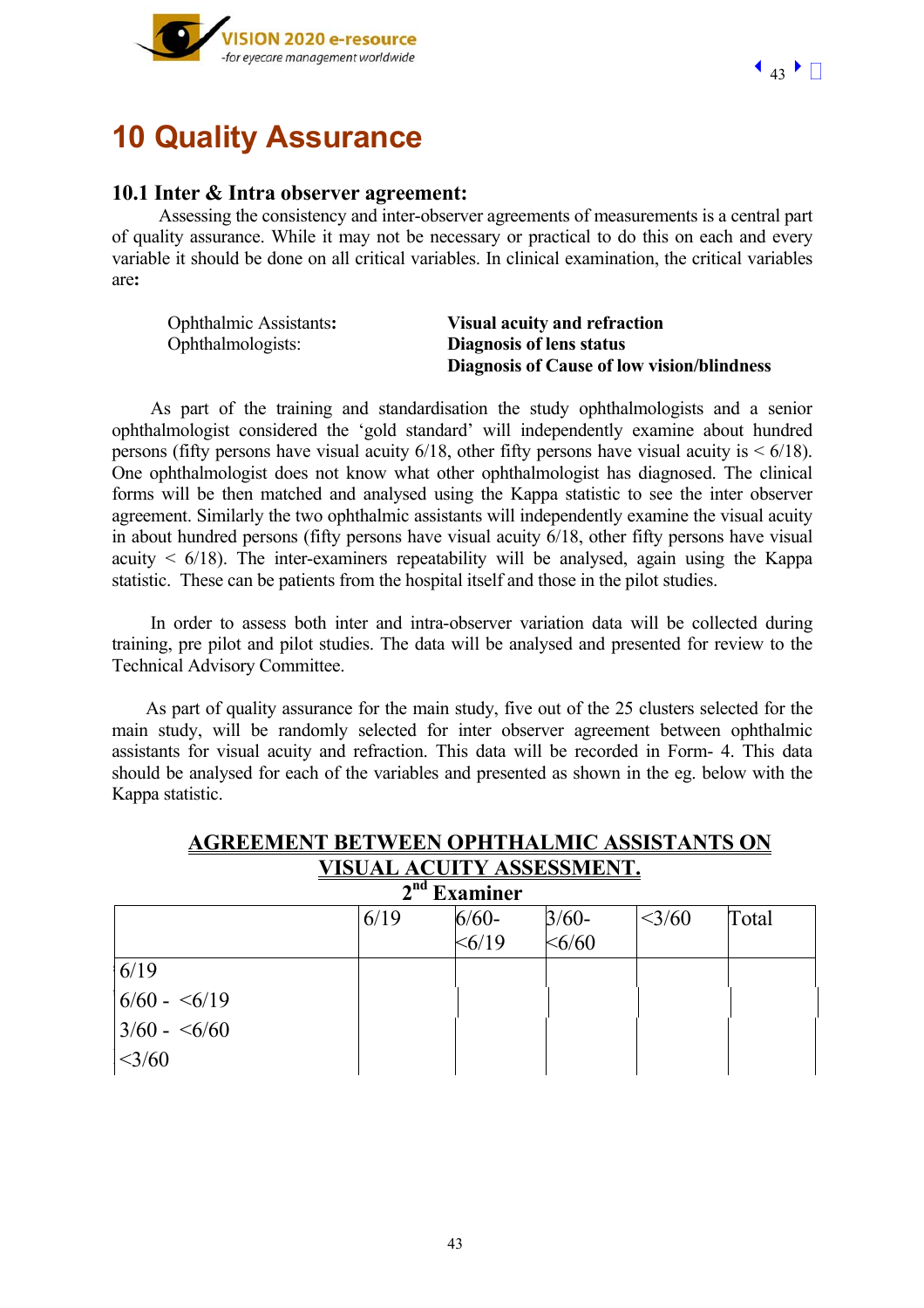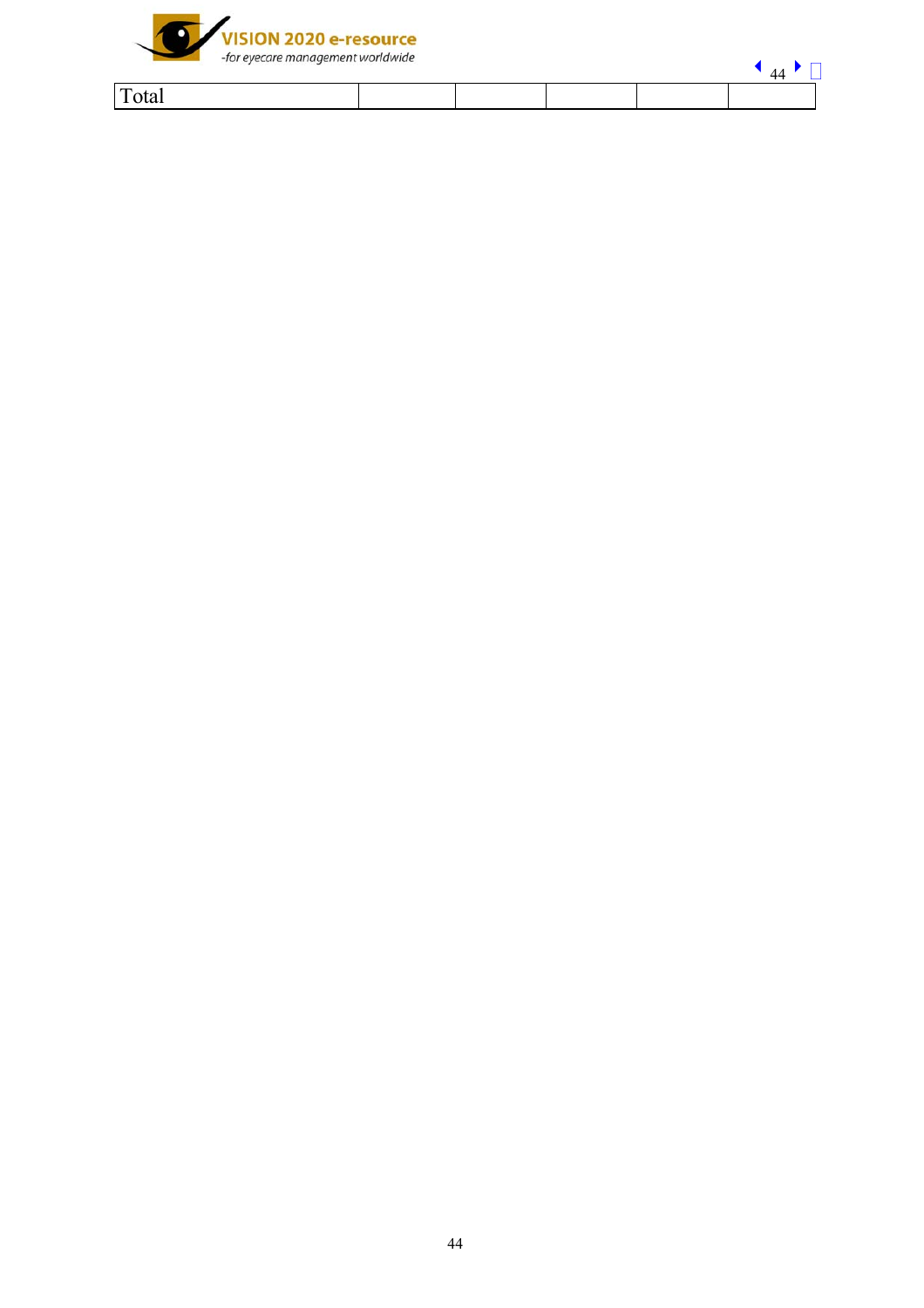

### **10.2 Quality Assurance in the field:**

While training and constant monitoring can achieve the desired quality in the study staff. a similar approach has to be taken in the case of equipments used in the study. These will be of standard quality and regularly maintained and calibrated.

- 1.**Visual Acuity**: In order to obtain consistent Visual Acuity, back illuminated ETDRS chart boxes will be used. The distance between the chart and the person being examined must be measured by a tape and marked for each site.
- 2.**Measuring Intra-Ocular Pressures**: A Perkin's tonometer will be used for this study.
- 3.**Slit lamp & Ophthalmoscope**: Standard equipment with good optics and illumination will be used. These will be checked and cleaned each day, as they will be used in rough conditions in the field.

#### **10.3 Response rate:**

The second aspect of quality in a field survey is the response rate. Higher the response rates more valid the study becomes. This is a challenge when you recognise that a vast majority of the persons who are required to come for examination will have normal vision. Results from studies with low response rates are subject to a lot of speculation. Thus getting a high response rate of around 95% should be the aim. Some of the strategies and steps to achieve this are:

- Getting good co-operation from the village elders. Hence the time spent to describe the study and enlist the support is very important and should be done well taking into account the local leadership dynamics and other factors.
- The location of the central examination site and the examination timings must suit the villagers
- At the examination site closely monitor who has come and who hasn't. This can be done by checking the name in the household folder as a person comes along. All the names not checked indicate non-attendance. In addition to the enumerator and the village volunteer making frequent visits to bring in the patients, and we will also elicit the help of neighbours who have come to the examination site. In quality assurance clusters, all eyes  $\leq 6/18$  and 10% of normals (vision 6/18), will have duplicate visual acuity assessment. Duplicate retinoscopy will be done in  $10\%$  of eyes  $\leq 6/18$ .

#### **10.4 Pilot Study:**

Another aspect of quality is adherence to the protocol. A lot of preparation is required to be able to adhere to the protocol. This can be felt once the study enters the field where there are many uncertainties and situations not under our control. If one goes to the field directly, then the first few sites will become the learning ground and in most instances either the data collected will be unreliable or a lot of logistical difficulties would have been encountered. In order to avoid it, a Pilot study is necessary. Following this time must be taken to formally review the data and the field procedures. In addition to this daily review meeting in the early stage also helps in the smooth implementation of the study.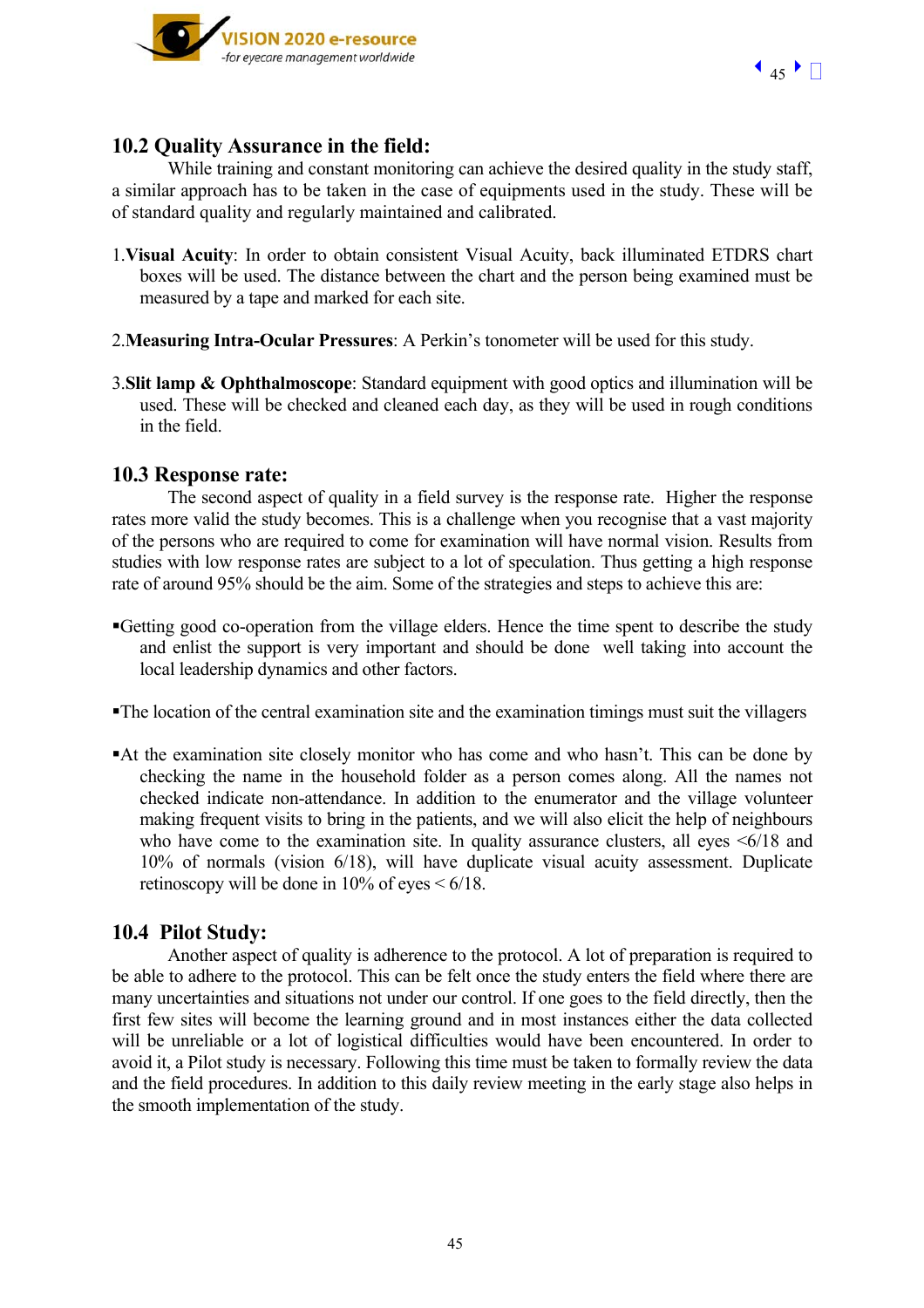

# **11. Service delivery & Ethical Considerations**

This is a research study  $\&$  it is important to meet the ethical considerations. When we come across a blind person during the survey, it is important that necessary service is provided. Thus during the survey, all persons who are blind  $(VA < 6/60)$  in either eye should be thoroughly evaluated and appropriate action should be taken or arranged. The following may be the causes and the corresponding action is indicated:

| Cause of blindness $(VA \le 6/60)$ Action |                                                                           |
|-------------------------------------------|---------------------------------------------------------------------------|
| In either eye                             |                                                                           |
| Cataract                                  | Refer to hospital and provide free surgery                                |
| Refractive error                          | Provide spectacles free                                                   |
| Incurably blind in both eyes              | Refer to rehabilitation services                                          |
| Other reasons                             | Refer to hospital for more detailed examination and<br>further management |

 Extra efforts will need to be taken in the case of bi-laterally blind, by follow-up visits if necessary, to ensure that they receive the required services. The following formats will be used for referring patients to the hospital and for monitoring the service delivery.

 For ethical considerations, the protocol was reviewed and approved by the "The Institutional Review Board" of R.P.Centre, AIIMS, New Delhi and by ICMR.

### **11.1 Form for referring patients to an eye hospital for further management:**

| Dear Dr.                               |             | I am referring the following |
|----------------------------------------|-------------|------------------------------|
| patient to you for further management. |             |                              |
| Referred to:                           |             |                              |
| Patient Name:                          | Age:        | Sex:                         |
| Cluster Name:                          | Cluster No: | Household No:                |
|                                        | Right Eye   | Left Eye                     |
| Vision                                 |             |                              |
| Diagnosis                              |             |                              |
|                                        |             |                              |
| Notes on further action required:      |             |                              |
|                                        |             |                              |
|                                        |             |                              |
|                                        |             |                              |
| Signature & Date                       |             |                              |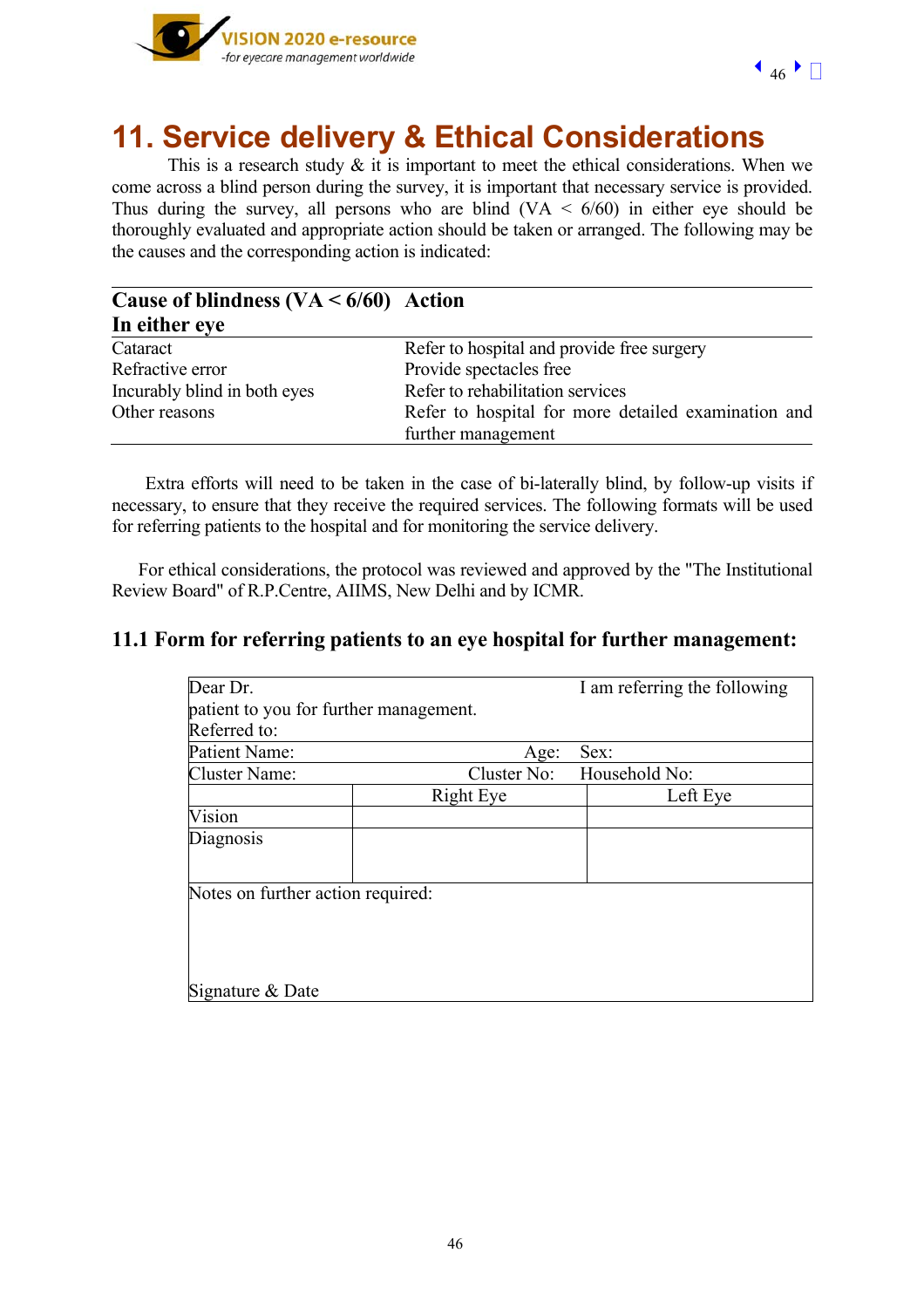

# **11.2 Format for monitoring service delivery - Cataract surgery:**

Fill in details of those who are blind due to cataract  $(VA \le 6/60)$  in either eye.

| <b>Name</b> |  |  | Cluster HH Blind eves Date | <b>Status</b> |
|-------------|--|--|----------------------------|---------------|
|             |  |  |                            |               |
|             |  |  |                            |               |
|             |  |  |                            |               |
|             |  |  |                            |               |

 Under "Blind eyes" tick the column under "one" if unilaterally blind and the column "both" if bilaterally blind.

# **11.3 Format for monitoring service delivery - Provision of free Spectacles**

| SI | Name | Cluster HH | <b>Date</b> Date Signature<br>prescribed Delivered of Patient |  |
|----|------|------------|---------------------------------------------------------------|--|
|    |      |            |                                                               |  |
| 2  |      |            |                                                               |  |
| e  |      |            |                                                               |  |
| 4  |      |            |                                                               |  |

Applies to only those who are blind in either eye due to refractive errors.

## **11.4 Service Delivery budget:**

In most institutions, free services are provided to the poor patients. DBCS will coordinate services to those who are detected with visual impairment or any other ophthalmic problems.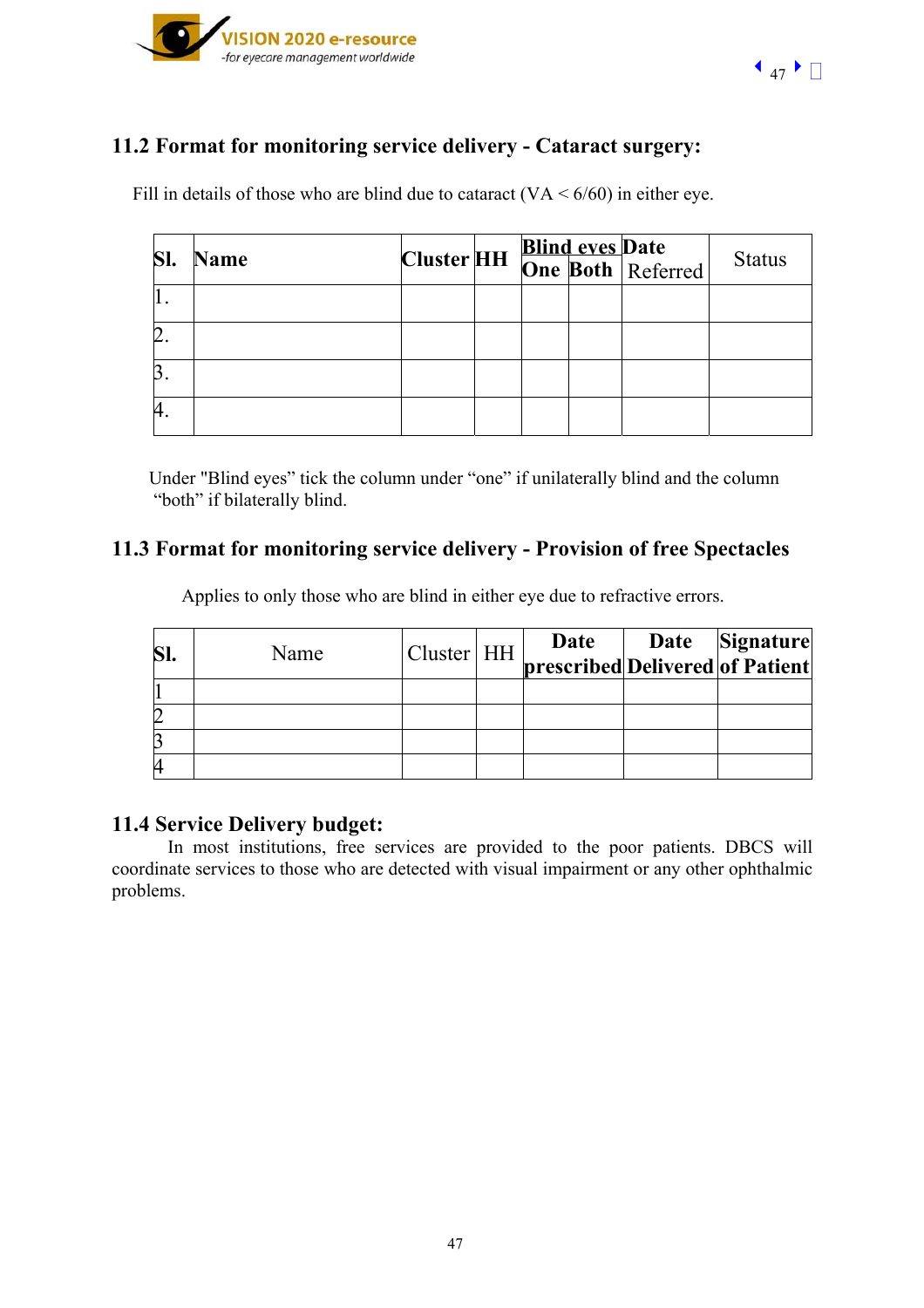

# **Annexe - A (Using ETDRS Chart)**

The ETDRS (Early Treatment for Diabetic Retinopathy Study) E chart will be used to measure the VA. This chart is made of non-reflective white polystyrene material and is installed in light box illuminated by fluorescent tube lights. The chart is retro illuminated luminescence of  $150 \text{ cd/m}^2$  or greater.

This chart is placed at a distance of 4 meters from the measuring eye of the person. There are 5 letters (E) in each row of the chart. The person undergoing the test must correctly recognize at least 4 letters in order to get the score for the line. There are 14 (rows) lines in the chart but only the top 11 lines are used for testing. Being able to read the  $11<sup>th</sup>$  row from the top is considered as a normal VA. of 6/6. This line represents the minimum angle of resolution that a normal eye should have. When there is a need to test a person from 1 meter only the top 6 lines are shown for the test and recorded in different fractions such as 1/60, 2/60, HM, FC, PL and NPL.

*Room illumination*: Ideally, the standard ambient room illumination for the VA screening room is 100 lux.

**Distance:** In ETDRS, the VA is measured at 4 meters and 1-meter distances. Hence in each examination site, marking must be made on the floor indicating the position of the chart, 1meter and 4 meters from the chart position. A chair is positioned from the person so that it is in perfect line with the center of the chart.

*Person*: Seat the person comfortably in the seat and explain the procedure. Measure the VA in one eye at a time with the other eye covered. Start with the Right Eye. The other should be covered gently but not pressed as it can affect the VA measurement of that eye. Please make sure that the person is not squeezing the eye into a slit as it can produce a pinhole or slit effect.

*Procedure:* VA measurement is started from the top line (6/60) of the chart in order to familiarize the person with the chart. If the person can see all the letters of the top line, then jump to the middle line (6/30). If this line is also recognized correctly, then go to line 6/15 down to 6/6. One letter misread in the line will be considered complete. If more than one letter is misread, then go up one line, if it happens again. If a person is unable to read the top line at 4 meters, then move the person close to the 1-meter position and repeat the test.

*Recording the Visual Acuity:* Against each line in the ETDRS chart, the visual acuity in different systems is shown. Since the study is being done in India, following the local convention, "meter equivalent values" will be used in the study. When measuring the vision from 4 meters, directly record the VA corresponding to the last line read correctly (minimum of 4 out of 5 letters). If the measurement is done at 1 meter, use only the top six lines, and depending on the last line read correctly, record the values as 1/60, 1/48, 1/38, 1/30, 1/24 or  $1/19$  where  $1/60$  corresponds to the top line and  $1/19$  corresponds for the  $6<sup>th</sup>$  line. If a person is unable to read the first line at 1 meter, perform tests like Finger Counting, Hand Movements, and Perception of Light and record the findings as FC, HM, PL or NPL.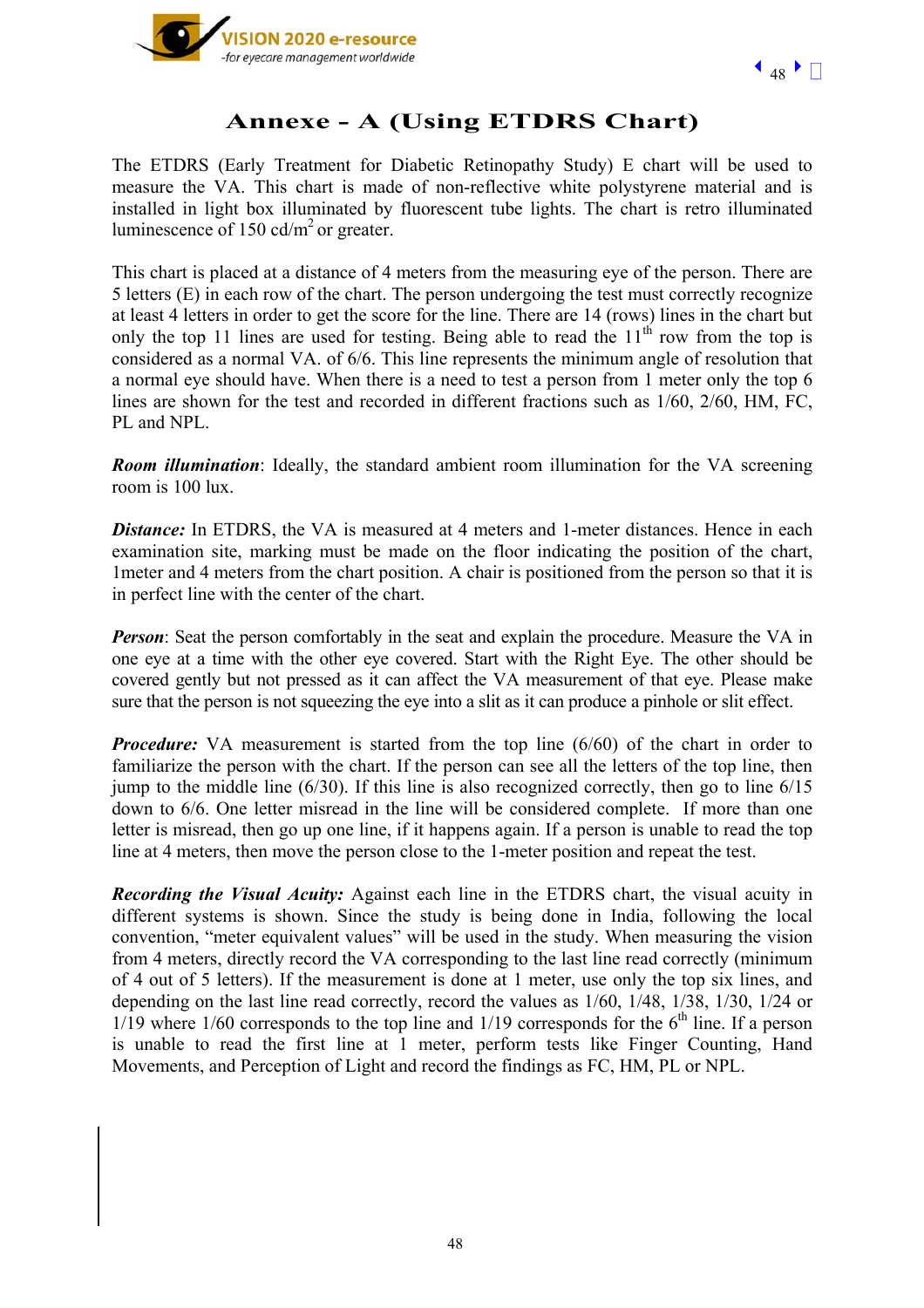

|                                                                           |                                                        | 49                                             |
|---------------------------------------------------------------------------|--------------------------------------------------------|------------------------------------------------|
| Protocol Online - Your lab's reference book - Microsoft Internet Explorer |                                                        | $ \Box$ $\times$                               |
| File<br>Edit<br>View<br>Favorites<br>Tools<br>Help                        |                                                        | 錋                                              |
| ⚠<br>⇦<br>하                                                               | K,<br>4<br>3Q)<br>*                                    | e.                                             |
| Refresh<br>Forward<br>Stop<br>Home<br>Back                                | <b>Print</b><br>Favorites<br>History<br>Mail<br>Search | Ø<br>Edit<br><b>Discuss</b>                    |
| Address 3 http://www.protocol-online.org/index.html                       |                                                        | $\hat{\alpha}$ Go<br>Links <sup>&gt;&gt;</sup> |
|                                                                           |                                                        |                                                |
|                                                                           |                                                        |                                                |
| <b>PROTOCOL®NL</b>                                                        |                                                        | <b>A Science Recommended Site</b>              |
| your lab's reference book                                                 | <b>BioForum</b><br><b>Protocols</b>                    | <b>BioList</b><br><b>PubAlert</b>              |
|                                                                           |                                                        |                                                |
|                                                                           | Search                                                 | Advance Search                                 |
|                                                                           |                                                        | Add protocol search to your site               |
|                                                                           |                                                        |                                                |
| <b>Animal Techniques</b>                                                  | <b>Image Techniques</b>                                |                                                |
| Pathology, Surgery                                                        | Microscopy, Radiologic Imaging                         | 100 recipes                                    |
| Biochemistry                                                              | <b>Immunology</b>                                      |                                                |
| Amino Acids & Protein, Lipid                                              | Antibody, Antigen, ELISA                               | Become a Sponsor of                            |
| <b>Bioinformatics</b>                                                     | <b>Media &amp; Solutions</b>                           | <b>Protocol Online</b>                         |
| Database Search, Sequence Analysis                                        |                                                        |                                                |
| Cell Biology                                                              | Microbiology<br>Bacteria Fungi Virus                   | <b>Inside Protocol Online</b>                  |
| Apoptosis, Cell Culture, Signal Transduction                              |                                                        | <b>PubAlert</b>                                |
| Developmental Biology                                                     | <b>Model Organisms</b>                                 | Free PubMed search                             |
| Embryology Fertilization                                                  | Arabidopsis, C. Elegans, Yeast                         | and alerting service                           |
|                                                                           | <b>Molecular Biology</b>                               | Enter                                          |
| <b>Essential Data</b>                                                     | Carbohydrate, DNA, Cloning, PCR, RNA,                  | <b>BioForum Discussion</b>                     |
| MW Markers, Restriction Enzymes                                           | Protein                                                | Molecular Biology<br>· Cell Biology            |
| Conoral Lah Tochniques                                                    | Nauropeanea                                            | <b>O</b> Internet                              |
|                                                                           |                                                        |                                                |